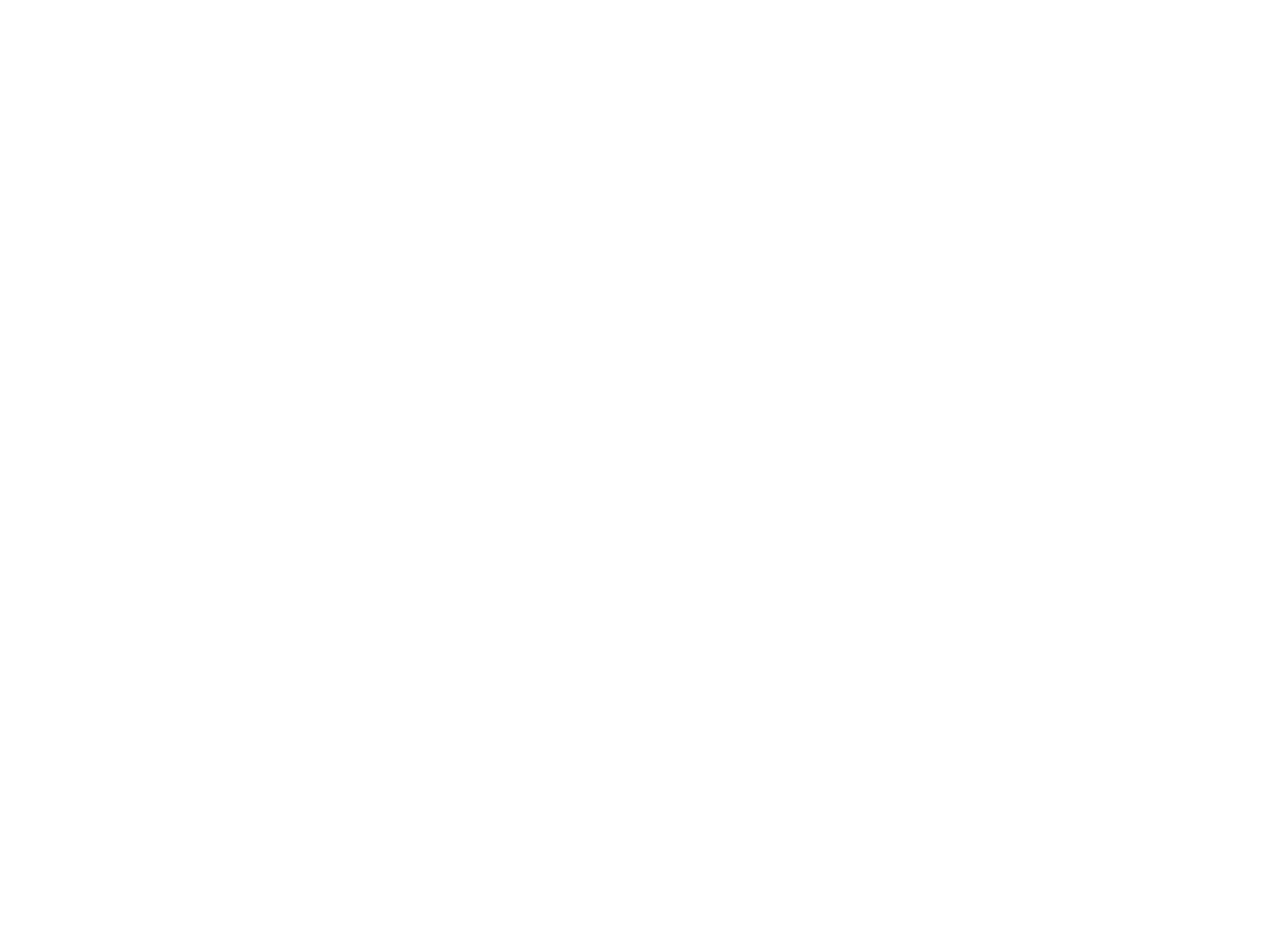#### CONSEJO PROVINCIAL DE EDUCACION Fecha de Emision:19/11/2021 JUNTA DE CLASIFICACION DE EDUCACION PRIMARIA Hora de Emision: 16:13:37

 ========================================================== Cargo : MAESTRO DE A¥O **MAGR** 

# LISTADO PROVISORIO DOCENTES INSCRIPTOS FUERA DE LA LOCALIDAD A¥O 2022.-

==========================================================

| NŞ<br>Ord. | Legaj o         | Apellido y Nombre                               | T Puntos<br>Gral. | Local i dad<br>Solicitada          | Domicilio                                            | Local i dad del<br>Domicilio                   | Tel efono          |
|------------|-----------------|-------------------------------------------------|-------------------|------------------------------------|------------------------------------------------------|------------------------------------------------|--------------------|
|            | T <sub>28</sub> | SOTO SEPULVEDA JESSIKA H. 9                     |                   | 55.99 LAS HERAS                    | ASTRA CABILDO 249                                    | $C.$ OLIVIA - $C.$ SECO                        | 2975137907         |
|            | 4000            | GOMEZ ALBA ELENA                                |                   | 54.20 LAS HERAS                    | DOCENTE CASA N 24                                    | PI CO TRUNCADO                                 | 2974925284         |
|            | T 65            | MANSILLA MARIA DE LOS A                         |                   | 53.26 LAS HERAS                    | ROTARY XXIII CALLE DAVID JEWETT 1926                 | $C.$ OLIVIA - $C.$ SECO                        | 154054440          |
|            | T 57            | <b>GEREZ SILVIA SUSANA</b>                      |                   | 52.78 LAS HERAS                    | SARGENTO BENITEZ N 180                               | $C.$ OLIVIA - $C.$ SECO                        | 4858296            |
|            | T <sub>35</sub> | BALMACEDA ALFREDO RAUL                          |                   | 51.83 LAS HERAS                    | B DOCENTE CASA N 3                                   | PI CO TRUNCADO                                 | 2974267522         |
|            | TAD 4           | SALOMON REINA VICTORIA                          |                   | 51.59 LAS HERAS                    | RIO TURBIO 98                                        | RIO GALLEGOS                                   | 424035             |
|            | $-43$           | CARRIZO ELDA DEOLINDA                           |                   | 51.30 LAS HERAS                    | B CEFERINO NAMUNCURA AUSTRALIA 735                   | $C.$ OLIVIA - $C.$ SECO                        | 154301773          |
|            | T 85            | CESPEDES CARINA DE LOS A                        |                   | 50.89 LAS HERAS                    | PJE SCALABRINI ORTIZ N 130 - B 400 VIV PICO TRUNCADO |                                                | 2966335574         |
|            | -56             | CODAZZI MARINA VIRGINIA                         |                   | 50.22 LAS HERAS                    | BELGRANO 1218                                        | PUERTO DESEADO                                 | 4870487            |
| 10         | T 79            | LOPEZ JAVI ER                                   |                   | 49.86 LAS HERAS                    | ROTARY 23 ITALIA 2157                                | $C.$ OLIVIA - $C.$ SECO                        | 154121854          |
|            | T 85            | PACILLI ELIANA LORENA                           |                   | 49.62 LAS HERAS                    | 32 VIV - CALLE URDIN N 256                           | PI CO TRUNCADO                                 | 2974993756         |
| 12         | 9900            | DAMI AN ANA MARIA                               |                   | 49.51 LAS HERAS                    | EVA PERON 50                                         | PI CO TRUNCADO                                 | 2975081340         |
| 13         | T 76            | MAI DANA RODRI GUEZ CLAUDIO 9                   |                   | 49.51 LAS HERAS                    | JARDIN LAS LILAS N 2056                              | $C.$ OLIVIA - C. SECO                          | 2975942651         |
| 14         | T 80<br>T 14    | ROSALES JUAN CARLOS                             |                   | 49.15 LAS HERAS                    | LOS IMIGRANTES 1535                                  | EL CALAFATE                                    | 491086             |
| 15<br>16   | T 74            | LUNA SILVIA LILIANA<br>GOMEZ GRACIELA DEL VALLE |                   | 49.12 LAS HERAS                    | MUTUAL DUPLEX N 2<br>ESPERANZA PATAGONICA 1502       | $C.$ OLIVIA - $C.$ SECO                        | 29745147369        |
| 17         | T 69            | FIGUEREDO MARIELA ROSANA                        |                   | 48.93 LAS HERAS<br>48.82 LAS HERAS | TORIBIO RUEDA 1518                                   | $C.$ OLIVIA - $C.$ SECO<br>C. OLIVIA - C. SECO | 4859043<br>4855374 |
| 18         | T 79            | GI AGNORIO GABRI ELA FERNAN 9                   |                   | 48.33 LAS HERAS                    | MEXICO 850 B MIRADOR                                 | $C.$ OLIVIA - $C.$ SECO                        | 4859375            |
| 19         | T 35            | RUZ SANDRA ELIZABETH                            |                   | 48.28 LAS HERAS                    | B MOSCONI CASA N 52                                  | PI CO TRUNCADO                                 | 4990747            |
| 20         | 29              | GORDILLO CELIA CRISTINA                         |                   | 48.25 LAS HERAS                    | POLONIA 1117                                         | $C.$ OLIVIA - C. SECO                          | 2974423930         |
| 21         | T <sub>21</sub> | MAROTTE HUGO DANIEL                             |                   | 48.25 LAS HERAS                    | CALLE ROCA N<br>250                                  | KOLUEL KAYKE                                   | 29664993835        |
| 22         | ່ 88            | CASAS ROSANA EVANGELINA                         |                   | 48.18 LAS HERAS                    | ROTARY 23 CASA 839                                   | C. OLIVIA - C. SECO                            | 154213143          |
| 23         | T 65            | SEGUNDO HECTOR JORGE                            |                   | 48.17 LAS HERAS                    | VI STA HERMOSA MASCARELLO 1772                       | $C.$ OLIVIA - $C.$ SECO                        | 154084836          |
|            |                 |                                                 |                   |                                    |                                                      |                                                |                    |
| 25         | T <sub>5</sub>  | ESPINOSA PAULA VI VI ANA                        |                   | 48.07 LAS HERAS                    | ING PORTELA 1664                                     | PUERTO DESEADO                                 | 155926121          |
| 24         | T 43            | TORRES MARIELA SUSANA                           |                   | 48.09 LAS HERAS                    | LOS ALERCES N 641 B<br>JOSE KOLTUN                   | $C.$ OLIVIA - $C.$ SECO                        | 155920491          |

Pagina: 1<br>Fecha de Emision: 19/11/2021<br>Hora de Emision: 16:13:37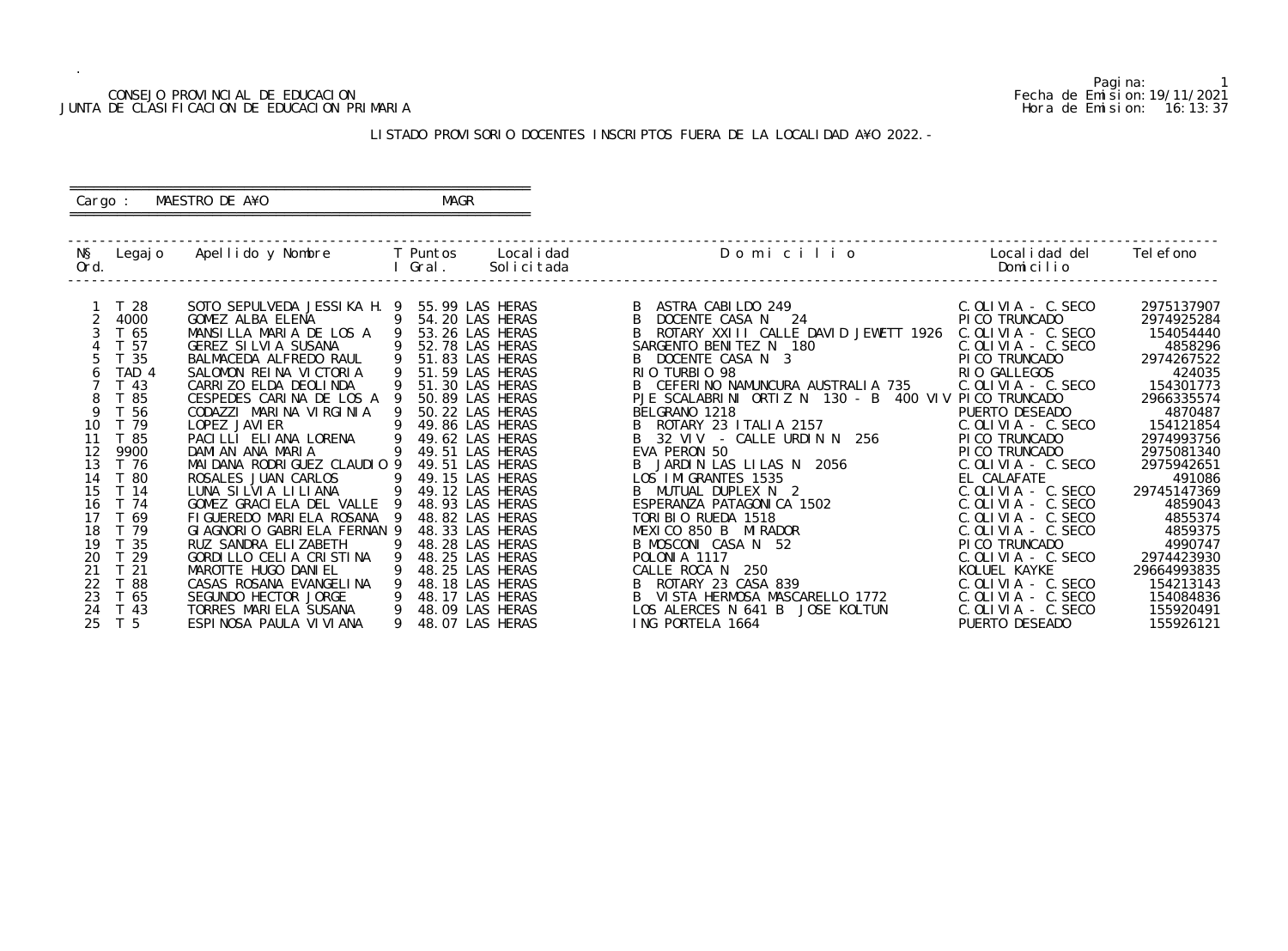#### CONSEJO PROVINCIAL DE EDUCACION Fecha de Emision:19/11/2021 JUNTA DE CLASIFICACION DE EDUCACION PRIMARIA Hora de Emision: 16:13:40

## ========================================================== Cargo : MAESTRO DE A¥O **MAGR**

# LISTADO PROVISORIO DOCENTES INSCRIPTOS FUERA DE LA LOCALIDAD A¥O 2022.-

==========================================================

| NŞ<br>Ord. | Legaj o                          | Apellido y Nombre                                       |          | T Puntos<br>Gral.                  | Local i dad<br>Solicitada | Domicilio                                                 | Local i dad del<br>Domicilio                       | Tel efono                |
|------------|----------------------------------|---------------------------------------------------------|----------|------------------------------------|---------------------------|-----------------------------------------------------------|----------------------------------------------------|--------------------------|
| -26<br>27  | T 14<br>T 82                     | BARRI ENTOS KARI NA I SABEL<br>SEPULVEDA PAOLA BEATRIZ  | <b>9</b> | 47.86 LAS HERAS<br>47.66 LAS HERAS |                           | PORTUGAL 1119<br>B 2 ABRIL ESCALERA 21 DEPTO F            | $C.$ OLIVIA - $C.$ SECO<br>$C.$ OLIVIA - $C.$ SECO | 297485571<br>4858069     |
| 28<br>29   | 35<br>T 29                       | BARROSO CLAUDIA CARINA<br>PAEZ CARINA DEL VALLE         |          | 47.57 LAS HERAS<br>47.48 LAS HERAS |                           | LAGO PUEYRRED N 315<br>AVDA PAPA FRANCISCO 418            | PI CO TRUNCADO<br>$C.$ OLIVIA - C. SECO            | 2974134891<br>2974241250 |
| 30<br>31   | TAD <sub>2</sub><br>T 83         | ALCAYAGA JULIO ARIEL<br>MANCILLA ANA ESTHER             |          | 47.38 LAS HERAS<br>47.25 LAS HERAS |                           | PORTUGAL 1119<br>JUAN B JUSTO N 776                       | $C.$ OLIVIA - $C.$ SECO<br>RIO GALLEGOS            | 4855473<br>444429        |
| 32<br>33   | 29<br>T 69                       | CASTRO ROXANA ANDREA<br>GODOY MARIA PAULINA             |          | 47.24 LAS HERAS<br>47.15 LAS HERAS |                           | B JARDIN SAUCE 257<br>AV DEL TRABAJO 1562                 | $C.$ OLIVIA - C. SECO<br>$C.$ OLIVIA - $C.$ SECO   | 297409108<br>4859025     |
| 34<br>35   | <b>TN8546</b><br>T <sub>29</sub> | DEL CASTILLO VERONICA ALE 9<br>PEREZ NATALIA MARIA      |          | 47.05 LAS HERAS<br>46.90 LAS HERAS |                           | LAGUNA DEL DESIERTO 466<br>JAUREGUI 1745                  | PERITO MORENO<br>$C.$ OLIVIA - C. SECO             | 154439084<br>3815008039  |
| 36<br>37   | T 52<br>T 57                     | VARGAS CARLOS ALBERTO<br>BARRIONUEVO ADRIANA PAOLA 9    |          | 46.71 LAS HERAS<br>46.54 LAS HERAS |                           | 537<br>13 DE DICIEMBRE N<br>B ROTARY 23 CASA N 274        | PI CO TRUNCADO<br>$C.$ OLIVIA - $C.$ SECO          | 155930750<br>154391355   |
| 38<br>39   | TAD 16<br>T 69                   | GONZALEZ LUIS ANTONIO<br>CAMPILLAY VALERIA A            | 9        | 46.53 LAS HERAS<br>46.51 LAS HERAS |                           | HERNAN PI JATO 1325<br>REPUBLICA DOMINICANA 523           | $C.$ OLIVIA - $C.$ SECO<br>$C.$ OLIVIA - $C.$ SECO | 2974619440<br>4856218    |
| 40<br>41   | T 17<br>T 9                      | GALLARDO CAROLINA BEATRIZ 9<br>ORELLANA JUAN ANGEL JOSE |          | 46.43 LAS HERAS<br>46.30 LAS HERAS |                           | ARSENIO MELO 231<br>LUIS ANTONIO AGUILAR 670              | LOS ANTI GUOS<br>EL CALAFATE                       | 2963411172<br>2966402516 |
| 42<br>43   | T 40<br>T 88                     | PAEZ CAROLA ETHEL<br>MARECO RAMONA NATI VI DAD          |          | 46.17 LAS HERAS<br>46.14 LAS HERAS |                           | SAAVEDRA 207<br>KULTUM 580 CALLE LEBENSHON                | PI CO TRUNCADO<br>$C.$ OLIVIA - $C.$ SECO          | 4991627<br>154279106     |
| 44<br>45   | T 29<br>T 17                     | SUASO CARLOS DOMINGO<br>FELTES FABIO FERNAN             |          | 46.03 LAS HERAS<br>45.63 LAS HERAS |                           | 17 DE OCTUBRE RIO GRANDE N<br>2167<br>CONCEJAL MORTON 279 | $C.$ OLIVIA - $C.$ SECO<br>LOS ANTI GUOS           | 2974259548<br>154941821  |
| 46<br>47   | T 88<br>5628                     | LUNA CARLOS MARCELO<br>OTTI NO WALDO JUAN               |          | 45.50 LAS HERAS<br>45.49 LAS HERAS |                           | PORTUGAL N 1732<br>MARGARITA SOTO 1233                    | $C.$ OLIVIA - $C.$ SECO<br>RIO GALLEGOS            | 2975059344<br>2966466425 |
| 48<br>49   | T 59<br>8545                     | GAUNA CARMEN ALICIA<br>GIMENEZ NATALIA PAMELA IT 9      |          | 45.48 LAS HERAS<br>45.40 LAS HERAS |                           | PJE LOS ALAMOS 85<br>ALAMEDA 336                          | EL CHALTEN<br>LOS ANTI GUOS                        | 493259<br>2976232014     |
| 50         | T 40                             | ARABEL DARIO MARCELO                                    |          | 45.37 LAS HERAS                    |                           | LAGO PUEYRRED N 315                                       | PI CO TRUNCADO                                     | 4999528                  |

Pagina: 2<br>Fecha de Emision: 19/11/2021<br>Hora de Emision: 16: 13: 40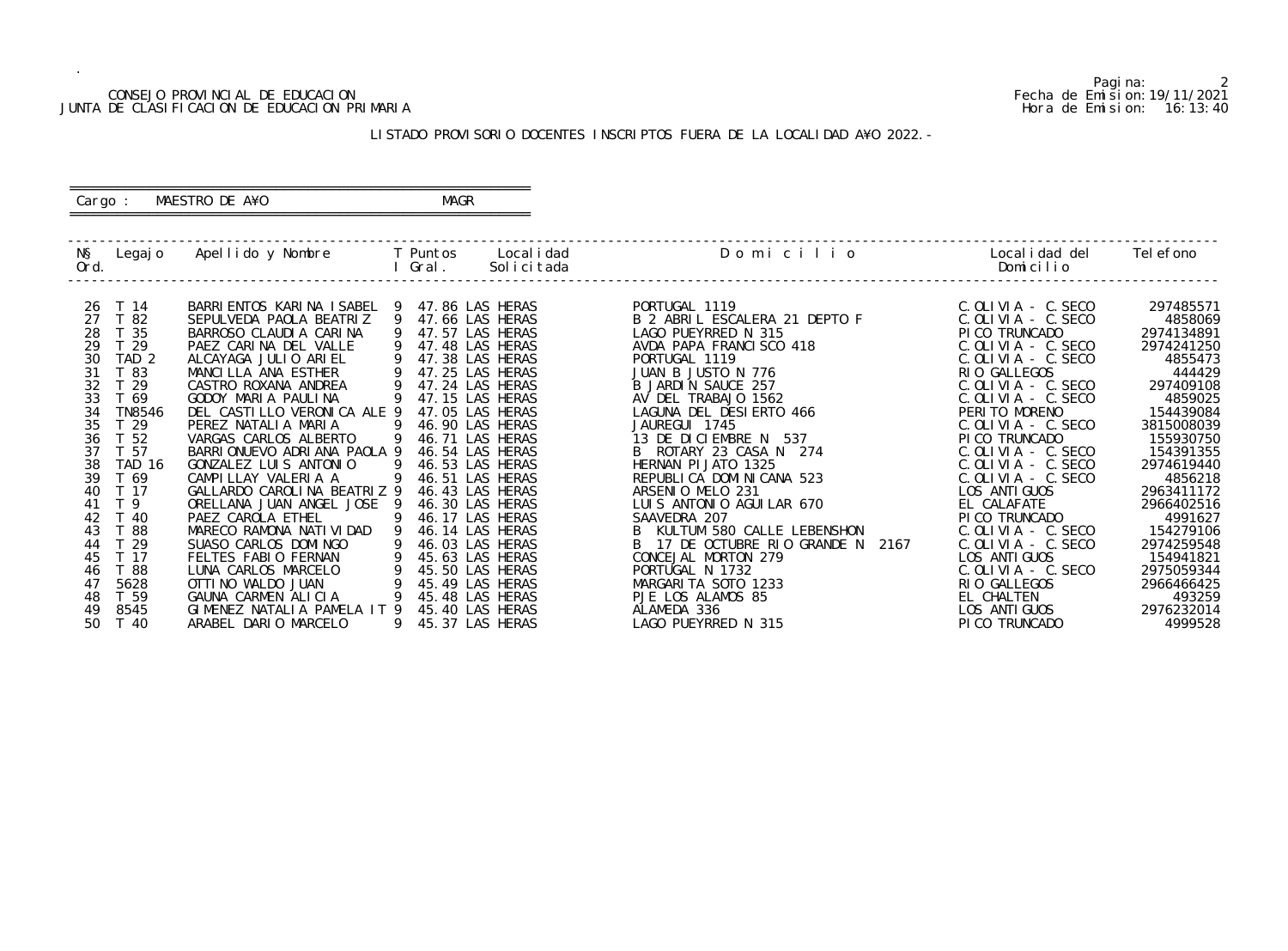#### CONSEJO PROVINCIAL DE EDUCACION Fecha de Emision:19/11/2021 JUNTA DE CLASIFICACION DE EDUCACION PRIMARIA Hora de Emision: 16:13:41

#### ========================================================== Cargo : MAESTRO DE A¥O **MAGR**

# LISTADO PROVISORIO DOCENTES INSCRIPTOS FUERA DE LA LOCALIDAD A¥O 2022.-

==========================================================

| NŞ.<br>Ord. | Legaj o          | Apellido y Nombre                            |   | T Puntos<br>Gral.                  | Local i dad<br>Solicitada | Domicilio                                                 | Local i dad del<br>Domicilio                       | Tel efono               |
|-------------|------------------|----------------------------------------------|---|------------------------------------|---------------------------|-----------------------------------------------------------|----------------------------------------------------|-------------------------|
| 51          | T 40             | COLIBORO MONICA MERCEDES                     |   | 45.24 LAS HERAS                    |                           | MOYANO 732                                                | PICO TRUNCADO                                      | 4994767                 |
| 52          | T 79             | DI AZ CAROLINA RAQUEL                        |   | 45.22 LAS HERAS                    |                           | B ROTARY XXIII SAN LUIS 2207                              | $C.$ OLIVIA - $C.$ SECO                            | 154188890               |
| 53          | T 52             | STUDER MARIO OSCAR                           |   | 45.15 LAS HERAS                    |                           | MITRE N 849                                               | PI CO TRUNCADO                                     | 4991542                 |
| 54          | T 52             | QUI ROGA MYRI AM ESTER                       |   | 45.06 LAS HERAS                    |                           | RIVERA 647                                                | PICO TRUNCADO                                      | 154118200               |
| 55          | 5168             | MAI DANA RODRI GUEZ MARI EL                  |   | 45.00 LAS HERAS                    |                           | HERNAN PUJATO 1325                                        | $C.$ OLIVIA - $C.$ SECO                            | 2974619440              |
| 56          | TAD <sub>5</sub> | ARGUMOZA ANGELA BEATRIZ                      |   | 44.79 LAS HERAS                    |                           | B DOCENTE CASA N 3                                        | PI CO TRUNCADO                                     | 4990729                 |
| 57          | T 17             | LANDRIEL MARCOS 0.                           |   | 44.72 LAS HERAS                    |                           | VICTOR MENDEZ 831                                         | LOS ANTI GUOS                                      | 2963411251              |
| 58          | T 14             | REALES GRACIELA DEL C                        |   | 44.71 LAS HERAS                    |                           | MARTA CROWE 482                                           | $C.$ OLIVIA - $C.$ SECO                            | 154706485               |
| 59          | T 74             | CEBALLOS LIDIA DEL ROSARI                    |   | 44.67 LAS HERAS                    |                           | FABIAN DEL HOYO N<br>521                                  | $C.$ OLIVIA - $C.$ SECO                            | 4856535                 |
| 60          | T 56             | ZAMBON RAMON IGNACIO                         |   | 44.61 LAS HERAS                    |                           | LAS HERAS 858                                             | PUERTO DESEADO                                     | 4872529                 |
| 61          | <b>TAD 16</b>    | ALCAYAGA JORGE GERMAN                        | 9 | 44.55 LAS HERAS                    |                           | PORTUGAL N   1119                                         | $C.$ OLIVIA - C. SECO                              | 2974111950              |
| 62          | T 52             | PAI LLAMAN SUSANA NOEMI                      |   | 44.45 LAS HERAS                    |                           | B 400 - CASA N 347                                        | PI CO TRUNCADO                                     | 2974038190              |
| 63          | T <sub>35</sub>  | HERBAS PABLO EMILIANO                        | 9 | 44.29 LAS HERAS                    |                           | ROCA OESTE 667                                            | PI CO TRUNCADO                                     | 2974093447              |
| 64          | T 52             | SOSA MARIA EUGENIA                           |   | 44.23 LAS HERAS                    |                           | PUEYRREDON 408                                            | PI CO TRUNCADO                                     | 4992751                 |
| 65          | 8862             | PAVON YANINA ESTER                           |   | 44.08 LAS HERAS                    |                           | LAGO POSADAS 830                                          | PI CO TRUNCADO                                     | 2974740517              |
| 66          | T 44             | ANTI PANI CRISTIAN HERIBER 9                 |   | 44.08 LAS HERAS                    |                           | FRENCH N 164                                              | RIO GALLEGOS                                       | 2966646718              |
| 67          | 8760             | FIGUEROA MARIA ALEJANDRA                     |   | 43.76 LAS HERAS                    |                           | HEROES DE MALVINAS 350                                    | PI CO TRUNCADO                                     | 2974743865              |
| 68          | 7703             | CASTILLO VIVIANA BEATRIZ 9                   |   | 43.60 LAS HERAS                    |                           | SAN MARTIN SUR 74                                         | LOS ANTI GUOS                                      | 2963411560              |
| 69          | 0211             | BARREI RO ALFREDO RAFAEL                     |   | 43.58 LAS HERAS                    |                           | LAS VIOLETAS N 2015                                       | $C.$ OLIVIA - $C.$ SECO                            | 2974040759              |
| 70          | T 35             | SANTI BA¥EZ GONZALEZ ALICI 9                 |   | 43.57 LAS HERAS                    |                           | SAAVEDRA N 1235                                           | PI CO TRUNCADO                                     | 2974602694              |
| 71<br>72    | T 43<br>T 29     | MOLINA SILVIA ROXANA<br>ANDRADE ANDREA MABEL | 9 | 43.51 LAS HERAS<br>43.49 LAS HERAS |                           | <b>GUEMES BEAVOIR</b><br>517<br>B JOSE KOLTUN CHACABUCO N | $C.$ OLIVIA - $C.$ SECO<br>$C.$ OLIVIA - $C.$ SECO | 154291016               |
| 73          | T <sub>43</sub>  | SOSA LUCIANA ANTONELLA                       |   | 43.45 LAS HERAS                    |                           | GOB GREGORES ESC. 40 3 D                                  | C. OLIVIA - C. SECO                                | 2974174551<br>154703868 |
| 74          | 10814            | MALDONADO DAI ANA JANET                      |   | 43.44 LAS HERAS                    |                           | QUEBRACHO 2006                                            | $C.$ OLIVIA - $C.$ SECO                            | 2975156963              |
| 75          | 6711             | DELGADO GRISELDA MYRIAM                      |   | 43.27 LAS HERAS                    |                           | ALBERTO TONINETTI 1066                                    | RIO GALLEGOS                                       | 2966623744              |
|             |                  |                                              |   |                                    |                           |                                                           |                                                    |                         |

Pagina: 3<br>Fecha de Emision: 19/11/2021<br>Hora de Emision: 16: 13: 41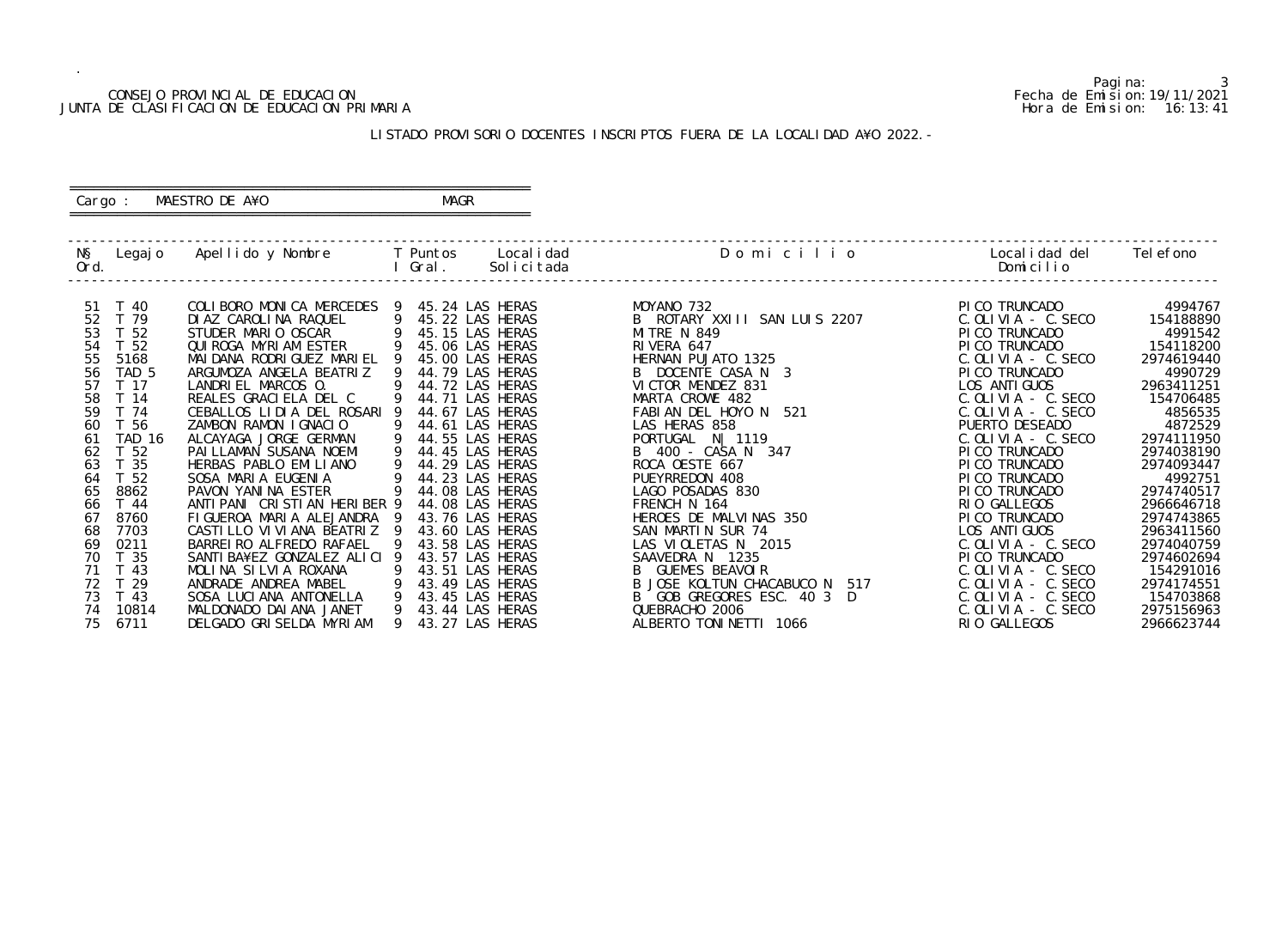#### CONSEJO PROVINCIAL DE EDUCACION Fecha de Emision:19/11/2021 JUNTA DE CLASIFICACION DE EDUCACION PRIMARIA Hora de Emision: 16:13:42

 ========================================================== Cargo : MAESTRO DE A¥O **MAGR** 

# LISTADO PROVISORIO DOCENTES INSCRIPTOS FUERA DE LA LOCALIDAD A¥O 2022.-

==========================================================

| NŞ<br>Ord. | Legaj o                  | Apellido y Nombre                                            |   | T Puntos<br>Gral.                  | Local i dad<br>Solicitada | Domicilio                                          | Local i dad del<br>Domicilio                       | Tel efono                |
|------------|--------------------------|--------------------------------------------------------------|---|------------------------------------|---------------------------|----------------------------------------------------|----------------------------------------------------|--------------------------|
| 76<br>77   | 289<br>T 52              | TEJADA JORGE EDUARDO<br>LAYUS HECTOR MARCELO                 |   | 43.03 LAS HERAS<br>42.90 LAS HERAS |                           | LAGUNA DEL DESIERTO 466<br>RIVADAVIA 350           | PERITO MORENO<br>PICO TRUNCADO                     | 2644826516<br>2975288274 |
| 78         | T 17                     | STANG MARTA NOEMI                                            |   | 42.87 LAS HERAS                    |                           | CONCEJAL MORTON 279                                | LOS ANTI GUOS                                      | 156232157                |
| 79<br>80   | T 83<br>TAD <sub>5</sub> | ROCHA PAOLA DEBORA<br>ARGUMOZA VANESA ALEJANDRA 9            |   | 42.80 LAS HERAS<br>42.68 LAS HERAS |                           | ZAPIOLA 226 DPTO 4<br>B DOCENTE CASA 3             | RIO GALLEGOS<br>PI CO TRUNCADO                     | 15320928<br>4990729      |
| 81<br>82   | T <sub>28</sub><br>T 69  | SORIA MARCELA ALEJANDRA<br>ESCOBAR MAYELA MELISA             |   | 42.64 LAS HERAS<br>42.61 LAS HERAS |                           | CALLE MOUESCA 1816<br>MALVINAS ARGENTINAS 1049     | $C.$ OLIVIA - $C.$ SECO<br>$C.$ OLIVIA - $C.$ SECO | 2974289629<br>154291016  |
| 83         | T 57                     | CAPOVILLA SANDRA IVANA                                       |   | 42.50 LAS HERAS                    |                           | MARIANO MORENO 1397                                | C. OLIVIA - C. SECO                                | 154208909                |
| 84<br>85   | T <sub>8</sub><br>T 57   | ORME¥O JORGE NI COLAS<br>ROMERO MARIANA NOEMI                |   | 42.49 LAS HERAS<br>42.22 LAS HERAS |                           | PERITO MORENO N 1044<br>ROTARY 23 CASA 163         | PI CO TRUNCADO<br>$C.$ OLIVIA - $C.$ SECO          | 2975058853<br>154222913  |
| 86<br>87   | 6934<br>T 82             | PEREZ NATALIA VERONICA<br>CARRIZO NATALIA VALERIA            |   | 42.18 LAS HERAS<br>42.11 LAS HERAS |                           | TUCUMAN OESTE 218<br>B SAN CAYETANO CASA 127       | PICO TRUNCADO<br>$C.$ OLIVIA - $C.$ SECO           | 2974237551<br>2974191105 |
| 88         | 5419                     | GUEVARA MARCELA DEL VALLE 9                                  |   | 42.08 LAS HERAS                    |                           | B GUEMES 1632                                      | $C.$ OLIVIA - $C.$ SECO                            | 2974320606               |
| 89<br>90   | T 79<br>TAD <sub>2</sub> | CENTENO CARINA ANDREA<br>ARENA GUSTAVO ROLANDO               |   | 42.03 LAS HERAS<br>41.85 LAS HERAS |                           | LISANDRO DE LA TORRE 1544<br>AVDA REPUBLICA N 1316 | $C.$ OLIVIA - $C.$ SECO<br>$C.$ OLIVIA - $C.$ SECO | 1565202985<br>155063291  |
| 91<br>92   | 3833<br>T 17             | ADAMI NI GERALDI NE<br>MORAL LANDARIA EMETERIO               |   | 41.82 LAS HERAS<br>41.72 LAS HERAS |                           | PJE PADIN CAMI¥A 805<br>ARSENIO MELO N 231         | RIO GALLEGOS<br>LOS ANTI GUOS                      | 2966585644<br>297403029  |
| 93<br>94   | 7503<br>10248            | STI VANELLO FLAVI A JORGELI 9<br>DELGADO ANDREA DEL CARMEN 9 |   | 41.69 LAS HERAS<br>41.65 LAS HERAS |                           | EVA PERON 113<br>GUEMES N 112                      | $C.$ OLIVIA - $C.$ SECO<br>PI CO TRUNCADO          | 154169646<br>2974306436  |
| 95         | 7636                     | LEIVA ROSANA INES                                            |   | 41.60 LAS HERAS                    |                           | MAI PU 1545                                        | $C.$ OLIVIA - $C.$ SECO                            | 2974057815               |
| 96<br>97   | 5463<br>T 88             | PELOZO MAGNO<br>MONTIEL CINTIA CAROLINA                      |   | 41.57 LAS HERAS<br>41.53 LAS HERAS |                           | TEHUELCHE N 546<br>ROTARY ENTRE RIOS 2333 CASA 373 | LOS ANTI GUOS<br>C. OLIVIA - C. SECO               | 156255263<br>2975148173  |
| 98<br>99   | T 36<br>265              | ALVAREZ SELEDONIO<br>RAMI REZ I SABEL SATURNI NA 9           |   | 41.52 LAS HERAS<br>41.27 LAS HERAS |                           | PTE PERON 726<br>CHACRA 22 MZA 38 LOTE 8           | $C.$ OLIVIA - $C.$ SECO<br>$C.$ OLIVIA - $C.$ SECO | 2974947557<br>15323933   |
| 100        | 9269                     | BRITO ELSA DANIELA                                           | 9 | 41.22 LAS HERAS                    |                           | PJE LAGO QUI ROGA DPTO 48                          | RIO GALLEGOS                                       | 2966650599               |

Pagina: 4<br>Fecha de Emision: 19/11/2021<br>Hora de Emision: 16: 13: 42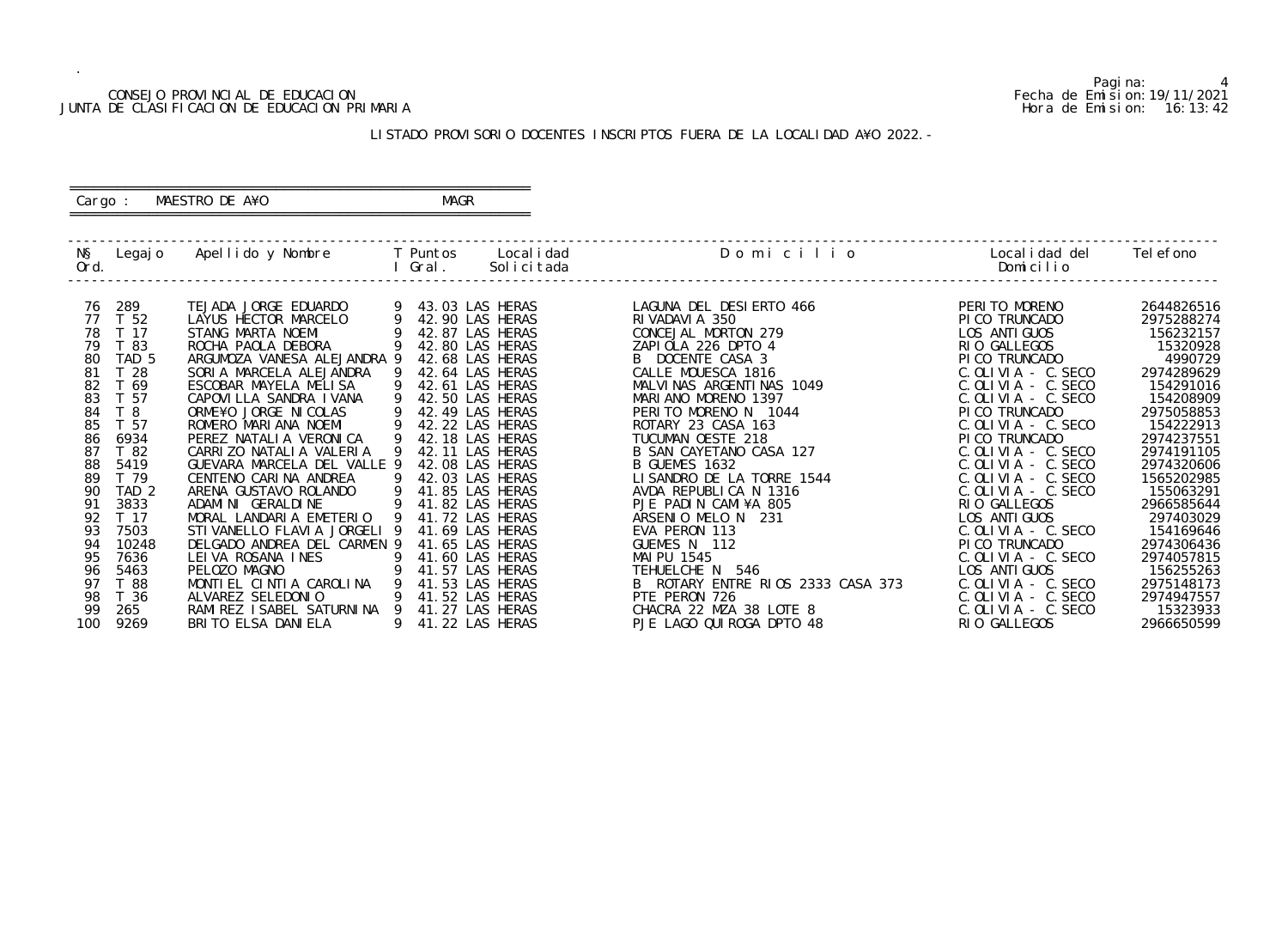#### CONSEJO PROVINCIAL DE EDUCACION Fecha de Emision:19/11/2021 JUNTA DE CLASIFICACION DE EDUCACION PRIMARIA Hora de Emision: 16:13:43

 ========================================================== Cargo : MAESTRO DE A¥O **MAGR** 

# LISTADO PROVISORIO DOCENTES INSCRIPTOS FUERA DE LA LOCALIDAD A¥O 2022.-

==========================================================

| NŞ<br>Ord. | Legaj o  | Apellido y Nombre             |   | T Puntos<br>Gral. | Local i dad<br>Solicitada | Domicilio                               | Local i dad del<br>Domicilio | Tel efono   |
|------------|----------|-------------------------------|---|-------------------|---------------------------|-----------------------------------------|------------------------------|-------------|
|            |          |                               |   |                   |                           |                                         |                              |             |
|            | 101 T 65 | ARNEDO OLGA FANNY             |   | 41.17 LAS HERAS   |                           | DANIEL SANCHEZ 2081                     | $C.$ OLIVIA - C. SECO        | 154127884   |
| 102        | T 66     | RAMIREZ MARIA ALICIA          | 9 | 41.12 LAS HERAS   |                           | ROSA DE WILSON 1607                     | PUERTO DESEADO               | 4872849     |
| 103        | T 36     | GONZALEZ MIRTA GRACIELA       |   | 40.85 LAS HERAS   |                           | MASCARDI 880                            | $C.$ OLIVIA - $C.$ SECO      | 2974051042  |
| 104        | T 43     | LEDESMA ELISA MAGALI          |   | 40.83 LAS HERAS   |                           | CEFERINO ARDURA N 296                   | $C.$ OLIVIA - $C.$ SECO      | 2974713333  |
| 105        | 5589     | MI LLALONCO SI LVANA ALEJAN 9 |   | 40.79 LAS HERAS   |                           | B J NEWBERY CASA N 7                    | RIO GALLEGOS                 | 2966512329  |
| 106        | T 9      | HERNANDEZ NATALIA SOLEDAD 9   |   | 40.70 LAS HERAS   |                           | JULIO ROCA 2226                         | EL CALAFATE                  | 2234493142  |
| 107        | T 69     | URREA MARIANA RITA MARIA 9    |   | 40.67 LAS HERAS   |                           | TI ERRA DEL FUEGO 1954                  | $C.$ OLIVIA - $C.$ SECO      | 154282093   |
| 108        | T 12     | ORME¥O SILVIA ROSANA          |   | 40.63 LAS HERAS   |                           | DON BOSCO N 1987                        | PERITO MORENO                | 2974211334  |
| 109        | 0100     | LOAIZA MIRIAN BEATRIZ         |   | 40.48 LAS HERAS   |                           | JULIO CANTIN 945                        | RIO GALLEGOS                 | 430864      |
| 110        | 9353     | SERVIN NILDA DAMIANA          |   | 40.47 LAS HERAS   |                           | ROBERT TECWIN ROBERTS 1930              | PERITO MORENO                | 2966328577  |
| 111        | T. 62    | MASSAD RAMONA MERCEDES        |   | 40.40 LAS HERAS   |                           | TRES LAGOS N 637                        | RIO GALLEGOS                 | 15637993    |
| 112        | 9204     | HORMACHEA ARIEL FEDERICO      |   | 40.35 LAS HERAS   |                           | PRIMEROS POBLADORES 74                  | LOS ANTI GUOS                | 154192567   |
| 113        | T 40     | PEREZ CELESTE FABIANA         |   | 40.32 LAS HERAS   |                           | FRUCTUOSO RIVERA 1325                   | PI CO TRUNCADO               | 155082736   |
| 114        | T 40     | ORELLANA RAQUEL HAYDEE        |   | 40.27 LAS HERAS   |                           | B 400 VI VI ENDAS CASA 141              | PI CO TRUNCADO               | 4990685     |
| 115        | T 69     | CARI LIDIA GRACIELA           |   | 39.89 LAS HERAS   |                           | <b>ITALIA 2082</b>                      | $C.$ OLIVIA - $C.$ SECO      | 4859338     |
| 116        | T 69     | MENDOZA GRACI ELA MARI SA     |   | 39.65 LAS HERAS   |                           | BARRIO GUEMES. BERNARDINO DEL HOYO 1765 | $C.$ OLIVIA - $C.$ SECO      | 15395515    |
| 117        | T 28     | QUI PI LDOR GABRI EL DARIO    |   | 39.17 LAS HERAS   |                           | CASTELLI 57                             | $C.$ OLIVIA - $C.$ SECO      | 2974944759  |
| 118        | 9399     | PEREZ AI DA VERONI CA         |   | 39.00 LAS HERAS   |                           | BICENTENARIO II CASA 5                  | RIO GALLEGOS                 | 2966553380  |
| 119        | T 28     | SOTOMAYOR MARIA ESTHER        |   | 38.37 LAS HERAS   |                           | BEGHIN 469                              | $C.$ OLIVIA - $C.$ SECO      | 2974437297  |
| 120        | 10685    | LOPEZ LAURA LORENA            |   | 38.22 LAS HERAS   |                           | GOB. GREGORES 154 DPTO 1 B              | $C.$ OLIVIA - $C.$ SECO      | 154579110   |
| 121        | 9426     | MENDOZA FABIANA MARISELA      |   | 38.05 LAS HERAS   |                           | B GUEMES 1420                           | $C.$ OLIVIA - $C.$ SECO      | 2975008721  |
| 122        | T 69     | ORTEGA SANDRA DELFINA         |   | 37.96 LAS HERAS   |                           | 9 DE JULIO N<br>790                     | $C.$ OLIVIA - $C.$ SECO      | 2975067768  |
| 123        | 9612     | GOMEZ NELIDA MARIA            | 9 | 37.85 LAS HERAS   |                           | JAUREGUI 646 B<br>GUEMES                | $C.$ OLIVIA - $C.$ SECO      | 3814658201  |
| 124        | T 14     | MALDONADO MARIO ALEJANDRO 9   |   | 37.76 LAS HERAS   |                           | DON BOSCO 650                           | C. OLIVIA - C. SECO          | 29750696312 |
| 125        | 7325     | PALACIOS GLADYS MABEL         | 9 | 37.59 LAS HERAS   |                           | B DOCENTE CASA 4                        | PICO TRUNCADO                | 2974238774  |

5<br>Fecha de Emision: 19/11/2021<br>Hora de Emision: 16: 13: 43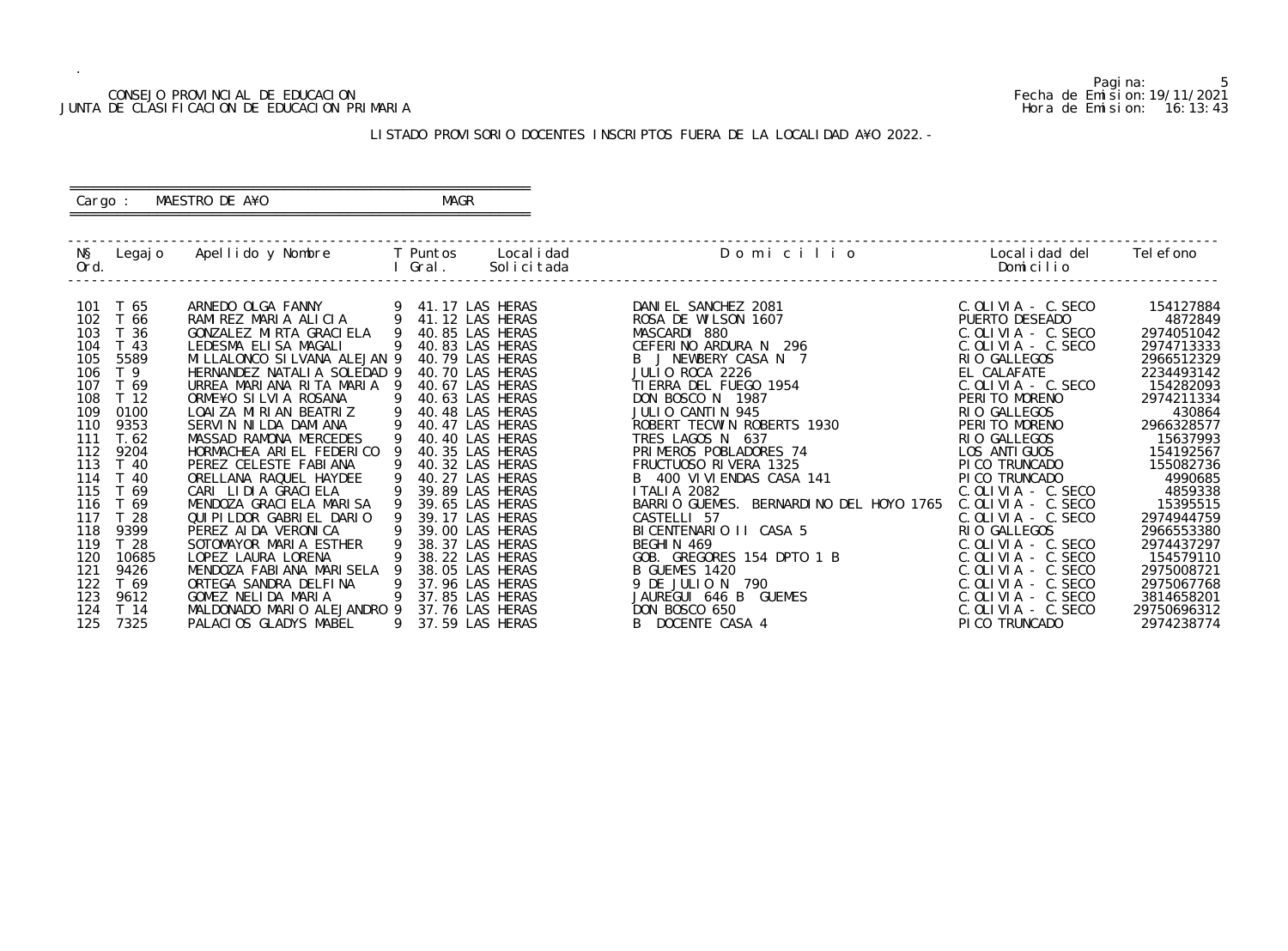#### CONSEJO PROVINCIAL DE EDUCACION Fecha de Emision:19/11/2021 JUNTA DE CLASIFICACION DE EDUCACION PRIMARIA Hora de Emision: 16:13:44

 ========================================================== Cargo : MAESTRO DE A¥O **MAGR** 

# LISTADO PROVISORIO DOCENTES INSCRIPTOS FUERA DE LA LOCALIDAD A¥O 2022.-

==========================================================

| NŞ<br>Ord. | Legaj o | Apellido y Nombre              |   | T Puntos<br>Gral. | Local i dad<br>Solicitada | Domicilio                          | Local i dad del<br>Domicilio             | Tel efono  |
|------------|---------|--------------------------------|---|-------------------|---------------------------|------------------------------------|------------------------------------------|------------|
| 126        | 7904    | SCARPIN SANDRA INES            |   | 37.58 LAS HERAS   |                           | CEPERNIC 260                       | KOLUEL KAYKE                             | 154144268  |
| 127        | 10272   | OBANDO JAVI ER ROBERTO         |   | 37.14 LAS HERAS   |                           | B ROTARY 23 - C. 8 DE MARZO N 1735 | $C.$ OLIVIA - $C.$ SECO                  | 2974303629 |
| 128        | 11695   | DURE NANCY ELIZABETH G         |   | 36.74 LAS HERAS   |                           | 13 DE DICIEMBRE 1055               | PI CO TRUNCADO                           | 3455413558 |
| 129        | 10543   | OJEDA PEDRO REMBERTO           |   | 36.74 LAS HERAS   |                           | COLON 970                          | GOBERNADOR GREGORES                      | 2966274702 |
| 130        | 8319    | ARIAS JOSE MARTIN              |   | 36.38 LAS HERAS   |                           | FAGNANO 250                        | $C.$ OLIVIA - $C.$ SECO                  | 154943373  |
| 131        | 9035    | ZAPATA NOEMI ELIZABETH         |   | 36.13 LAS HERAS   |                           | BATALLA PTO ARGENTINO 946          | RIO GALLEGOS                             | 15346036   |
| 132        | 10878   | CONTRERAS ELDA LUCIA           |   | 36.06 LAS HERAS   |                           | MASCARDI N 1038 - B<br>MI RAMAR    | $C.$ OLIVIA - $C.$ SECO                  | 2975286659 |
| 133        | 9870    | PI SANO TANI A VANESA ROSAR 9  |   | 35.91 LAS HERAS   |                           | ALFONSIN 933                       | RIO GALLEGOS                             | 2966222212 |
| 134        | 6255    | GALLARDO ESTER SI LVANA        |   | 35.83 LAS HERAS   |                           | CONCEJAL MORTON 269                | LOS ANTI GUOS                            | 15410643   |
| 135        | 9953    | ACOSTA GUSTAVO MARCELO         |   | 35.68 LAS HERAS   |                           | OHI GGI NS 975                     | PERITO MORENO                            | 3974656717 |
| 136        | 10134   | LOPEZ CARLOS DARIO             |   | 35.59 LAS HERAS   |                           | PI EDRA BUENA Y VERNET             | $C.$ OLIVIA - $C.$ SECO                  | 2974115021 |
| 137        | 9333    | GOMEZ LORENA VERONICA          |   | 35.55 LAS HERAS   |                           | TI ERRA DEL FUEGO 183              | $C.$ OLIVIA - $C.$ SECO                  | 155225077  |
| 138        | 11901   | NAVARRO ANDREA KARINA          |   | 35.39 LAS HERAS   |                           | DANIEL CAMERON 1732                | PUERTO SAN JULIAN                        | 2966220093 |
| 139        | T 88    | RAMIREZ MARIELA DEL VALLE 9    |   | 35.37 LAS HERAS   |                           | B MUTUAL YPF CASA N 75             | $C.$ OLIVIA - $C.$ SECO                  | 4850831    |
| 140        | 10117   | COLIVORO CECILIA DE LOURD 9    |   | 35.28 LAS HERAS   |                           | RI VADAVI A 72                     | PI CO TRUNCADO                           | 2974051100 |
| 141        | 9993    | MEDINA MARTA ELENA DEL VA 9    |   | 35.12 LAS HERAS   |                           | <b>MI TRE 856</b>                  | PI CO TRUNCADO                           | 2974058641 |
| 142        | 9969    | SOTOMAYOR GLENDA GISELA        |   | 34.97 LAS HERAS   |                           | B COSTA DEL SOL. LANDO 2076        | $C.$ OLIVIA - C. SECO                    | 2975415821 |
| 143        | 11926   | VEGA NONQUE MARION TAMARA 9    |   | 34.81 LAS HERAS   |                           | ANTARTI DA ARGENTI NA N 1086       | PERITO MORENO                            | 2974354648 |
| 144        | 10767   | ZURITA MARIA DANIELA           |   | 34.73 LAS HERAS   |                           | JOSELIN BARRO 77                   | PI CO TRUNCADO                           | 3854482181 |
| 145        | 9737    | VELARDE SANDRA CRISTINA        |   | 34.66 LAS HERAS   |                           | 9 DE JULIO 1440                    | PERITO MORENO                            | 2966497484 |
| 146        | 9552    | SALDI VI A SANTI BA¥EZ PAMEL 9 | 9 | 34.60 LAS HERAS   |                           | BøROTARY XXIII 1728                | $C.$ OLIVIA - C. SECO                    | 2974261171 |
| 147        | 0030    | PEREZ ROXANA BEATRIZ           |   | 34.54 LAS HERAS   |                           | CHUBUT 548                         | 28 NOV/ROSP/T. VI EJO                    | 15501537   |
| 148        | 9677    | ABALLAY MARIA JOSEFA           |   | 34.43 LAS HERAS   |                           | BØ MIRAMAR PJE DURAZNILLO 114      | $C.$ OLIVIA - $C.$ SECO                  | 2974162974 |
| 149        | 10205   | RAMIREZ IRINA FLORENCIA        | 9 | 34.36 LAS HERAS   |                           | JOSE HERNANDEZ 1237                | $C.$ OLIVIA - $C.$ SECO<br>PERITO MORENO | 2974344566 |
| 150        | 10860   | URBAN ELIANA MABEL             |   | 34.22 LAS HERAS   |                           | LAGUNA DEL DESIERTO 496            |                                          | 2923434707 |

6<br>Fecha de Emision: 19/11/2021<br>Hora de Emision: 16: 13: 44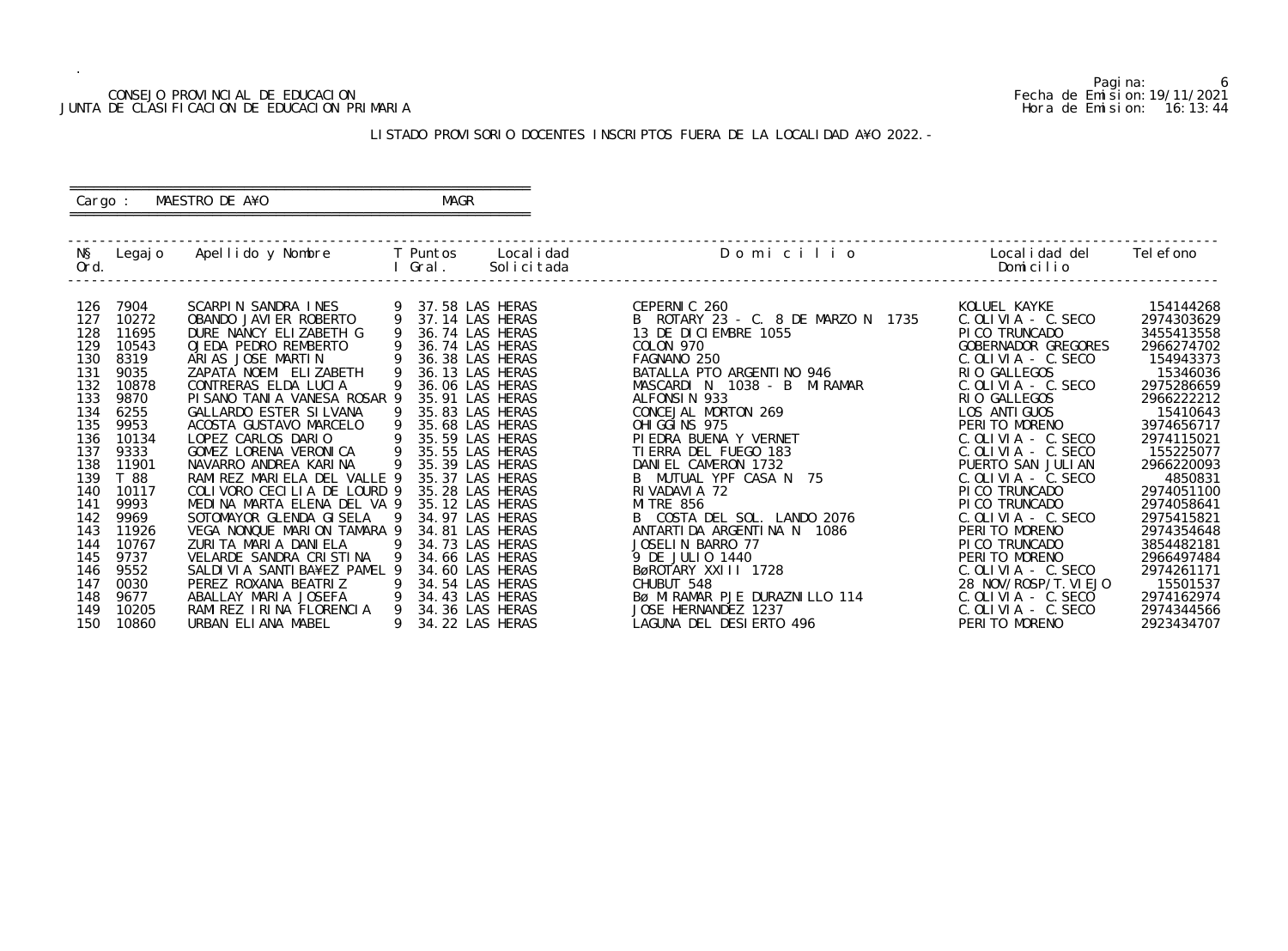#### CONSEJO PROVINCIAL DE EDUCACION Fecha de Emision:19/11/2021 JUNTA DE CLASIFICACION DE EDUCACION PRIMARIA Hora de Emision: 16:13:44

 ========================================================== Cargo : MAESTRO DE A¥O **MAGR** 

# LISTADO PROVISORIO DOCENTES INSCRIPTOS FUERA DE LA LOCALIDAD A¥O 2022.-

==========================================================

| NŞ<br>Ord. | Legaj o | Apellido y Nombre             |                | T Puntos<br>Gral. | Local i dad<br>Solicitada | Domicilio                                      | Local i dad del<br>Domicilio | Tel efono  |
|------------|---------|-------------------------------|----------------|-------------------|---------------------------|------------------------------------------------|------------------------------|------------|
|            |         |                               |                |                   |                           |                                                |                              |            |
| 151        | 9615    | FLORES MONICA ROMINA          |                | 33.92 LAS HERAS   |                           | B ROTAR. MACERAT 2134                          | $C.$ OLIVIA - $C.$ SECO      | 154756944  |
| 152        | 5632    | ESCALANTE MILKA VI VI ANA     |                | 33.73 LAS HERAS   |                           | B 82 VIV. CASA N 53                            | PUERTO DESEADO               | 154176434  |
| 153        | 10594   | MARTINEZ ALICIA HAYDEE        |                | 33.57 LAS HERAS   |                           | CERRO TORRE N 1428 - VISTA HERMOSA II          | $C.$ OLIVIA - $C.$ SECO      | 2974178644 |
| 154        | 7875    | CUBILLA NATALIA SOLEDAD       |                |                   | 33.50 LAS HERAS           | PJE LAGO QUI ROGA 18                           | RIO GALLEGOS                 | 15215417   |
| 155        | 9951    | CASAS PEDRO SAUL              |                | 33.48 LAS HERAS   |                           | ALTMI RANTE BROWN 420                          | $C.$ OLIVIA - $C.$ SECO      | 3825453046 |
| 156        | 10861   | RAMIREZ VALERIA GIMENA        |                | 33.40 LAS HERAS   |                           | TORIBIO RUEDA 1366                             | $C.$ OLIVIA - $C.$ SECO      | 2975488140 |
| 157        | 9078    | MERCADO ADRIANA MELINA        |                | 33.23 LAS HERAS   |                           | PUEYRREDON 626                                 | PUERTO DESEADO               | 154579822  |
| 158        | 9302    | VI ERA JULI ETA SABRI NA      |                | 33.17 LAS HERAS   |                           | ISLAS ORCADAS 77                               | RIO GALLEGOS                 | 15412661   |
| 159        | 9618    | ABALLAY ANDREA IVANA          |                | 33.13 LAS HERAS   |                           | B KOLTUN - CHACABUCO 623                       | $C.$ OLIVIA - $C.$ SECO      | 2975267549 |
| 160        | 11086   | CASTI LLO NANCY VANESA        |                | 32.88 LAS HERAS   |                           | PJE CACIQUE LIMONA 1574                        | $C.$ OLIVIA - $C.$ SECO      | 2975393158 |
| 161        | 8565    | ZARATE MARIA LEONORA          |                |                   | 32.61 LAS HERAS           | <b>EGI PTO 924</b>                             | $C.$ OLIVIA - $C.$ SECO      | 2215739849 |
| 162        | 10017   | GARECA MARIELA DEL VALLE      |                |                   | 32.60 LAS HERAS           | PERITO MORENO 1371                             | C. OLIVIA - C. SECO          | 2974946093 |
| 163        | 9681    | PAZ LIDIA CRISTINA            | 9              |                   | 32.59 LAS HERAS           | B 3 DE FEBRERO PJE 6 1074                      | $C.$ OLIVIA - $C.$ SECO      | 2974381953 |
| 164        | 9980    | CARPIO JOSE DARIO             |                | 32.59 LAS HERAS   |                           | MALVINAS ARG 2344                              | $C.$ OLIVIA - $C.$ SECO      | 2975142491 |
| 165        | T 40    | ACOSTA ANGELICA MARIA         | - 9            | 32.27 LAS HERAS   |                           | LAGO ARGENTINO N 561                           | PI CO TRUNCADO               | 2974274113 |
| 166        | 11098   | SI LVA RAFAELA ROXANA         | 9              | 32.18 LAS HERAS   |                           | COLON 1044                                     | PUERTO DESEADO               | 2974142590 |
| 167        | 8466    | BORDON GAI TAN MARI ANA RAM 9 |                | 32.17 LAS HERAS   |                           | AV ANTERTIDA ARGENTINA 20<br>J.A FERNANDEZ 570 | 28 NOV/ROSP/T. VI EJO        | 3804513679 |
| 168        | 10645   | LUNA DE LA VEGA ANA FLORE 9   |                | 31.90 LAS HERAS   |                           | J. A FERNANDEZ 570                             | $C.$ OLIVIA - $C.$ SECO      | 3804623492 |
| 169        | 12473   | RODRI GUEZ PATRI CIA ANDREA 9 |                | 31.90 LAS HERAS   |                           | PJE. LAS HERAS 9 BIS B§ PARQUE                 | $C.$ OLIVIA - $C.$ SECO      | 2975206213 |
| 170        | 7238    | BUSQUETS GABRIELA FABIANA 9   |                | 31.50 LAS HERAS   |                           | MOYANO 827                                     | PI CO TRUNCADO               | 2974990320 |
| 171        | 9621    | PORRAS YOMA HECTOR ARMAND 9   |                | 31.46 LAS HERAS   |                           | ECUADOR 937                                    | C. OLIVIA - C. SECO          | 2974724078 |
| 172        | 11162   | GONZALEZ NAZARENO JESUS       | $\overline{9}$ | 31.37 LAS HERAS   |                           | CALLE 9 - B SAN BENITO - MZA 62 - L 13         | $C.$ OLIVIA - $C.$ SECO      | 3804671807 |
| 173        | 11273   | FLORES TORRICO LIDIA          | - 9            | 30.82 LAS HERAS   |                           | ZONA DE CHACRA                                 | $C.$ OLIVIA - $C.$ SECO      | 2974949477 |
| 174        | 11063   | ARIAS IRIS VIVIANA            | $\overline{9}$ | 30.46 LAS HERAS   |                           | DI NAMARCA 1155                                | $C.$ OLIVIA - $C.$ SECO      | 2974733906 |
| 175        | 11420   | CARABAJAL EBER SEBASTIAN 9    |                | 30.38 LAS HERAS   |                           | DON BOSCO N 2338                               | RIO GALLEGOS                 | 3644655197 |

Pagina: 7<br>Fecha de Emision: 19/11/2021<br>Hora de Emision: 16: 13: 44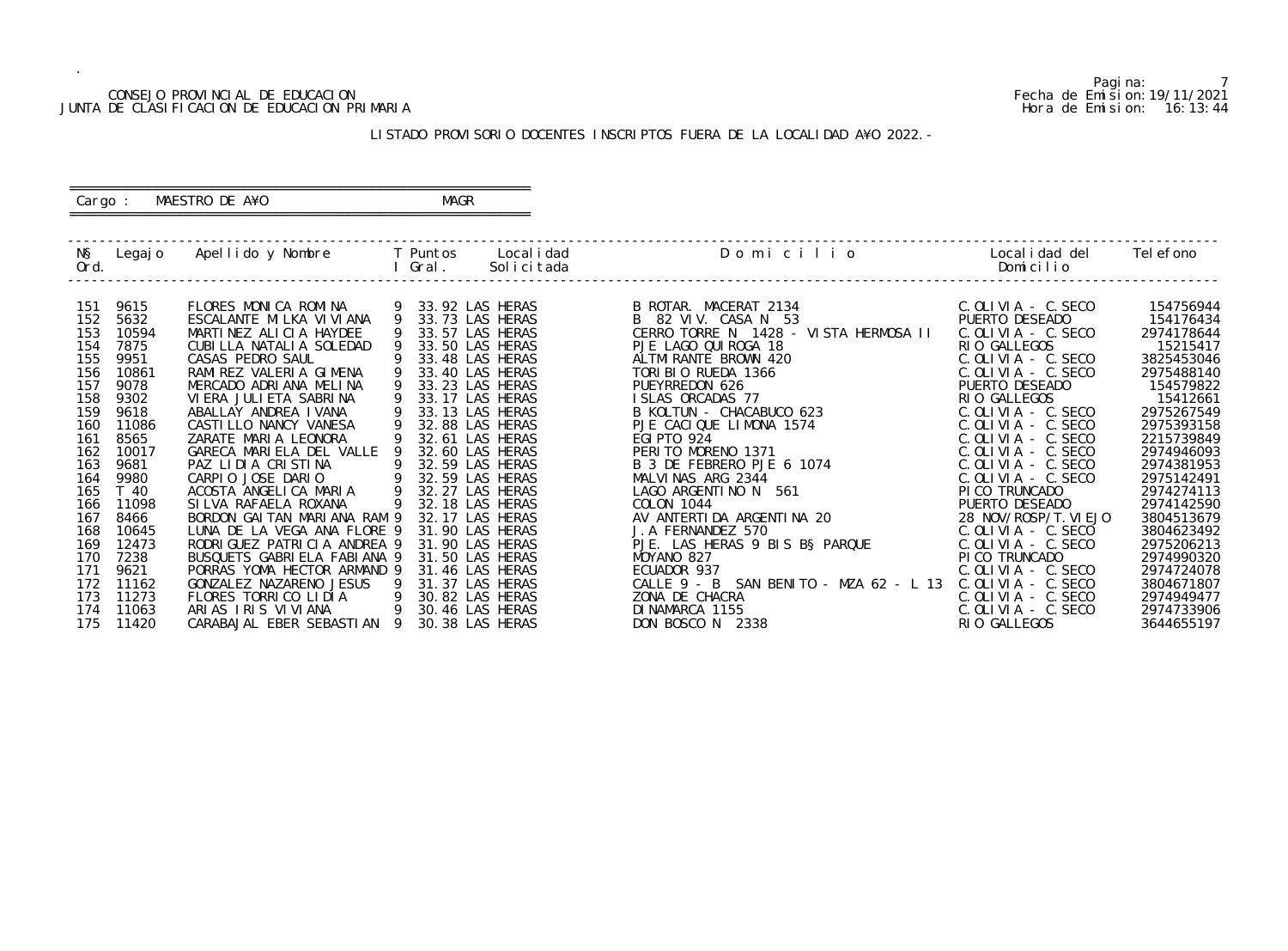#### CONSEJO PROVINCIAL DE EDUCACION Fecha de Emision:19/11/2021 JUNTA DE CLASIFICACION DE EDUCACION PRIMARIA Hora de Emision: 16:13:46

## ========================================================== Cargo : MAESTRO DE A¥O **MAGR**

# LISTADO PROVISORIO DOCENTES INSCRIPTOS FUERA DE LA LOCALIDAD A¥O 2022.-

==========================================================

| NŞ<br>Ord. | Legaj o        | Apellido y Nombre                                 |    | <b>Example T</b> Puntos<br>Gral. | Local i dad<br>Solicitada          | Domicilio                                          | Local i dad del<br>Domicilio  | Tel efono                |
|------------|----------------|---------------------------------------------------|----|----------------------------------|------------------------------------|----------------------------------------------------|-------------------------------|--------------------------|
| 176        | 11419          | PERALTA GALLO CARINA GRIS 9                       |    |                                  | 30.20 LAS HERAS                    | DON BOSCO N 2338                                   | RIO GALLEGOS                  | 3644614122               |
| 177        | 10372          | CENTURION GRISELDA BEATRI 9                       |    |                                  | 30.15 LAS HERAS                    | AV. DEL TRABAJO 1871 Bø SAN MARTIN                 | $C.$ OLIVIA $-$ C. SECO       | 2974750847               |
| 178        | 11306          | LUNA NORMA CRISTINA                               | 9  |                                  | 30.09 LAS HERAS                    | HI POLITO YRIGOYEN N<br>1472                       | PICO TRUNCADO                 | 3865404501               |
| 179        | 10643          | SANTI LLAN PATRI CI A YANI NA 9                   |    |                                  | 30.08 LAS HERAS                    | JOSE HERNANDES 2522                                | $C.$ OLIVIA - $C.$ SECO       | $\overline{0}$           |
| 180        | 10353          | CHOQUE GABRIELA DEL VALLE 9                       |    |                                  | 29.65 LAS HERAS                    | 9 DE JULIO 1942                                    | PERITO MORENO                 | 3875233814               |
| 181        | 10740          | CORTALEZZI ANA CECILIA                            | -9 |                                  | 29.57 LAS HERAS                    | VERA PE¥ALOZA 763                                  | $C.$ OLIVIA - $C.$ SECO       | 2975382170               |
| 182        | 9960           | CARRIZO PATRICIA NANCY                            | 9  |                                  | 29.57 LAS HERAS                    | B MI RADOR 595                                     | $C.$ OLIVIA - $C.$ SECO       | 2975025557               |
| 183        | 10731          | BUSTAMANTE MARIA ESTHER                           |    |                                  | 29.48 LAS HERAS                    | PROGRESO LOPEZ 22                                  | $C.$ OLIVIA - $C.$ SECO       | 2974624320               |
| 184        | 11826          | CHAILE DAYANA MALENA                              |    |                                  | 29.25 LAS HERAS                    | VELEZ SARFIELD 533                                 | PI CO TRUNCADO                | 2645285914               |
| 185        | 10210          | BAZAN WALTER DANIEL                               | 9  |                                  | 29.19 LAS HERAS                    | ARI SRI ZABAL 2486                                 | RIO GALLEGOS                  | 2966740217               |
| 186        | 11509          | MORALES HORACIO DARIO                             |    |                                  | 29.10 LAS HERAS                    | JOSE MANUEL ESTRADA N 2033                         | $C.$ OLIVIA - $C.$ SECO       | 2975306547               |
| 187        | 10287          | RODRI GUEZ MARI SA ELIZABET 9                     |    |                                  | 28.93 LAS HERAS                    | Bø150 VIV C 14 MZ 107                              | $C.$ OLIVIA - $C.$ SECO       | 2975087568               |
| 188        | 11928          | AMADO BRENDA NABILA                               |    |                                  | 28.87 LAS HERAS                    | RIVADAVIA N  1567                                  | PERITO MORENO                 | 2974019938               |
| 189        | 11250          | ARAGON DANIEL RODOLFO                             |    |                                  | 28.84 LAS HERAS                    | VI AMONTE 120                                      | PI CO TRUNCADO                | 3816712321               |
| 190        | 12026          | BORDON SILVIA MONSERRAT                           |    |                                  | 28.59 LAS HERAS                    | GUSTAVO CERATI N 192 B CENTENARIO                  | $C.$ OLIVIA - C. SECO         | 2974943355               |
| 191        | 11603          | LARREA MARIA ELENA                                |    |                                  | 28.44 LAS HERAS                    | LAGO DEL DESIERTO N 130                            | PICO TRUNCADO                 | 3855794308               |
| 192        | 10378          | GIL LUIS RUBEN                                    |    |                                  | 28.24 LAS HERAS                    | FAGNANO 354 DPTO 2D                                | RIO GALLEGOS                  | 2966598482               |
| 193        | 11863          | TABOADA CINTIA GISSELA                            |    |                                  | 28.00 LAS HERAS                    | BARBARA SERRANO N 174                              | $C.$ OLIVIA - $C.$ SECO       | 2974921796               |
| 194        | 11115          | BARRAZA MARIA DE LOS ANGE 9                       |    |                                  | 27.85 LAS HERAS                    | VISTA HERMOSA III RENE FAVALORO 840                | $C.$ OLIVIA - $C.$ SECO       | 2975307547               |
| 195        | 12278          | TI TO DORA EULALIA                                |    |                                  | 27.82 LAS HERAS                    | AV DEL TRABAJO 1988                                | $C.$ OLIVIA - $C.$ SECO       | 2974737784               |
| 196        | 9466           | QUI NTANA MI RTA MARCELA                          | 9  |                                  | 27.54 LAS HERAS                    | TUNA 1548 B JOSE KOLTUN                            | $C.$ OLIVIA - $C.$ SECO       | 2974706743               |
| 197        | 10544          | CALLEJO CRISTIAN HUGO                             | 9  |                                  | 27.30 LAS HERAS                    | P0T0SI 767                                         | RIO GALLEGOS                  | 2966219767               |
| 198        | 12213          | VARGAS ERICK ALEXANDER                            | 9  |                                  | 27.27 LAS HERAS                    | PJE EVA PERON 1158                                 | PERITO MORENO                 | 2974649126               |
| 199<br>200 | 11687<br>10989 | MENDOZA GI SELA YANI NA<br>NAVARRO VALERIA ANDREA |    |                                  | 26.75 LAS HERAS<br>26.54 LAS HERAS | GENDARMERIA NACIONAL 807<br>B BICENTENARIO MZA 436 | PERITO MORENO<br>RIO GALLEGOS | 2974753551<br>2966445250 |
|            |                |                                                   |    |                                  |                                    |                                                    |                               |                          |

8<br>Fecha de Emision: 19/11/2021<br>Hora de Emision: 16: 13: 46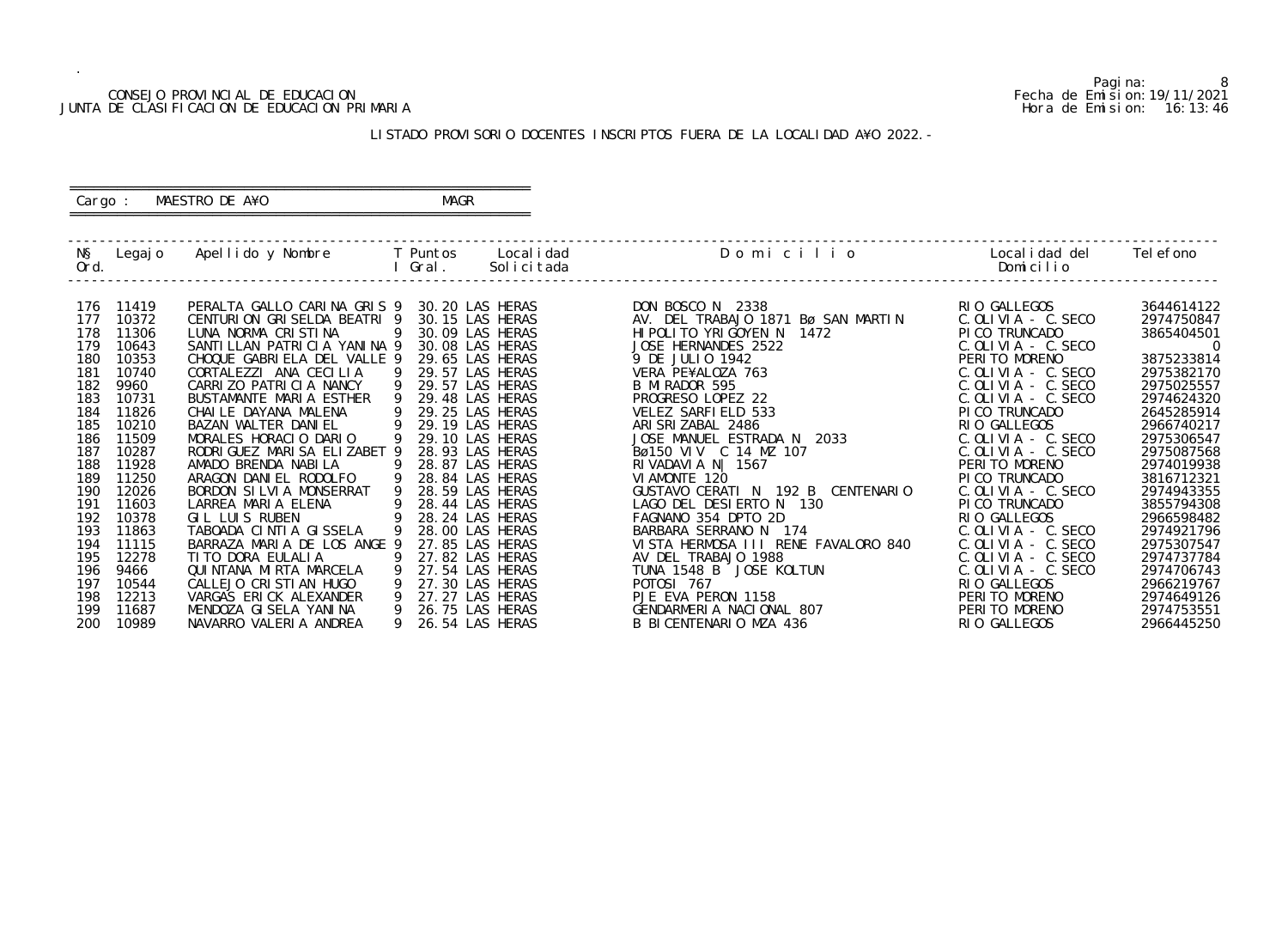#### CONSEJO PROVINCIAL DE EDUCACION Fecha de Emision:19/11/2021 JUNTA DE CLASIFICACION DE EDUCACION PRIMARIA Hora de Emision: 16:13:46

## ========================================================== Cargo : MAESTRO DE A¥O **MAGR**

# LISTADO PROVISORIO DOCENTES INSCRIPTOS FUERA DE LA LOCALIDAD A¥O 2022.-

==========================================================

| NŞ<br>Ord.                                                                                                          | Legaj o                                                                                                                                              | Apellido y Nombre                                                                                                                                                                                                                                                                                                                                                                                                                               |   | T Puntos<br>Gral.                                                                                                                                                                                                                                                                                                               | Local i dad<br>Solicitada | Domicilio                                                                                                                                                                                                                                                                                                                                                                | Local i dad del<br>Domicilio                                                                                                                                                                                                                                                                                                                                  | Tel efono                                                                                                                                                                                                                                  |
|---------------------------------------------------------------------------------------------------------------------|------------------------------------------------------------------------------------------------------------------------------------------------------|-------------------------------------------------------------------------------------------------------------------------------------------------------------------------------------------------------------------------------------------------------------------------------------------------------------------------------------------------------------------------------------------------------------------------------------------------|---|---------------------------------------------------------------------------------------------------------------------------------------------------------------------------------------------------------------------------------------------------------------------------------------------------------------------------------|---------------------------|--------------------------------------------------------------------------------------------------------------------------------------------------------------------------------------------------------------------------------------------------------------------------------------------------------------------------------------------------------------------------|---------------------------------------------------------------------------------------------------------------------------------------------------------------------------------------------------------------------------------------------------------------------------------------------------------------------------------------------------------------|--------------------------------------------------------------------------------------------------------------------------------------------------------------------------------------------------------------------------------------------|
| 201<br>202<br>203<br>204<br>205<br>206<br>207<br>208<br>209<br>210<br>211<br>212<br>213<br>214<br>215<br>216<br>217 | 11941<br>11320<br>12111<br>12114<br>12327<br>12323<br>11792<br>9395<br>11878<br>11953<br>12259<br>12339<br>12354<br>12027<br>11962<br>12705<br>12459 | ANDRADA MARIA ALEJANDRA<br>MALDONADO BONAHORA MARIAN 9<br>GIMENEZ HILDA VIVIANA<br>MORENO NADIA LUJAN<br>ESTREMADOIRO RAFAEL<br>ZUAREZ SILVIA LORENA<br>DAVALOS FABIOLA ANABELA<br>SOCOMBA SANTOS HILARIO<br>HERRERA MARIA DE LOS<br>ANG 9<br>LEI SSARRAGUE DAI ANA NATAL 9<br>POGONZA MARINA SOLEDAD<br><b>GAUNA BELKIS NOEMI</b><br>GALARZA, VANESA<br>DAVALOS FRANCISCO<br>I BA¥EZ DI ANA CLYDE<br>SAEZ DAYANA NOEMI<br>PEREZ NORMA CATALINA | 9 | 26.15 LAS HERAS<br>26.03 LAS HERAS<br>25.38 LAS HERAS<br>24.93 LAS HERAS<br>24.81 LAS HERAS<br>23.97 LAS HERAS<br>23.89 LAS HERAS<br>23.68 LAS HERAS<br>23.51 LAS HERAS<br>23.29 LAS HERAS<br>22.58 LAS HERAS<br>21.85 LAS HERAS<br>21.30 LAS HERAS<br>21.11 LAS HERAS<br>20.84 LAS HERAS<br>19.00 LAS HERAS<br>21.63 LAS HERAS |                           | URQUIZA 810<br>SANTA MARIA 911<br>BEAUVOIR 1821<br>G. MAYER 1771<br><b>DON BOSCO 1942</b><br>FELIX RIQUEZ 684 2§PISO 1<br>MADRE SELVA 381<br>JUAN DIAZ DE SOLIS 85<br>YUGOSLAVI A 562<br>CHACRA N 37<br>LOTE 31 SECTOR C S/N<br>URQUIZA 737<br>OHI GGI NS 1441<br>PTE. JUAN DOMINGO PERON N 726<br><b>BROWN 1353</b><br>HIELOS CONTINENTALES 143 CASA 6<br>FRATZCHER 624 | PICO TRUNCADO<br>$C.$ OLIVIA - $C.$ SECO<br>$C.$ OLIVIA - $C.$ SECO<br>PUERTO DESEADO<br>PERITO MORENO<br>RIO GALLEGOS<br>$C.$ OLIVIA - $C.$ SECO<br>RIO GALLEGOS<br>$C.$ OLIVIA - $C.$ SECO<br>PERITO MORENO<br>PERITO MORENO<br>PI CO TRUNCADO<br>PERITO MORENO<br>$C.$ OLIVIA - $C.$ SECO<br>PUERTO SAN JULIAN<br>LOS ANTI GUOS<br>$C.$ OLIVIA $-$ C. SECO | 2975307762<br>2974339799<br>2975050792<br>3735622363<br>3888660211<br>2966331106<br>3718462622<br>2966407455<br>3855719149<br>2975900556<br>3735541090<br>2966331186<br>2974929750<br>2974320408<br>3718620999<br>2974204345<br>2974325784 |
| 218<br>219<br>220<br>221                                                                                            | 12450<br>12502<br>12326<br>12854                                                                                                                     | MERCADO SILVIO DANIEL<br>GUEVARA MI CAELA ROSA<br><b>GALEANO ANDRES EMANUEL</b><br>VI LLALBA GI MENA JOHANNA                                                                                                                                                                                                                                                                                                                                    |   | 21.54 LAS HERAS<br>18.85 LAS HERAS<br>18.75 LAS HERAS<br>19.55 LAS HERAS                                                                                                                                                                                                                                                        |                           | <b>DON BOSCO 1622</b><br>25 DE MAYO 1870<br>LOS AMANCAY 246<br>RIVADAVIA 243                                                                                                                                                                                                                                                                                             | PUERTO DESEADO<br>PERITO MORENO<br>HI POLI TO YRI GOYEN<br>CTE. LUIS PIEDRABUENA                                                                                                                                                                                                                                                                              | 3841436745<br>2646239598<br>3731432306<br>3874074966                                                                                                                                                                                       |
| 222<br>223<br>224                                                                                                   | 12746<br>12488<br>12494                                                                                                                              | BARBOZA ANA MARIA<br>GEREZ YANINA MARCELA<br>VERA DEBORA MARIA LUZ                                                                                                                                                                                                                                                                                                                                                                              |   | 19.45 LAS HERAS<br>18.57 LAS HERAS<br>17.10 LAS HERAS                                                                                                                                                                                                                                                                           |                           | BELGRANO 1643<br>B§ 22 SEPTI EMBRE MZA 93 PARCELA 11<br>POSADAS 456                                                                                                                                                                                                                                                                                                      | PERITO MORENO<br>RIO GALLEGOS<br>RIO GALLEGOS                                                                                                                                                                                                                                                                                                                 | 3731639120<br>2966226021<br>3644372786                                                                                                                                                                                                     |

Pagina: 9<br>Fecha de Emision: 19/11/2021<br>Hora de Emision: 16:13:46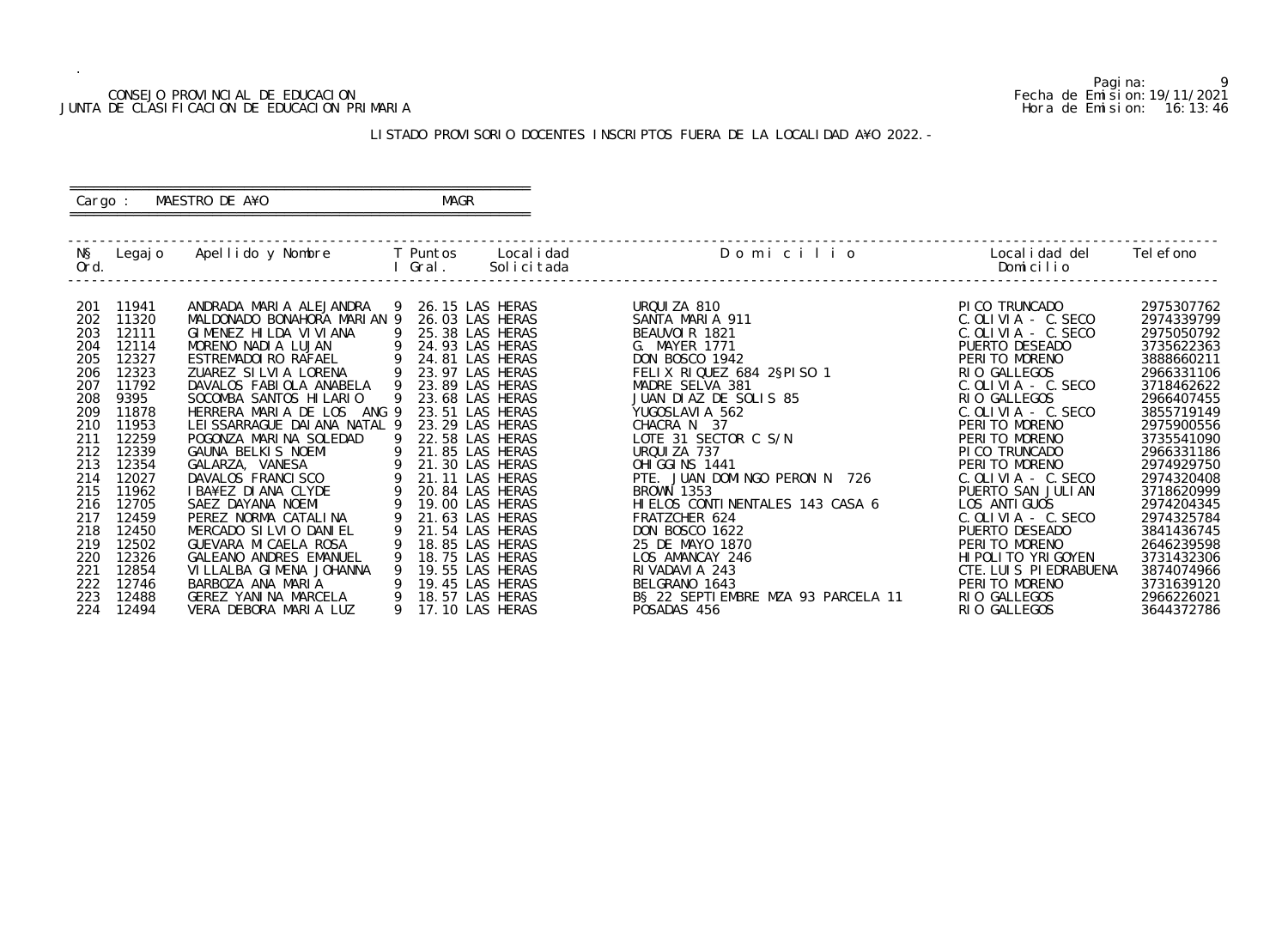## CONSEJO PROVINCIAL DE EDUCACION JUNTA DE CLASIFICACION DE EDUCACION PRIMARIA

.

#### LISTADO PROVISORIO DOCENTES INSCRIPTOS FUERA DE LA LOCALIDAD

|                                                                                                                                   | CONSEJO PROVINCIAL DE EDUCACION<br>JUNTA DE CLASIFICACION DE EDUCACION PRIMARIA                                                                                                                                                                                                                                |                                             |                                                                                                                                                                                              | LISTADO PROVISORIO DOCENTES INSCRIPTOS FUERA DE LA LOCALIDAD A¥O 2022. -                                                                                                                                                                                                                                                                                          |                                                                                                                                                                                                                                                   | Pagi na:<br>10<br>Fecha de Emi si on: 19/11/2021<br>Hora de Emision: 16:13:47                                                                            |
|-----------------------------------------------------------------------------------------------------------------------------------|----------------------------------------------------------------------------------------------------------------------------------------------------------------------------------------------------------------------------------------------------------------------------------------------------------------|---------------------------------------------|----------------------------------------------------------------------------------------------------------------------------------------------------------------------------------------------|-------------------------------------------------------------------------------------------------------------------------------------------------------------------------------------------------------------------------------------------------------------------------------------------------------------------------------------------------------------------|---------------------------------------------------------------------------------------------------------------------------------------------------------------------------------------------------------------------------------------------------|----------------------------------------------------------------------------------------------------------------------------------------------------------|
| Cargo :                                                                                                                           | MAESTRO INTERNADO                                                                                                                                                                                                                                                                                              | MAI N                                       |                                                                                                                                                                                              |                                                                                                                                                                                                                                                                                                                                                                   |                                                                                                                                                                                                                                                   |                                                                                                                                                          |
| NŞ<br>Legaj o<br>Ord.                                                                                                             | Apellido y Nombre                                                                                                                                                                                                                                                                                              | T Puntos<br>Gral.                           | Local i dad<br>Solicitada                                                                                                                                                                    | Domicilio                                                                                                                                                                                                                                                                                                                                                         | Local i dad del<br>Domicilio                                                                                                                                                                                                                      | Tel efono                                                                                                                                                |
| 1 T 88<br>2 <sup>7</sup><br>9399<br>$\mathcal{S}$<br>11452                                                                        | LUNA CARLOS MARCELO<br>PEREZ AI DA VERONI CA<br>SAAVEDRA MARIA SOLEDAD                                                                                                                                                                                                                                         | 6 19.94 LAS HERAS                           |                                                                                                                                                                                              | PORTUGAL N 1732<br>BICENTENARIO II CASA 5<br>B SAN BENITO - CALLE N 5 - MZA N 40                                                                                                                                                                                                                                                                                  | $C.$ OLIVIA - $C.$ SECO<br>RIO GALLEGOS<br>RIO GALLEGOS                                                                                                                                                                                           | 2975059344<br>2966553380<br>2966706837                                                                                                                   |
| Cargo :                                                                                                                           | MAESTRO ESP. EDUC. ARTI STI CA: PLASTI CA MDEE                                                                                                                                                                                                                                                                 |                                             |                                                                                                                                                                                              |                                                                                                                                                                                                                                                                                                                                                                   |                                                                                                                                                                                                                                                   |                                                                                                                                                          |
| NŞ<br>Legaj o<br>Ord.                                                                                                             | Apellido y Nombre                                                                                                                                                                                                                                                                                              | T Puntos<br>Gral.                           | Local i dad<br>Solicitada                                                                                                                                                                    | Domicilio                                                                                                                                                                                                                                                                                                                                                         | Local i dad del<br>Domicilio                                                                                                                                                                                                                      | Tel efono                                                                                                                                                |
| $1 \quad T \quad 21$<br>2 T 43<br>-83<br>T 65<br>T 43<br>T 14<br>T 69<br>88<br>T 58/63<br>9<br>10<br>T 72<br>T 12<br>11<br>12.000 | BARBOSA ADRIANA ALICIA<br>CARRIZO ELDA DEOLINDA<br>MANCILLA ANA ESTHER<br>SEGUNDO HECTOR JORGE<br>TORRES MARIELA SUSANA<br>GONZALEZ TERESA BEATRIZ<br>TORRES CLARA GLADYS<br>MORALES MIRTA ALEJANDRA<br>OLIVERO PATRICIA LORENA<br>TORRES DAI ANA ELIZABETH<br>LEVI PI CHUN PAOLA A<br>AIII CDE ELLA MADCADITA | 9 48.17 LAS HERAS<br>9 46.81 LAS HERAS<br>9 | 46.15 LAS HERAS<br>45.24 LAS HERAS<br>44.65 LAS HERAS<br>43.34 LAS HERAS<br>41.22 LAS HERAS<br>40.68 LAS HERAS<br>40.60 LAS HERAS<br>39.84 LAS HERAS<br>39.66 LAS HERAS<br>20 E2 I AC LIEDAC | B MALVINAS CASA N 203<br>CEFERINO NAMUNCURA AUSTRALIA 735<br>JUAN B JUSTO N 776<br>B VISTA HERMOSA MASCARELLO 1772<br>LOS ALERCES N 641 B JOSE KOLTUN<br>SANTA MARIA 1994<br>VIRGEN DEL VALLE N 348<br>B NUEVOS POBL PEDRO DUARTE 218<br>DR. BORIS GOS 994 C. 26 94 VIV.<br>112 PJE MARTINEZ FERNANDEZ CASA 83<br>BARTOLOME MITRE 1327<br>DIE CA ADON CECO N 1524 | PICO TRUNCADO<br>$C.$ OLIVIA - $C.$ SECO<br>RIO GALLEGOS<br>$C.$ OLIVIA - $C.$ SECO<br>$C.$ OLIVIA - $C.$ SECO<br>$C.$ OLIVIA - $C.$ SECO<br>$C.$ OLIVIA - $C.$ SECO<br>$C.$ OLIVIA - $C.$ SECO<br>RIO GALLEGOS<br>PERITO MORENO<br>PERITO MORENO | 2974173083<br>154301773<br>444429<br>154084836<br>155920491<br>2974729829<br>2974830667<br>4854714<br>2966647842<br>154527265<br>154238636<br>$A$ OEO117 |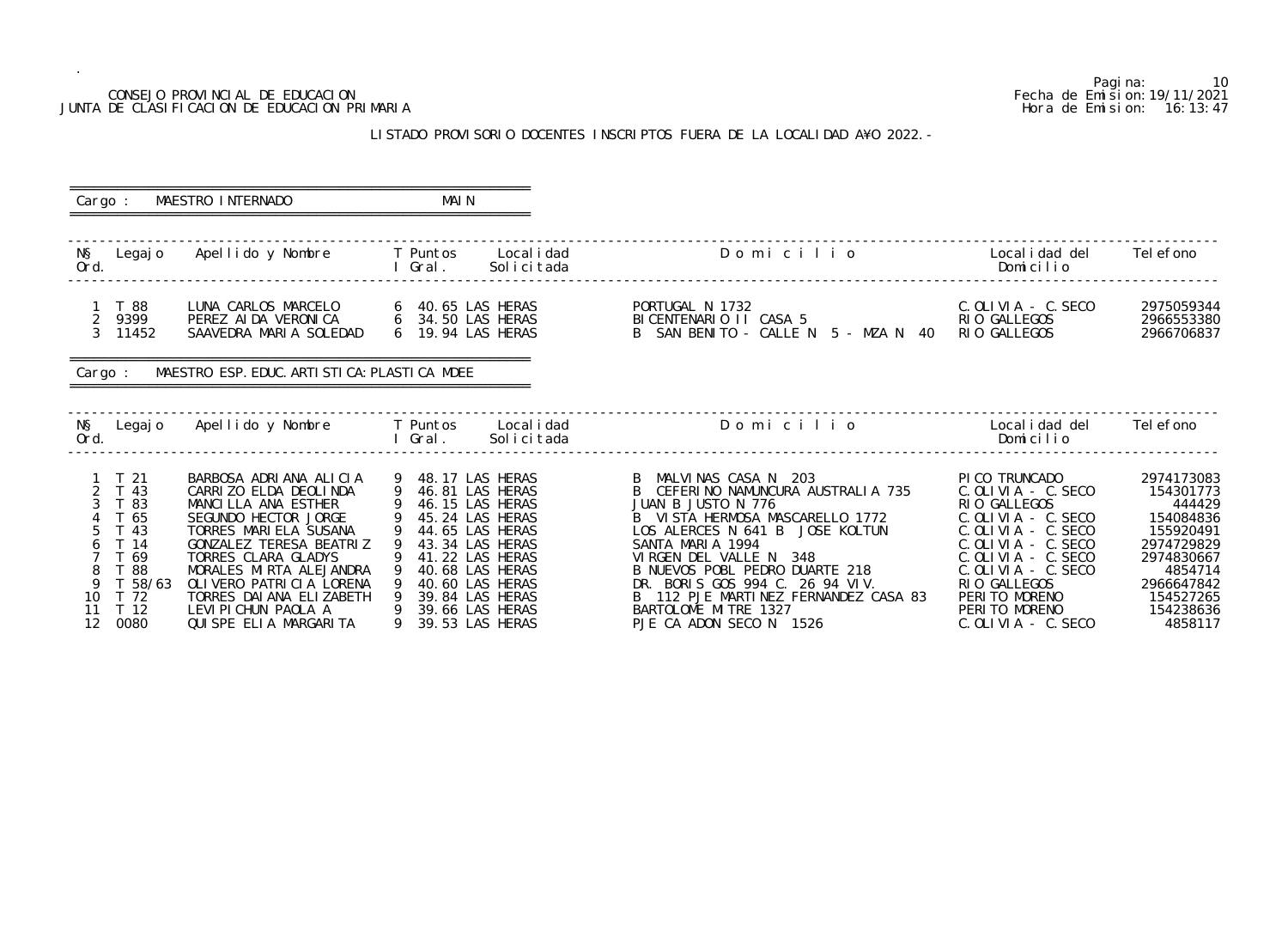#### CONSEJO PROVINCIAL DE EDUCACION Fecha de Emision:19/11/2021 JUNTA DE CLASIFICACION DE EDUCACION PRIMARIA Hora de Emision: 16:13:47

# ========================================================== Cargo : MAESTRO ESP. EDUC. ARTISTICA: PLASTICA MDEE

# LISTADO PROVISORIO DOCENTES INSCRIPTOS FUERA DE LA LOCALIDAD A¥O 2022.-

==========================================================

| NŞ<br>Ord. | Legaj o | Apellido y Nombre            |     | T Puntos<br>Gral. | Local i dad<br>Solicitada | Domicilio                               | Local i dad del<br>Domicilio | Tel efono  |
|------------|---------|------------------------------|-----|-------------------|---------------------------|-----------------------------------------|------------------------------|------------|
|            |         |                              |     |                   |                           |                                         |                              |            |
| 13         | 8269    | SOTOMAYOR MARIELA            |     | 39.29 LAS HERAS   |                           | B YPF CASA 6511                         | PI CO TRUNCADO               | 2975176267 |
| 14         | 8071    | SALABERRY VALERIA ROXANA     |     | 38.16 LAS HERAS   |                           | ROTARY 23                               | $C.$ OLIVIA - $C.$ SECO      | 2974774782 |
| 15         | 7773    | PALLALEF MONICA ESTER        |     | 37.29 LAS HERAS   |                           | B 3 DE FEBRERO RIO PINTURAS 1263        | $C.$ OLIVIA - C. SECO        | 154278162  |
|            | 16 T 40 | CACERES FERNANDA GISEL       |     | 36.87 LAS HERAS   |                           | PJE 17 DE AGOSTO 63                     | PICO TRUNCADO                | 4946982    |
| 17         | 10119   | BORDON MARIANA VICTORIA      |     | 36.39 LAS HERAS   |                           | B CEFERINO ESPA¥A 1350                  | $C.$ OLIVIA - C. SECO        | 2974298843 |
| 18         | 7102    | CISTERNA LAURA CARINA        |     | 35.83 LAS HERAS   |                           | ROCA 325                                | PI CO TRUNCADO               | 2974188219 |
| 19         | 5029    | ANDRADA ADRIANA YOLANDA      |     | 34.63 LAS HERAS   |                           | AV. INMIGRANTE N 1615                   | $C.$ OLIVIA $-$ C. SECO      | 154135241  |
| 20         | 8736    | VALDEZ SELVA AZUCENA         |     | 33.51 LAS HERAS   |                           | POLONIA 1178 B CEFERINO                 | $C.$ OLIVIA - $C.$ SECO      | 154257268  |
| 21         | 10515   | GUTI ERREZ MARILYN DEL LUJ 9 |     | 32.67 LAS HERAS   |                           | B 400 VI VI ENDAS                       | PICO TRUNCADO                | 2974995158 |
| 22         | 10836   | LARA PAOLA ANGELA            |     | 32.55 LAS HERAS   |                           | B VISTA HERMOSA I - P. MORENO N<br>1348 | $C.$ OLIVIA - $C.$ SECO      | 2974093230 |
| 23         | 9546    | RODRI GUEZ CARLOS HUGO       | - 9 | 30.82 LAS HERAS   |                           | <b>MI TRE 279</b>                       | PI CO TRUNCADO               | 154356643  |
| 24         | 12480   | VILCHE, SOFÖA MACARENA       |     | 30.72 LAS HERAS   |                           | BS MIRAMAR PJE. LOS ANTIGUOS 559        | $C.$ OLIVIA - C. SECO        | 2974035941 |
| 25         | 11692   | JWANCZYK YANINA DEL CARME 9  |     | 29.61 LAS HERAS   |                           | PJE. PARAGUAY N 1135                    | $C.$ OLIVIA - $C.$ SECO      | 2975300537 |
| 26         | 12481   | CATRINAO ELIANA MARTA        |     | 28.57 LAS HERAS   |                           | RENE FAVALORO 463                       | $C.$ OLIVIA - $C.$ SECO      | 2974943611 |
| 27         | 11599   | FERRAROTTI ALEJO             | 9.  | 26.37 LAS HERAS   |                           | 9 DE JULIO N<br>1355                    | PERITO MORENO                | 1161899839 |
| 28         | 11647   | ESQUIVEL MARIELA NOEMI       | 9   | 20.05 LAS HERAS   |                           | MI TRE 1324                             | PERITO MORENO                | 3704702705 |

Pagina: 11<br>Fecha de Emision: 19/11/2021<br>Hora de Emision: 16:13:47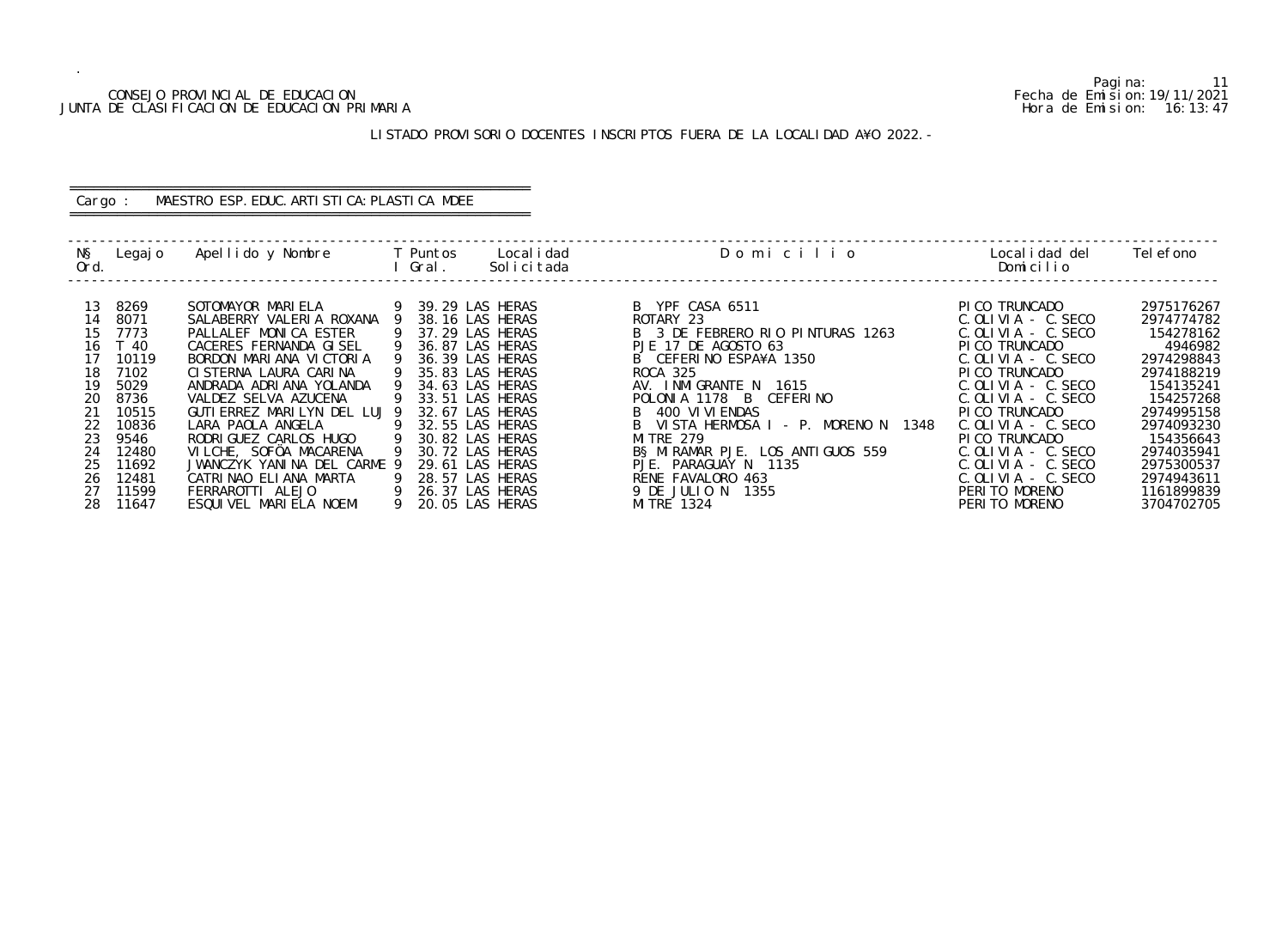#### CONSEJO PROVINCIAL DE EDUCACION Fecha de Emision:19/11/2021 JUNTA DE CLASIFICACION DE EDUCACION PRIMARIA Hora de Emision: 16:13:48

# LISTADO PROVISORIO DOCENTES INSCRIPTOS FUERA DE LA LOCALIDAD A¥O 2022.-

# ========================================================== Cargo : PES ED. ARTISTICA: PLASTICO VISUAL PVEG

==========================================================

| NŞ<br>Ord. | Legaj o         | Apellido y Nombre            |   | T Puntos<br>Gral . | Local i dad<br>Solicitada | Domicilio                               | Local i dad del<br>Domicilio | Tel efono  |
|------------|-----------------|------------------------------|---|--------------------|---------------------------|-----------------------------------------|------------------------------|------------|
|            |                 |                              |   |                    |                           |                                         |                              |            |
|            | T 21            | BARBOSA ADRIANA ALICIA       |   | 9 48.17 LAS HERAS  |                           | MALVINAS CASA N 203<br>B                | PI CO TRUNCADO               | 2974173083 |
|            | T 65            | SEGUNDO HECTOR JORGE         | 9 | 45.24 LAS HERAS    |                           | B.<br>VISTA HERMOSA MASCARELLO 1772     | $C.$ OLIVIA - C. SECO        | 154084836  |
|            | T 43            | TORRES MARIELA SUSANA        |   | 44.65 LAS HERAS    |                           | LOS ALERCES N 641 B<br>JOSE KOLTUN      | $C.$ OLIVIA - C. SECO        | 155920491  |
|            | T 14            | GONZALEZ TERESA BEATRIZ      |   | 43.34 LAS HERAS    |                           | SANTA MARIA 1994                        | $C.$ OLIVIA - $C.$ SECO      | 2974729829 |
|            | T 69            | TORRES CLARA GLADYS          |   | 41.22 LAS HERAS    |                           | VIRGEN DEL VALLE N 348                  | $C.$ OLIVIA - C. SECO        | 2974830667 |
|            | T 88            | MORALES MIRTA ALEJANDRA      |   | 40.68 LAS HERAS    |                           | B NUEVOS POBL PEDRO DUARTE 218          | $C.$ OLIVIA - $C.$ SECO      | 4854714    |
|            | T 58/63         | OLI VERO PATRI CI A LORENA   |   | 40.60 LAS HERAS    |                           | BORIS GOS 994 C. 26 94 VIV.<br>DR.      | RIO GALLEGOS                 | 2966647842 |
|            | T <sub>12</sub> | LEVI PI CHUN PAOLA A         |   | 39.66 LAS HERAS    |                           | BARTOLOME MITRE 1327                    | PERITO MORENO                | 154238636  |
| Q          | 0080            | QUISPE ELIA MARGARITA        |   | 39.53 LAS HERAS    |                           | PJE CA ADON SECO N 1526                 | $C.$ OLIVIA - $C.$ SECO      | 4858117    |
| 10         | 8269            | SOTOMAYOR MARIELA            |   | 39.29 LAS HERAS    |                           | B YPF CASA 6511                         | PI CO TRUNCADO               | 2975176267 |
| 11         | 8071            | SALABERRY VALERIA ROXANA     |   | 38.16 LAS HERAS    |                           | ROTARY 23                               | C. OLIVIA - C. SECO          | 2974774782 |
| 12         | 7773            | PALLALEF MONICA ESTER        |   | 37.29 LAS HERAS    |                           | B 3 DE FEBRERO RIO PINTURAS 1263        | $C.$ OLIVIA - $C.$ SECO      | 154278162  |
| 13         | T 40            | CACERES FERNANDA GISEL       | 9 | 36.87 LAS HERAS    |                           | PJE 17 DE AGOSTO 63                     | PI CO TRUNCADO               | 4946982    |
| 14         | 10119           | BORDON MARIANA VICTORIA      |   | 36.39 LAS HERAS    |                           | CEFERINO ESPA¥A 1350                    | $C.$ OLIVIA - $C.$ SECO      | 2974298843 |
| 15         | 7102            | CI STERNA LAURA CARINA       |   | 35.83 LAS HERAS    |                           | ROCA 325                                | PI CO TRUNCADO               | 2974188219 |
| 16         | 5029            | ANDRADA ADRIANA YOLANDA      |   | 34.63 LAS HERAS    |                           | AV. INMIGRANTE N 1615                   | $C.$ OLIVIA - C. SECO        | 154135241  |
| 17         | 8736            | VALDEZ SELVA AZUCENA         |   | 33.51 LAS HERAS    |                           | POLONIA 1178 B CEFERINO                 | $C.$ OLIVIA - $C.$ SECO      | 154257268  |
| 18         | 10515           | GUTI ERREZ MARILYN DEL LUJ 9 |   | 32.67 LAS HERAS    |                           | 400 VI VI ENDAS                         | PI CO TRUNCADO               | 2974995158 |
| 19         | 10836           | LARA PAOLA ANGELA            |   | 32.55 LAS HERAS    |                           | B<br>VISTA HERMOSA I - P. MORENO N 1348 | $C.$ OLIVIA - $C.$ SECO      | 2974093230 |
| 20         | 9546            | RODRI GUEZ CARLOS HUGO       | 9 | 30.82 LAS HERAS    |                           | <b>MI TRE 279</b>                       | PI CO TRUNCADO               | 154356643  |
| 21         | 12480           | VILCHE, SOFÖA MACARENA       |   | 30.72 LAS HERAS    |                           | B§ MIRAMAR PJE. LOS ANTIGUOS 559        | $C.$ OLIVIA - $C.$ SECO      | 2974035941 |
| 22         | 11692           | JWANCZYK YANINA DEL CARME 9  |   | 29.61 LAS HERAS    |                           | PJE. PARAGUAY N 1135                    | $C.$ OLIVIA - $C.$ SECO      | 2975300537 |
| 23         | 12481           | CATRINAO ELIANA MARTA        |   | 28.57 LAS HERAS    |                           | RENE FAVALORO 463                       | $C.$ OLIVIA - C. SECO        | 2974943611 |
| 24         | 11599           | FERRAROTTI ALEJO             | 9 | 26.37 LAS HERAS    |                           | 9 DE JULIO N<br>1355                    | PERITO MORENO                | 1161899839 |
| 25         | 11647           | ESQUIVEL MARIELA NOEMI       | 9 | 20.05 LAS HERAS    |                           | MI TRE 1324                             | PERITO MORENO                | 3704702705 |

Pagina: 12<br>Fecha de Emision: 19/11/2021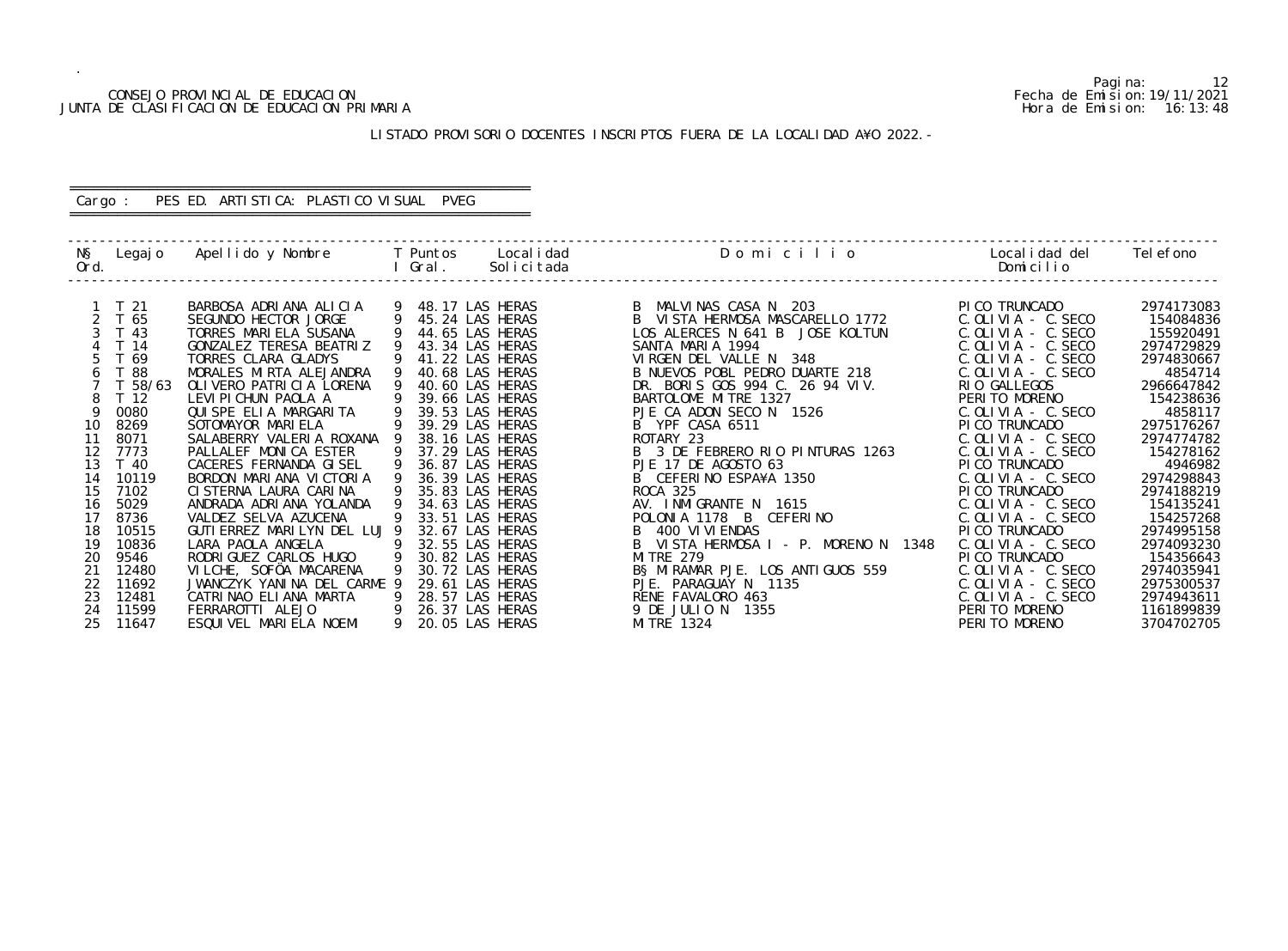#### CONSEJO PROVINCIAL DE EDUCACION Fecha de Emision:19/11/2021 JUNTA DE CLASIFICACION DE EDUCACION PRIMARIA Hora de Emision: 16:13:48

# LISTADO PROVISORIO DOCENTES INSCRIPTOS FUERA DE LA LOCALIDAD A¥O 2022.-

# ========================================================== Cargo : MAESTRO ESP. EDUC.ARTISTICA:MUSICA MEMU

==========================================================

| NŞ<br>Ord. | Legaj o | Apellido y Nombre           |            | T Puntos<br>Gral. | Local i dad<br>Solicitada | Domicilio                            | Local i dad del<br>Domicilio | Tel efono  |
|------------|---------|-----------------------------|------------|-------------------|---------------------------|--------------------------------------|------------------------------|------------|
|            |         |                             |            |                   |                           |                                      |                              |            |
|            | T 85    | PEREZ ARGENTINO DEL VALLE 9 |            |                   | 46.35 LAS HERAS           | B DOCENTE CASA N 4                   | PI CO TRUNCADO               | 4999032    |
|            | T 52    | CRUZ SILVINA ANDREA         | -9         |                   | 42.64 LAS HERAS           | F CAMPANO 351                        | PICO TRUNCADO                | 154309103  |
|            | T 35    | CARRAZAN GUSTAVO ARIEL      | -9         |                   | 40.78 LAS HERAS           | VIAMONTE N 351                       | PICO TRUNCADO                | 4993636    |
|            | T 74    | BARRIONUEVO KARINA ANGELI 9 |            |                   | 40.43 LAS HERAS           | CERRO BERTRAND 197                   | $C.$ OLIVIA $-$ C. SECO      | 154207460  |
|            | T 57    | MALDONADO LASTRA LIGIA J    |            |                   | 40.13 LAS HERAS           | B 2 DE ABRIL ESC. 13 DPTO "H"        | $C.$ OLIVIA - $C.$ SECO      | 154220441  |
|            | 10715   | TOLEDO YESICA PAMELA        |            |                   | 33.40 LAS HERAS           | PJE LA PAZ 245                       | $C.$ OLIVIA - C. SECO        | 2974770967 |
|            | 10023   | OYARZO BEATRIZ BETINA       | 9          |                   | 33.01 LAS HERAS           | PJE 11 DE JULIO 12                   | PI CO TRUNCADO               | 2974992384 |
|            | 9890    | MILLAN SERGIO MANUEL        |            |                   | 32.72 LAS HERAS           | CALLE NEHUEN S/N ZONA DE CHACRAS C O | $C.$ OLIVIA - $C.$ SECO      | 2975166663 |
|            | 10434   | ULLOA CARINA SOLANGE        |            |                   | 32.58 LAS HERAS           | HNA. ASUNCION DAMEVIN N 151          | $C.$ OLIVIA - $C.$ SECO      | 2974648943 |
| 10         | 11725   | VELASQUEZ JOSE LEONARDO     |            |                   | 32.16 LAS HERAS           | SAAVEDRA N 279                       | PI CO TRUNCADO               | 2975142606 |
| 11         | 10186   | PRI SCHING MARCELO ANDRES   |            |                   | 31.94 LAS HERAS           | LOS ROBLES N 646 - CALETA OLIVIA     | $C.$ OLIVIA - C. SECO        | 2974716378 |
| 12         | 11022   | RODRIGUEZ TERESA VICTORIA 9 |            |                   | 30.50 LAS HERAS           | ROTARY - CASA N<br>619               | $C.$ OLIVIA - C. SECO        | 2974231667 |
| 13         | 11830   | GALLEGO MARIANELA NAHIR     |            |                   | 30.10 LAS HERAS           | $B$ 400 VIV - CASA N<br>207          | PI CO TRUNCADO               | 2974251678 |
| 14         | 11518   | ALEGRE ESTEFANIA NOELIA     |            |                   | 30.08 LAS HERAS           | JOSE FUCHS N 935                     | PICO TRUNCADO                | 2974999317 |
| 15         | 11015   | LUGO I TATI GUADALUPE       |            |                   | 29.74 LAS HERAS           | 25 DE MAYO N<br>1070                 | PI CO TRUNCADO               | 2974786648 |
| 16         | 11727   | VALLEJOS MARIO ANTONIO      |            |                   | 29.71 LAS HERAS           | LASSAGA 1528                         | $C.$ OLIVIA - $C.$ SECO      | 2975373421 |
| 17         | 12648   | ARCE VERONICA VANESA        |            |                   | 27.35 LAS HERAS           | LAS VIOLETAS 1863                    | $C.$ OLIVIA - $C.$ SECO      | 2974379773 |
| 18         | 12475   | PANTOJA ABIGAIL ANAHI       |            |                   | 26.31 LAS HERAS           | HUGO GIMENEZ AGUERO 897              | $C.$ OLIVIA - $C.$ SECO      | 2974716098 |
| 19         | 12471   | HENRIQUEZ VANESA LORENA     |            |                   | 24.53 LAS HERAS           | EL SALVADOR 580                      | $C.$ OLIVIA - C. SECO        | 2364659265 |
| 20         | 12683   | ARCHILLA NATALIA SOLEDAD9 9 |            |                   | 16.15 LAS HERAS           | JURAMENTO 131                        | $C.$ OLIVIA $-$ C. SECO      | 2974223463 |
|            | T 8     | GIMENEZ SILVANA MARIELA     | $\sqrt{2}$ |                   | 42.11 LAS HERAS           | B DOCENTE CASA N<br>18               | PI CO TRUNCADO               | 4990171    |

Pagina: 13<br>Fecha de Emision: 19/11/2021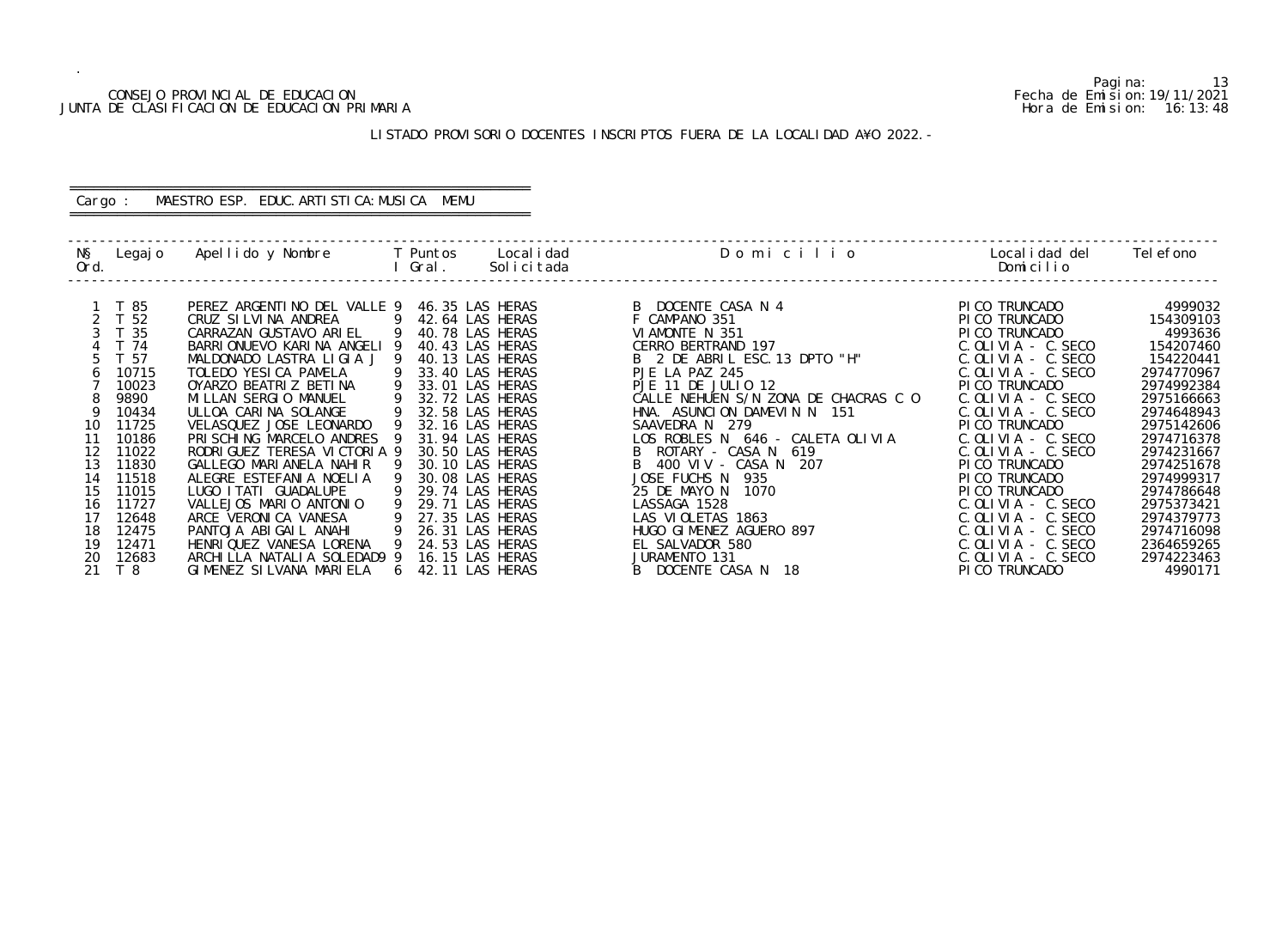#### CONSEJO PROVINCIAL DE EDUCACION Fecha de Emision:19/11/2021 JUNTA DE CLASIFICACION DE EDUCACION PRIMARIA Hora de Emision: 16:13:49

# ========================================================== Cargo : PES ED. ARTISTICA: MUSICA MEGB

# LISTADO PROVISORIO DOCENTES INSCRIPTOS FUERA DE LA LOCALIDAD A¥O 2022.-

==========================================================

| NŞ<br>Ord.     | Legaj o | Apellido y Nombre              |                 | T Puntos<br>Gral. | Local i dad<br>Solicitada | Domicilio                            | Local i dad del<br>Domicilio | Tel efono  |
|----------------|---------|--------------------------------|-----------------|-------------------|---------------------------|--------------------------------------|------------------------------|------------|
|                |         |                                |                 |                   |                           |                                      |                              |            |
|                | T 43    | CARRIZO ELDA DEOLINDA          |                 | 9 46.81 LAS HERAS |                           | CEFERINO NAMUNCURA AUSTRALIA 735     | C. OLIVIA - C. SECO          | 154301773  |
| 2 <sup>7</sup> | T 85    | PEREZ ARGENTINO DEL VALLE 9    |                 | 46.35 LAS HERAS   |                           | DOCENTE CASA N 4                     | PI CO TRUNCADO               | 4999032    |
|                | T 52    | CRUZ SILVINA ANDREA            | $\overline{9}$  | 42.64 LAS HERAS   |                           | F CAMPANO 351                        | PICO TRUNCADO                | 154309103  |
|                | T 35    | CARRAZAN GUSTAVO ARIEL         | - 9             | 40.78 LAS HERAS   |                           | VIAMONTE N 351                       | PICO TRUNCADO                | 4993636    |
|                | T 74    | BARRIONUEVO KARINA ANGELI 9    |                 | 40.43 LAS HERAS   |                           | CERRO BERTRAND 197                   | $C.$ OLIVIA - $C.$ SECO      | 154207460  |
|                | T 57    | MALDONADO LASTRA LIGIA J 9     |                 | 40.13 LAS HERAS   |                           | B 2 DE ABRIL ESC. 13 DPTO "H"        | $C.$ OLIVIA - $C.$ SECO      | 154220441  |
|                | 10715   | TOLEDO YESICA PAMELA           | 9               | 33.40 LAS HERAS   |                           | PJE LA PAZ 245                       | C. OLIVIA - C. SECO          | 2974770967 |
|                | 10023   | OYARZO BEATRIZ BETINA          |                 | 33.01 LAS HERAS   |                           | PJE 11 DE JULIO 12                   | PI CO TRUNCADO               | 2974992384 |
|                | 9890    | MILLAN SERGIO MANUEL           |                 | 32.72 LAS HERAS   |                           | CALLE NEHUEN S/N ZONA DE CHACRAS C O | $C.$ OLIVIA - $C.$ SECO      | 2975166663 |
| 10             | 10434   | ULLOA CARINA SOLANGE           | - 9             | 32.58 LAS HERAS   |                           | HNA. ASUNCION DAMEVIN N 151          | $C.$ OLIVIA - $C.$ SECO      | 2974648943 |
| 11             | 11725   | VELASQUEZ JOSE LEONARDO        |                 | 32.16 LAS HERAS   |                           | SAAVEDRA N 279                       | PI CO TRUNCADO               | 2975142606 |
| 12             | 10186   | PRISCHING MARCELO ANDRES 9     |                 | 31.94 LAS HERAS   |                           | LOS ROBLES N 646 - CALETA OLIVIA     | $C.$ OLIVIA - C. SECO        | 2974716378 |
| 13             | 11022   | RODRI GUEZ TERESA VI CTORI A 9 |                 | 30.50 LAS HERAS   |                           | ROTARY - CASA N 619                  | $C.$ OLIVIA - $C.$ SECO      | 2974231667 |
| 14             | 11830   | GALLEGO MARIANELA NAHIR        |                 | 30.10 LAS HERAS   |                           | 400 VIV - CASA N 207                 | PI CO TRUNCADO               | 2974251678 |
| 15             | 11518   | ALEGRE ESTEFANIA NOELIA        | - 9             | 30.08 LAS HERAS   |                           | JOSE FUCHS N<br>935                  | PI CO TRUNCADO               | 2974999317 |
| 16             | 11015   | LUGO I TATI GUADALUPE          |                 | 29.74 LAS HERAS   |                           | 25 DE MAYO N<br>1070                 | PI CO TRUNCADO               | 2974786648 |
| 17             | 11727   | VALLEJOS MARIO ANTONIO         |                 | 29.71 LAS HERAS   |                           | LASSAGA 1528                         | $C.$ OLIVIA - $C.$ SECO      | 2975373421 |
| 18             | 12648   | ARCE VERONICA VANESA           | -9              | 27.35 LAS HERAS   |                           | LAS VIOLETAS 1863                    | $C.$ OLIVIA - C. SECO        | 2974379773 |
| 19             | 12475   | PANTOJA ABIGAIL ANAHI          | - 9             | 26.31 LAS HERAS   |                           | HUGO GIMENEZ AGUERO 897              | $C.$ OLIVIA - $C.$ SECO      | 2974716098 |
| 20             | 12471   | HENRI QUEZ VANESA LORENA       | - 9             | 24.53 LAS HERAS   |                           | EL SALVADOR 580                      | $C.$ OLIVIA - $C.$ SECO      | 2364659265 |
| 21             | 12683   | ARCHILLA NATALIA SOLEDAD9 9    |                 | 16.15 LAS HERAS   |                           | JURAMENTO 131                        | $C.$ OLIVIA - $C.$ SECO      | 2974223463 |
| 22             | T 8     | GIMENEZ SILVANA MARIELA        | $6\overline{6}$ | 42.11 LAS HERAS   |                           | B DOCENTE CASA N 18                  | PI CO TRUNCADO               | 4990171    |

Pagina: 14<br>Fecha de Emision: 19/11/2021<br>Hora de Emision: 16: 13: 49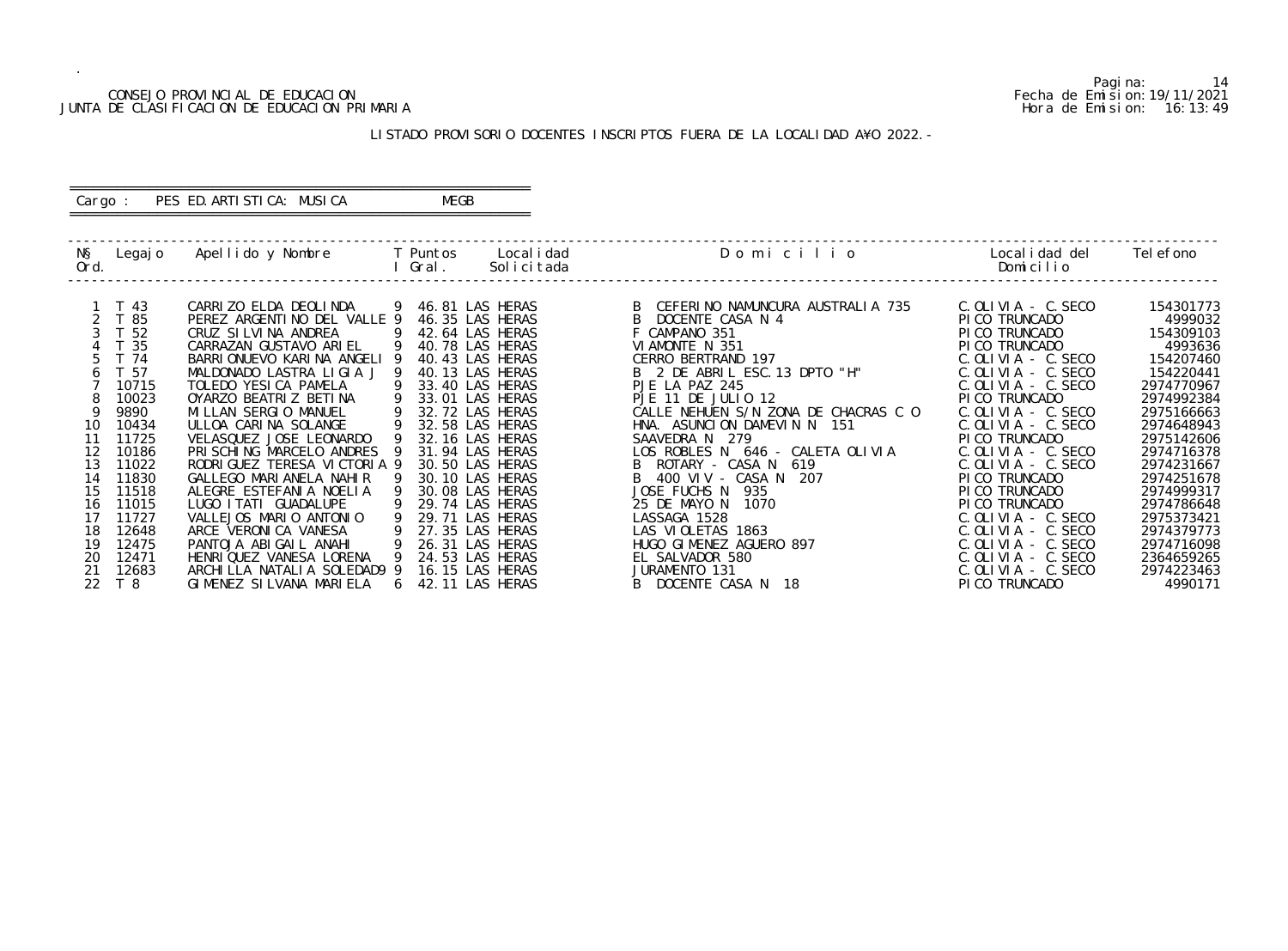## LISTADO PROVISORIO DOCENTES INSCRIPTOS FUERA DE LA LOCALIDAD A¥O 2022.-

Pagina: 15<br>Fecha de Emision: 19/11/2021 CONSEJO PROVINCIAL DE EDUCACION Fecha de Emision:19/11/2021 JUNTA DE CLASIFICACION DE EDUCACION PRIMARIA Hora de Emision: 16:13:49 ------------------------------------------------------------------------------------------------------------------------------------------------- C. OLI VIA - C. SECO 154174372 ------------------------------------------------------------------------------------------------------------------------------------------------ o 20 Localidad del 2006 Domicilio Apellidad del Regno Domicilio Norte Castro Controlleri anno 2016 Domicilio N<br>Note anno 2016 Domicilio Norte Castro Controlleri anno 2016 Domicilio Norte Castro Controlleri anno 2016 Domic ------------------------------------------------------------------------------------------------------------------------------------------------- C. OLIVIA - C. SECO 2974004709 ------------------------------------------------------------------------------------------------------------------------------------------------- -------------------------------------------------------------------------------------------------------------------------------------------------

| Cargo :                                | MAESTRO ESP. EDUC. ARTI STI CA: TEATRO MAET                    |                                                                 |                                                                   |                                                  |                                   |
|----------------------------------------|----------------------------------------------------------------|-----------------------------------------------------------------|-------------------------------------------------------------------|--------------------------------------------------|-----------------------------------|
| NŞ<br>Legaj o<br>Ord.                  | Apellido y Nombre T Puntos                                     | Local i dad<br>Solicitada<br>l Gral.                            | Domicilio                                                         | Local i dad del<br>Domicilio                     | Tel efono                         |
| 8077<br>$\mathbf{1}$                   | ANCE ROMINA ALEJANDRA                                          | 9 32.90 LAS HERAS                                               | KOLUEL KAIKE 1508                                                 | C. OLIVIA - C. SECO                              | 154174372                         |
| Cargo :                                | MAESTRO ESP. EDUC. ARTI STI CA: DANZAS                         | DANZ                                                            |                                                                   |                                                  |                                   |
| N§ Legajo<br>Ord.                      | Apellido y Nombre T Puntos Localidad                           | Solicitada<br>l Gral.                                           | Domicilio                                                         | Local i dad del<br>Domicilio                     | Tel efono                         |
| 1 12703                                | SANCHEZ NAHIR ELIZABETH 9 22.41 LAS HERAS                      |                                                                 | CAROL ENGLISH 1825                                                | C. OLIVIA - C. SECO                              | 2974004709                        |
| Cargo :                                | MAESTRO ESP. DE EDUCACION FISICA                               | MEEF                                                            |                                                                   |                                                  |                                   |
| NŞ<br>Legaj o<br>Ord.                  | Apellido y Nombre                                              | Local i dad<br><b>Example T</b> Puntos<br>I Gral.<br>Solicitada | Domicilio                                                         | Local i dad del<br>Domicilio                     | Tel efono                         |
| T 55<br>T 40<br>3 <sup>1</sup><br>8899 | CACERES MARTIN JOSE<br>ANNA NADIA LORENA<br>PAVON I VON MARIEL | 9 51.83 LAS HERAS<br>9 48.66 LAS HERAS<br>9 48.10 LAS HERAS     | LA MANCHURIA N 31<br>MARIANO MORENO N 896<br>20 DE NOVI EMBRE 688 | RIO GALLEGOS<br>PI CO TRUNCADO<br>PI CO TRUNCADO | 15554369<br>4999964<br>2975450321 |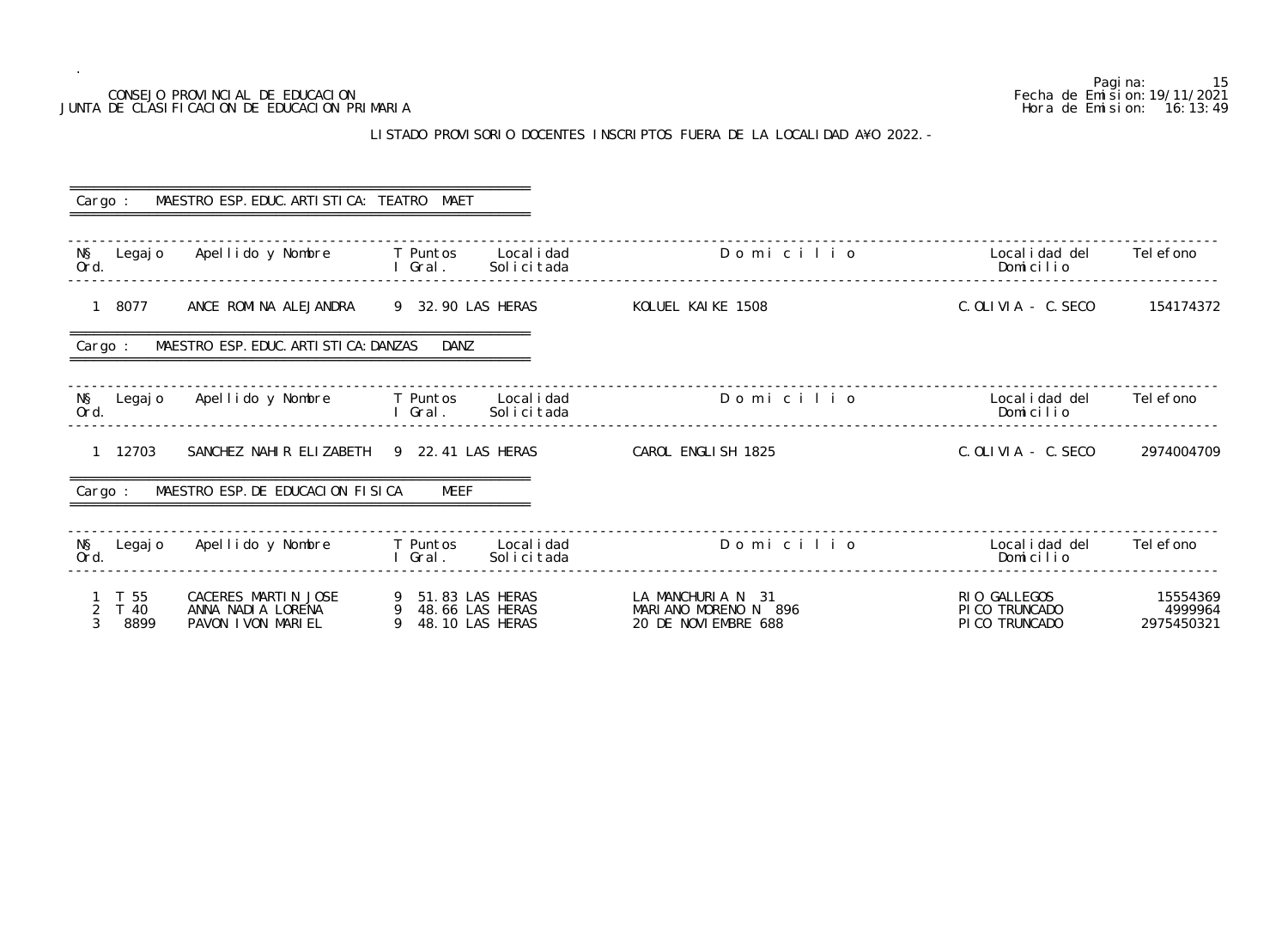#### CONSEJO PROVINCIAL DE EDUCACION Fecha de Emision:19/11/2021 JUNTA DE CLASIFICACION DE EDUCACION PRIMARIA Hora de Emision: 16:13:50

# LISTADO PROVISORIO DOCENTES INSCRIPTOS FUERA DE LA LOCALIDAD A¥O 2022.-

# ========================================================== Cargo : MAESTRO ESP.DE EDUCACION FISICA MEEF

==========================================================

| NŞ<br>Ord. | Legaj o         | Apellido y Nombre           |   | T Puntos<br>Gral. | Local i dad<br>Solicitada | Domicilio                                 | Local i dad del<br>Domicilio | Tel efono   |
|------------|-----------------|-----------------------------|---|-------------------|---------------------------|-------------------------------------------|------------------------------|-------------|
|            |                 | ROBLEDO MARIO ROBERTO       |   |                   | 46.81 LAS HERAS           |                                           | $C.$ OLIVIA - C. SECO        | 154215717   |
|            | 592<br>T 29     | GOMEZ EDUARDO NESTOR        |   |                   | 45.69 LAS HERAS           | EL SAUCE 527 B KOLTUM<br>MONTE LOAYZA 443 | $C.$ OLIVIA - $C.$ SECO      | 2974722236  |
|            | T 17            | LOPEZ CARINA LILIANA        |   |                   | 45.52 LAS HERAS           | SOLDADO ORTEGA N<br>594                   | LOS ANTI GUOS                | 2974207550  |
|            | T 35            | ALBARRACIN VELIZ MARIO C    |   |                   | 44.52 LAS HERAS           | H HIRIGOYEN OESTE 697                     | PI CO TRUNCADO               | 2962406170  |
|            | 0475            | HERNANDEZ CLAUDIA ROSANA    |   |                   | 43.11 LAS HERAS           | PJE DESEADO 1363                          | PI CO TRUNCADO               | 154202514   |
|            | 677             | PENALBA CLAUDIA AMANDA      | 9 |                   | 42.81 LAS HERAS           | I ZURRATEGUI N<br>320                     | $C.$ OLIVIA - $C.$ SECO      | 2974420836  |
| 10         | 8531            | ZURITA EDUARDA VI VI ANA    |   |                   | 39.55 LAS HERAS           | CASTELLI 55                               | $C.$ OLIVIA - $C.$ SECO      | 154624569   |
| 11         | 8383            | ALDERETE JOSE LUIS          |   |                   | 39.06 LAS HERAS           | B ROTARY 23                               | $C.$ OLIVIA - $C.$ SECO      | 154756989   |
| 12         | 7864            | TEJEDOR NATALIA SABRINA     |   |                   | 38.97 LAS HERAS           | GENDARMERIA NACIONAL 645                  | PERITO MORENO                | 154225385   |
| 13         | T 88            | PAREDES ADRIANA LAURA       |   |                   | 38.68 LAS HERAS           | PJE. PTO. ARGENTINO N 1804 -B<br>UNI N    | $C.$ OLIVIA - $C.$ SECO      | 2974088458  |
| 14         | T 63            | ALBARRACIN ALBERTO GUILLE 9 |   |                   | 37.91 LAS HERAS           | PJE TOMAS FERNANDEZ 44                    | RIO GALLEGOS                 | 440303      |
| 15         | <b>TN5583</b>   | AGUI LAR DANI ELA NOEMI     |   |                   | 37.72 LAS HERAS           | QUINTA 2"D" PARC 6"A"                     | RIO GALLEGOS                 | 2966614844  |
| 16         | T <sub>29</sub> | SOSA FATIMA CONSTANZA       | 9 |                   | 37.59 LAS HERAS           | PJE SALVADOR DALI 731                     | $C.$ OLIVIA - $C.$ SECO      | 2976234168  |
| 17         | 7873            | RASGI DO WALTER GABRI EL    | 9 |                   | 36.99 LAS HERAS           | B KOLTUN SAUCE 527                        | C. OLIVIA - C. SECO          | 29754039507 |
| 18         | 7760            | SILVA JUAN MANUEL           |   |                   | 36.55 LAS HERAS           | 9 DE JULIO 95                             | PI CO TRUNCADO               | 4992583     |
| 19         | 7759            | GREENHILL MARILIN ELIZABE 9 |   |                   | 35.13 LAS HERAS           | B ISLAS MALVINAS CASA 226                 | PICO TRUNCADO                | 4992528     |
| 20         | 7684            | ZANUTTI NI FERNANDO         |   |                   | 34.96 LAS HERAS           | PJE. M. H. PITICAR 1785                   | PERITO MORENO                | 432174      |
| 21         | 8108            | COLQUE CANALE DAMIAN RAFA 9 |   |                   | 34.46 LAS HERAS           | KOLUEL KAIKE 1508                         | $C.$ OLIVIA - $C.$ SECO      | 2974045668  |
|            | <b>TN8067</b>   | PURULLA SEGOVIA LUCAS RAU 9 |   |                   | 33.74 LAS HERAS           | PORTUGAL 2194                             | $C.$ OLIVIA - $C.$ SECO      | 2974228515  |
| 23         | 10245           | ESPINOZA NESTOR FABIAN      |   |                   | 33.34 LAS HERAS           | ALEM Y 25 DE MAYO                         | PI CO TRUNCADO               | 2974711075  |
| 24         | 11309           | LOPEZ ARIEL ALEJANDRO       |   |                   | 32.12 LAS HERAS           | JAPON 744                                 | $C.$ OLIVIA - $C.$ SECO      | 2974308210  |
| 25         | 8203            | ALOY MARTIN ALBERTO         |   |                   | 31.97 LAS HERAS           | SAN BENITO CALLE 9 MZA 315                | RIO GALLEGOS                 | 2966505037  |
| 26         | 10702           | LAMAS DI EGO RAFAEL         |   |                   | 31.94 LAS HERAS           | B! LOS PINOS C 165                        | $C.$ OLIVIA - $C.$ SECO      | 2975008630  |
| 27         | 10202           | SANDOVAL GISELA ROMINA      | 9 |                   | 31.82 LAS HERAS           | B JUAN DOMINGO PERON - CASA N 171         | PI CO TRUNCADO               | 2975028328  |
| 28         | 12101           | VALEI RAS CAROLI NA         |   |                   | 30.88 LAS HERAS           | MI SI ONERO JOSE BEAUVOIR 1372            | C. OLIVIA - C. SECO          | 2975074316  |

Pagina: 16<br>Fecha de Emision: 19/11/2021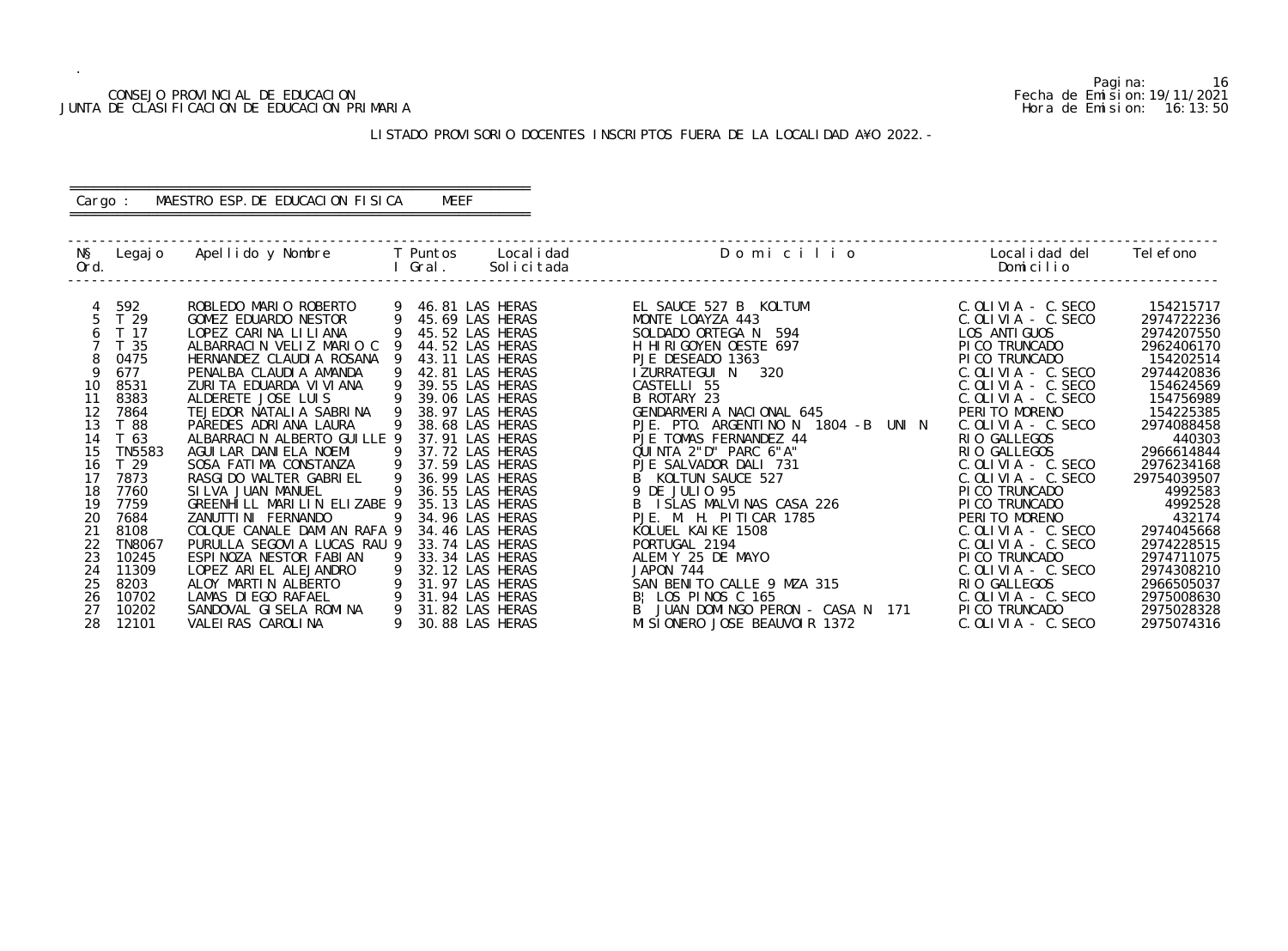#### CONSEJO PROVINCIAL DE EDUCACION Fecha de Emision:19/11/2021 JUNTA DE CLASIFICACION DE EDUCACION PRIMARIA Hora de Emision: 16:13:50

# LISTADO PROVISORIO DOCENTES INSCRIPTOS FUERA DE LA LOCALIDAD A¥O 2022.-

# ========================================================== Cargo : MAESTRO ESP.DE EDUCACION FISICA MEEF

==========================================================

| NŞ<br>Ord. | Legaj o        | Apellido y Nombre                            |    | T Puntos<br>Gral. | Local i dad<br>Solicitada          | Domicilio                             | Localidad del<br>Domicilio             | Tel efono                |
|------------|----------------|----------------------------------------------|----|-------------------|------------------------------------|---------------------------------------|----------------------------------------|--------------------------|
| 29         | 10651          | URQUI A JUANA VALERIA                        |    | 9 30.85 LAS HERAS |                                    | BARBERIA 707                          | RIO GALLEGOS                           | 2966586299               |
| 30         | 10503          | MAI DANA CACERES JUAN MART 9                 |    |                   | 30.76 LAS HERAS                    | B ROTARY 23 . CALLE DAVID JEWETT 1891 | $C.$ OLIVIA - $C.$ SECO                | 2974051919               |
| 31         | 11168          | LOPEZ LI LI ANA LORENA                       | -9 |                   | 30.27 LAS HERAS                    | A ARG 1071                            | PERITO MORENO                          | 1123643586               |
| 32         | 12307          | NU¥EZ JEREMIAS                               |    |                   | 30.10 LAS HERAS                    | AV TEHUELCHES 317. LOS ANTIGUOS       | LOS ANTI GUOS                          | 3434179014               |
| 33         | 11028          | MAGLIO KARLA NAHIR                           | 9  |                   | 29.91 LAS HERAS                    | B ALTOS DEL GOLFO - CORMORONES N 222  | $C.$ OLIVIA - $C.$ SECO                | 2975132106               |
| 34         | 11841          | HERNANDEZ KAREN MICAELA 9                    |    |                   | 29.70 LAS HERAS                    | LAS FLORES 1805 - B GRAN JARDIN       | $C.$ OLIVIA - C. SECO                  | 2974719766               |
| 35         | 10396          | GARCIA CELESTE MARGARITA 9                   |    |                   | 29.63 LAS HERAS                    | 26 DE JUNIO SALO BERNY 791            | $C.$ OLIVIA - C. SECO                  | 2974395863               |
| 36         | 11718          | BARRI ENTOS FERNANDEZ LUIS 9                 |    |                   | 29.07 LAS HERAS                    | ARA GRAL BELGRANO N 643               | LOS ANTI GUOS                          | 2975070097               |
| 37         | 11964          | BEROIZA MARINA SOLEDAD                       |    |                   | 28.98 LAS HERAS                    | AV 11 DE JULIO 39                     | LOS ANTI GUOS                          | 2963410894               |
| 38         | 12104          | GODOY CAROLINA                               | 9  |                   | 28.97 LAS HERAS                    | URUGUAY 160                           | $C.$ OLIVIA - $C.$ SECO                | 2974222699               |
| 39         | 11272          | COPA RODRIGO EMANUEL                         |    |                   | 28.97 LAS HERAS                    | ZAPIOLA 226 DPTO 8                    | RIO GALLEGOS                           | 2966436579               |
| 40         | 12056          | HERNANDEZ CAMILA BEL N                       | 9  |                   | 28.79 LAS HERAS                    | LAS LILAS 39                          | $C.$ OLIVIA - C. SECO                  | 2975134347               |
| 41         | 12058          | LIES MU OZ FERNANDO A.                       |    |                   | 28.03 LAS HERAS                    | NEUQUEN N 148                         | RIO GALLEGOS                           | $\overline{0}$           |
| 42         | 12358          | NEGRI MAURO ADRIEL                           |    |                   | 27.79 LAS HERAS                    | VILCAPUGIO 1471                       | RIO GALLEGOS                           | 2966634431               |
| 43         | 12568          | VERGARA ANABEL PAOLA<br>ALVAREZ LUIS GERARDO | 9  |                   | 27.72 LAS HERAS                    | B PERON 152<br>CERRO OTTO 1429        | PI CO TRUNCADO                         | 2974012250               |
| 44<br>45   | 12645<br>12718 | AVILA CAMILA BELEN                           |    |                   | 26.88 LAS HERAS<br>26.35 LAS HERAS | LAGO BS AS 921                        | $C.$ OLIVIA - C. SECO<br>PERITO MORENO | 2974620642<br>2215223502 |
| 46         | 11094          | SOSA MARIO EDGARDO                           | 9  |                   | 23.63 LAS HERAS                    | AVDA SAN MARTIN 1683                  | PERITO MORENO                          | 2974271944               |
| 47         | 11597          | DOMINGUEZ NIMIA ELIZABETH 9                  |    |                   | 23.29 LAS HERAS                    | DON BOSCO 1040                        | $C.$ OLIVIA - $C.$ SECO                | 2975008522               |
| 48         | 12309          | SANABRIA ALEJANDRO NICOLA 9                  |    |                   | 20.09 LAS HERAS                    | GREGORIO RODRIGUEZ 891                | RIO GALLEGOS                           | 3704826166               |
| 49         | 11583          | OLIVA LEANDRO FEDERICO                       | -9 |                   | 20.00 LAS HERAS                    | ROSARIO PE¥ALOZA 687                  | $C.$ OLIVIA - $C.$ SECO                | 2975906004               |
| 50         | 12759          | MERCADO PATRICIO GABRIEL 9                   |    | 19.63 LAS HERAS   |                                    | JORGE MONTES 116                      | $C.$ OLIVIA - $C.$ SECO                | 2975942193               |
| 51         | 12849          | SALVATI ERREZ R. RENAN MAX 9                 |    |                   | 17.40 LAS HERAS                    | SAN FRANCISCO 1780 BS CEFERINO        | $C.$ OLIVIA - $C.$ SECO                | 2974032979               |
| 52         | 12833          | LARA JULIA DANIELA                           | 9  |                   | 12.50 LAS HERAS                    | 25 DE MAYO 1070                       | PI CO TRUNCADO                         | 2974423817               |
| 53         | 12772          | DURAN BARRIA CRISTIAN ALE 9                  |    |                   | 11.10 LAS HERAS                    | LAS HERAS 61                          | RIO GALLEGOS                           | 3385550044               |

Pagina: 17<br>Fecha de Emision: 19/11/2021<br>Hora de Emision: 16: 13: 50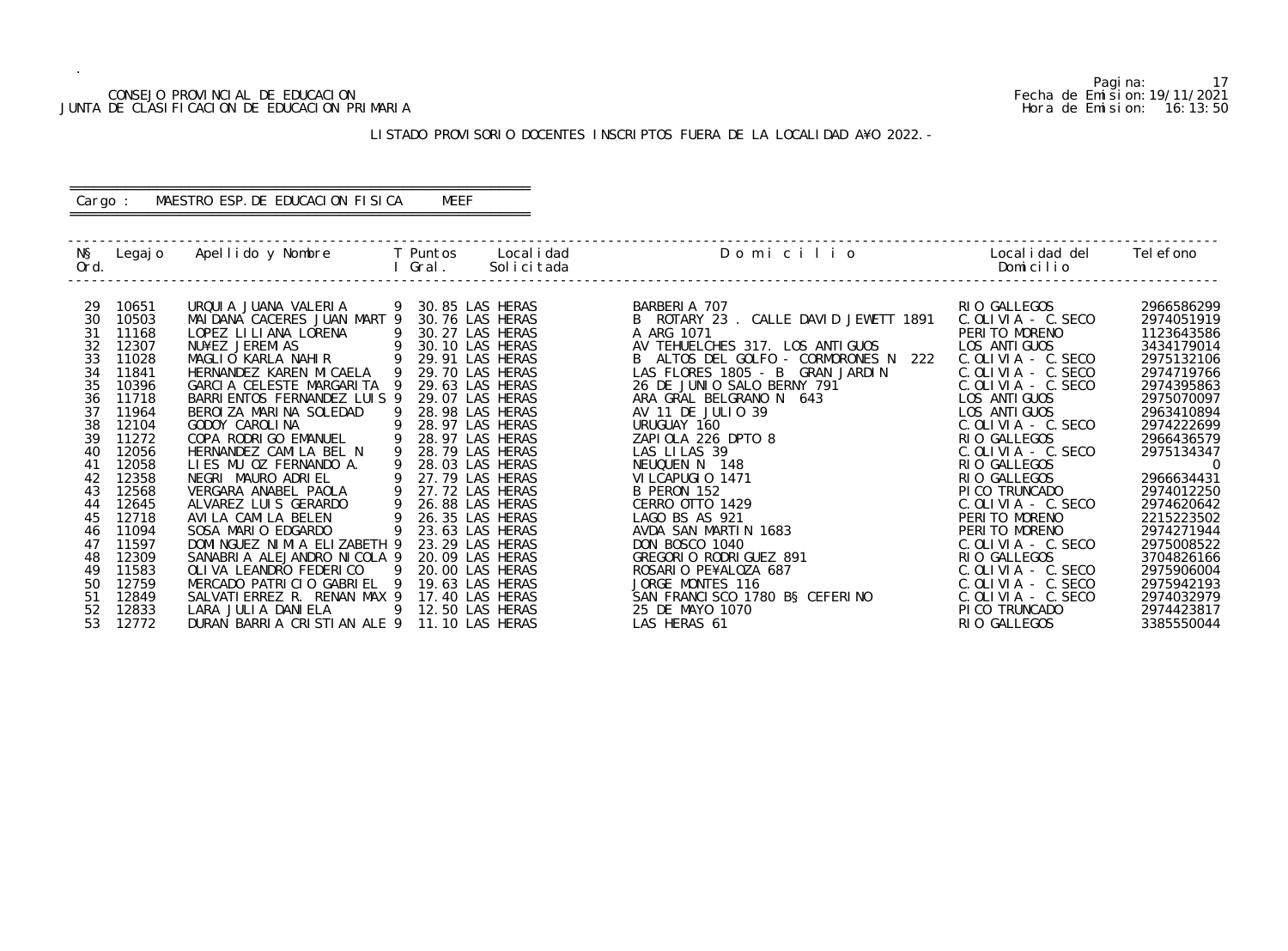#### CONSEJO PROVINCIAL DE EDUCACION Fecha de Emision:19/11/2021 JUNTA DE CLASIFICACION DE EDUCACION PRIMARIA Hora de Emision: 16:13:51

# LISTADO PROVISORIO DOCENTES INSCRIPTOS FUERA DE LA LOCALIDAD A¥O 2022.-

| Cargo :                                                                                                                                  | MAESTRO ESP. DE EDUCACION FISICA                                                                                                                                                                                                                                                                                                                                                | MEEF                                                        |                                                                                                                                                                                         |                                                                                                                                                                                  |                                                                                                                            |
|------------------------------------------------------------------------------------------------------------------------------------------|---------------------------------------------------------------------------------------------------------------------------------------------------------------------------------------------------------------------------------------------------------------------------------------------------------------------------------------------------------------------------------|-------------------------------------------------------------|-----------------------------------------------------------------------------------------------------------------------------------------------------------------------------------------|----------------------------------------------------------------------------------------------------------------------------------------------------------------------------------|----------------------------------------------------------------------------------------------------------------------------|
| Ord.                                                                                                                                     | N§ Legajo Apellido y Nombre T Puntos Localidad<br><u>and the second second second second second second second second second second second second second second second second second second second second second second second second second second second second second second sec</u>                                                                                          | Solicitada                                                  | Domicilio                                                                                                                                                                               | Localidad del Telefono<br>Domicilio                                                                                                                                              |                                                                                                                            |
| 54 12212<br>55<br>12810<br>56<br>11927<br>57<br>12444<br>58<br>12797<br>59<br>12357<br>60<br>12453<br>61 12868<br>62<br>12785<br>Cargo : | NIETO SOFIA LILEN 9 19.75 LAS HERAS<br>SORIA JAIR JORGE 9 19.01 LAS HERAS<br>GABRIELLI JUAN PABLO 9 18.65 LAS HERAS<br>GORDILLO DAISI AYELEN<br>VERGILIO FRANCO GABRIEL<br>CABUS TAMARA BELEN (17.56 LAS HERAS<br>LEDESMA DIEGO ARMANDO (9 17.47 LAS HERAS<br>MENDEZ NELSON ARIEL (9 17.18 LAS HERAS<br>CARBALLO LOANA SOLEDAD (9 15.87 LAS HERAS<br>MAESTRO ESPECIAL DE INGLES | 9 17.92 LAS HERAS<br>9 17.64 LAS HERAS<br>MI NG             | ALVEAR 515<br>B§ ISLAS MALVINAS CASA 85<br>25 DE MAYO N 1133<br>CUSTODIO REARTE 992<br>EL CHACAY S/N<br>LAS LENGAS S/N<br>GREGORES 920<br>SARMI ENTO 53 B§ FONAVI<br>JULIO A. ROCA 1995 | $C.$ OLIVIA - $C.$ SECO<br>PI CO TRUNCADO<br>PERITO MORENO<br>PERITO MORENO<br>HI POLI TO YRI GOYEN<br>HI POLI TO YRI GOYEN<br>PI CO TRUNCADO<br>PI CO TRUNCADO<br>PICO TRUNCADO | 3513295194<br>2920572794<br>3454148672<br>3837699272<br>3735526397<br>3735528535<br>3704657233<br>3876406468<br>1127520766 |
|                                                                                                                                          |                                                                                                                                                                                                                                                                                                                                                                                 |                                                             |                                                                                                                                                                                         |                                                                                                                                                                                  |                                                                                                                            |
| Ord.                                                                                                                                     |                                                                                                                                                                                                                                                                                                                                                                                 | I Gral. Solicitada                                          | N§ Legajo Apellido y Nombre T Puntos Localidad Domicilio Domiculio Localidad del Telefono                                                                                               | Domicilio                                                                                                                                                                        |                                                                                                                            |
| 0322<br>$2^{\circ}$<br>10926<br>3<br>11179<br>11122<br>11840<br>5<br>11886<br>6                                                          | TORRES RICARDO MARCELO<br>VACCHELLI FABIANA NOEMI<br>JARA MELISSA SILVINA 9 33.51 LAS HERAS<br>RIBA MARIA EUGENIA 9 33.46 LAS HERAS<br>BARRI ENTOS CELINA GRACI EL 9 33.21 LAS HERAS<br>SOSA EVELIN DANIELA                                                                                                                                                                     | 9 37.02 LAS HERAS<br>9 36.04 LAS HERAS<br>9 33.18 LAS HERAS | PIEDRA BUENA 1226<br>AV. MITRE N 1970<br>LAS ORQUI DEAS<br>JUAN GOMEZ N 83<br>URQUIZA N 1122<br>RIVADAVIA N 455                                                                         | PICO TRUNCADO<br>C. OLIVIA - C. SECO<br>C. OLIVIA - C. SECO<br>$C.$ OLIVIA - $C.$ SECO<br>RIO GALLEGOS<br>PICO TRUNCADO                                                          | 2966335574<br>2975485205<br>2975173202<br>2975207422<br>2966383873<br>2975922455                                           |

Pagina: 18<br>Fecha de Emision: 19/11/2021<br>Hora de Emision: 16:13:51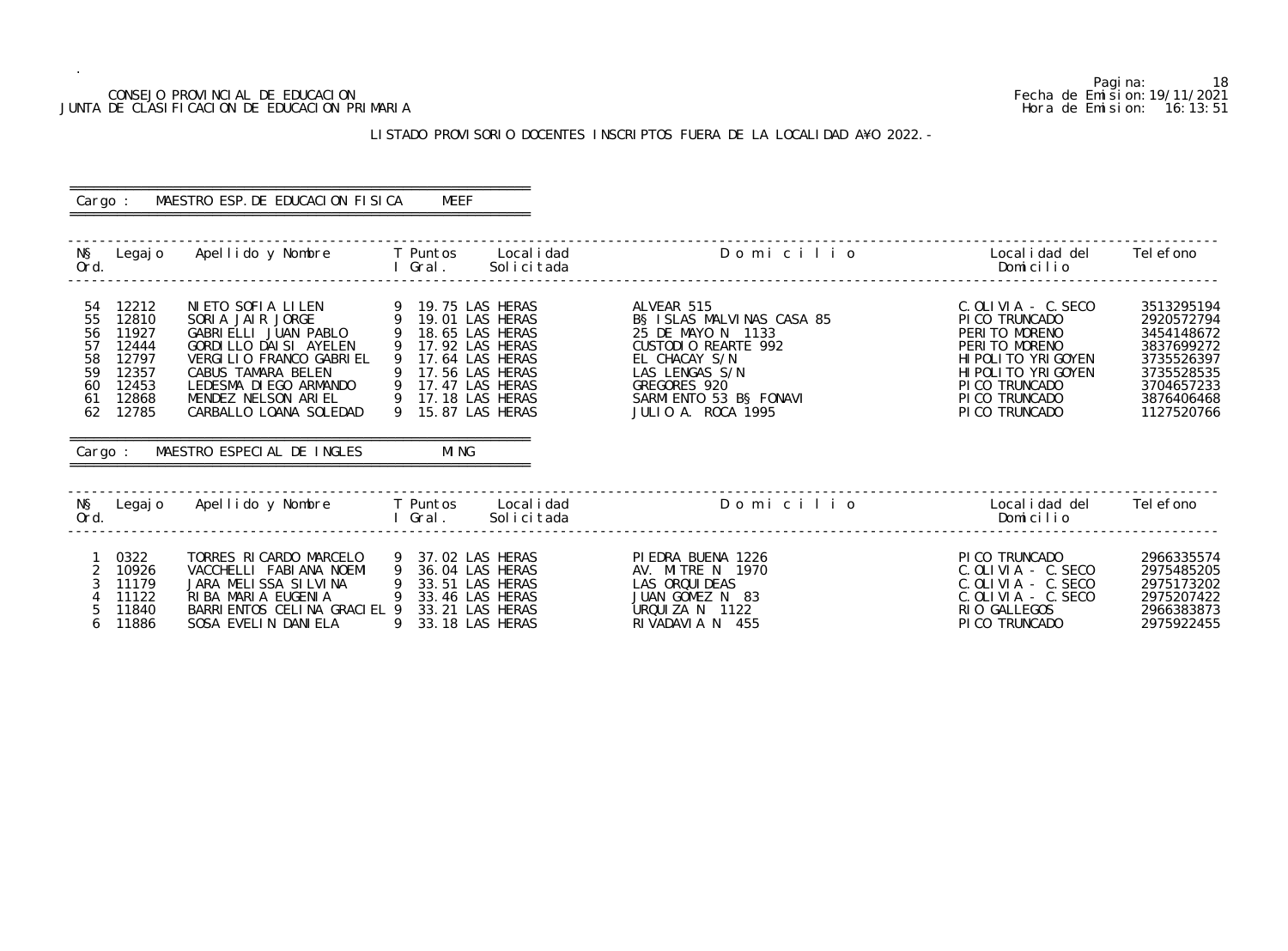# Pagina: 19 CONSEJO PROVINCIAL DE EDUCACION Fecha de Emision:19/11/2021

## LISTADO PROVISORIO DOCENTES INSCRIPTOS FUERA DE LA LOCALIDAD A¥O 2022.-

JUNTA DE CLASIFICACION DE EDUCACION PRIMARIA **Hora de Emision:** 16:13:51 o Localidad del Telefono<br>Domicilio ------------------------------------------------------------------------------------------------------------------------------------------------- 8 11011 C.OLIVIA - C.SECO 2974943157<br>1975004331 C.OLIVIA - C.SECO 0 127 11075 C.OLIVIA - C. SECO 2975004331.<br>PICO TRUNCADO 2974316756 ------------------------------------------------------------------------------------------------------------------------------------------------ o 20 Localidad del 2006 Localidad del Nombre T Puntos Localidad del 2006 Localidad del Telefono e l<br>Nomi cilio -------------------------------------------------------------------------------------------------------------------------------------------------

| Cargo :                                                                                                | MAESTRO ESPECIAL DE INGLES                                                                                                                                                                                                                                                                                                        | MI NG                                                          |            |                                                                                                                                                                |                                                                                                                                                                  |                                                                                                            |
|--------------------------------------------------------------------------------------------------------|-----------------------------------------------------------------------------------------------------------------------------------------------------------------------------------------------------------------------------------------------------------------------------------------------------------------------------------|----------------------------------------------------------------|------------|----------------------------------------------------------------------------------------------------------------------------------------------------------------|------------------------------------------------------------------------------------------------------------------------------------------------------------------|------------------------------------------------------------------------------------------------------------|
| Ord.                                                                                                   | N§ Legajo Apellido y Nombre T Puntos Localidad<br><b>Example 2019</b> The Contract of Contract of Contract of Contract of Contract of Contract of Contract of Contract o                                                                                                                                                          |                                                                | Solicitada | Domicilio                                                                                                                                                      | Localidad del<br>Domicilio                                                                                                                                       | Tel efono                                                                                                  |
| 8856<br>$7\overline{ }$<br>8<br>11011<br>9<br>11075<br>10 12784<br>11 11872<br>12 11696<br>13<br>12842 | VALLEJOS RODRIGO MIGUEL 9 32.79 LAS HERAS<br>LESCANO NELIDA BEATRIZ 9 32.78 LAS HERAS<br>QUINTEROS DALMA VANINA<br>REMENTERIAS DO CAMPO AILI 9 28.14 LAS HERAS<br>MOYANO ABERO MIRTA SOLEDA 9 26.23 LAS HERAS<br>GONZALEZ MARIANO SEBASTIA 9 20.02 LAS HERAS<br>CHAILE YANINA DAIANA<br>Cargo: PES LENGUA EXTRANJERA: INGLES IEGB | 9 31.78 LAS HERAS<br>9 16.69 LAS HERAS                         |            | MARIANO MORENO 585<br>BEAUVOIR N 1632<br>ESTRADA N 2283 - B SAN MARTIN<br>BS MOSCONI CASA 21<br>LAGO BS. AS 833<br>PJE PARI AIKE 1986<br>LAGO BUENOS ALRES 340 | RIO GALLEGOS<br>C. OLI VI A - C. SECO<br>$C.$ OLIVIA - C. SECO<br>PICO TRUNCADO<br>PICO TRUNCADO<br>PERITO MORENO<br>PICO TRUNCADO                               | 15557191<br>2974943157<br>2975004331<br>2974316756<br>2975945068<br>2976253567<br>3875627428               |
| Ord.                                                                                                   |                                                                                                                                                                                                                                                                                                                                   | I Gral.                                                        | Solicitada | N§ Legajo Apellido y Nombre T Puntos Localidad N§ Domicilio                                                                                                    | Localidad del       Telefono<br>Domicilio                                                                                                                        |                                                                                                            |
| 0322<br>$\overline{2}$<br>10926<br>3<br>11179<br>11122<br>11840<br>11886<br>8856<br>11011              | TORRES RICARDO MARCELO 9 37.02 LAS HERAS<br>VACCHELLI FABIANA NOEMI<br>JARA MELISSA SILVINA 9 33.51 LAS HERAS<br>RIBA MARIA EUGENIA<br>BARRI ENTOS CELINA GRACI EL 9 33.21 LAS HERAS<br>SOSA EVELIN DANIELA 9 33.18 LAS HERAS<br>VALLEJOS RODRIGO MIGUEL 9 32.79 LAS HERAS<br>LESCANO NELIDA BEATRIZ                              | 9 36.04 LAS HERAS<br>9 33.46 LAS HERAS<br>9<br>32.78 LAS HERAS |            | PIEDRA BUENA 1226<br>AV. MITRE N 1970<br>LAS ORQUI DEAS<br>JUAN GOMEZ N 83<br>URQUIZA N 1122<br>RIVADAVIA N 455<br>MARIANO MORENO 585<br>BEAUVOIR N 1632       | PICO TRUNCADO<br>C. OLI VI A - C. SECO<br>$C.$ OLIVIA - $C.$ SECO<br>C. OLIVIA - C. SECO<br>RIO GALLEGOS<br>PICO TRUNCADO<br>RIO GALLEGOS<br>C. OLIVIA - C. SECO | 2966335574<br>2975485205<br>2975173202<br>2975207422<br>2966383873<br>2975922455<br>15557191<br>2974943157 |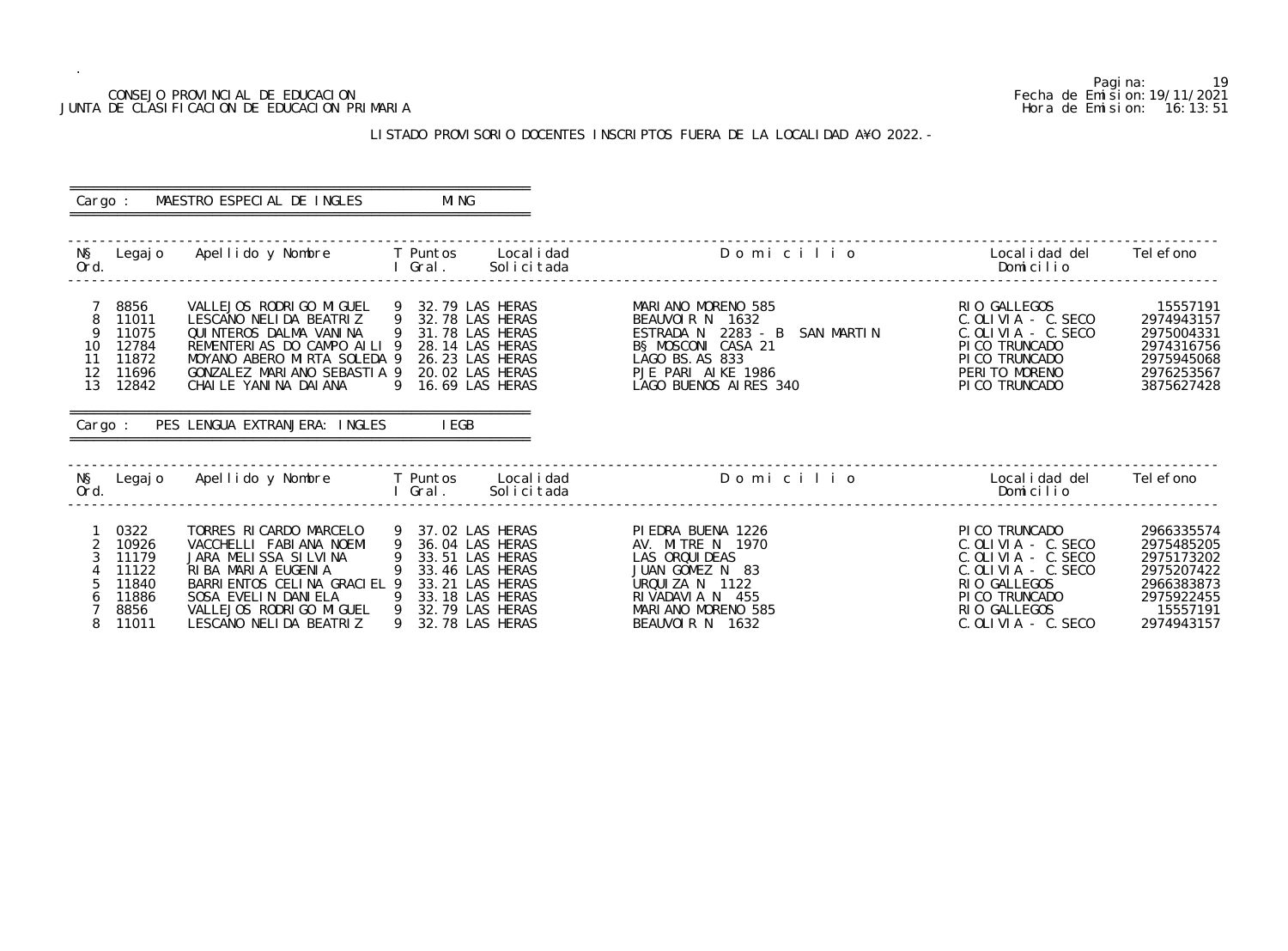#### CONSEJO PROVINCIAL DE EDUCACION Fecha de Emision:19/11/2021 JUNTA DE CLASIFICACION DE EDUCACION PRIMARIA Hora de Emision: 16:13:51

# LISTADO PROVISORIO DOCENTES INSCRIPTOS FUERA DE LA LOCALIDAD A¥O 2022.-

| Cargo :                                                                     | PES LENGUA EXTRANJERA: INGLES                                                                                                                                                                | I EGB                                                                                        |                                                                                                                       |                                                                                                |                                                                    |
|-----------------------------------------------------------------------------|----------------------------------------------------------------------------------------------------------------------------------------------------------------------------------------------|----------------------------------------------------------------------------------------------|-----------------------------------------------------------------------------------------------------------------------|------------------------------------------------------------------------------------------------|--------------------------------------------------------------------|
| NŞ<br>Legaj o<br>Ord.                                                       | Apellido y Nombre                                                                                                                                                                            | T Puntos<br>Local i dad<br>Gral.<br>Solicitada                                               | Domicilio                                                                                                             | Local i dad del<br>Domicilio                                                                   | Tel efono                                                          |
| 11075<br>12784<br>10<br>11872<br>11<br>12<br>11696<br>13<br>12842<br>Cargo: | QUINTEROS DALMA VANINA 9 31.78 LAS HERAS<br>REMENTERIAS DO CAMPO AILI 9<br>MOYANO ABERO MIRTA SOLEDA 9<br>GONZALEZ MARIANO SEBASTIA 9<br>CHAILE YANINA DAIANA<br>PES ED. ARTI STI CA: TEATRO | 28.14 LAS HERAS<br>26.23 LAS HERAS<br>20.02 LAS HERAS<br>16.69 LAS HERAS<br>9<br><b>TEGB</b> | ESTRADA N 2283 - B SAN MARTIN<br>B§ MOSCONI CASA 21<br>LAGO BS. AS 833<br>PJE PARI AIKE 1986<br>LAGO BUENOS AIRES 340 | $C.$ OLIVIA - $C.$ SECO<br>PI CO TRUNCADO<br>PI CO TRUNCADO<br>PERITO MORENO<br>PI CO TRUNCADO | 2975004331<br>2974316756<br>2975945068<br>2976253567<br>3875627428 |
| NŞ<br>Legaj o<br>Ord.                                                       | Apellido y Nombre                                                                                                                                                                            | Local i dad<br>T Puntos<br>Gral.<br>Solicitada                                               | Domicilio                                                                                                             | Local i dad del<br>Domicilio                                                                   | Tel efono                                                          |
| 8077                                                                        | ANCE ROMINA ALEJANDRA                                                                                                                                                                        | 9 32.90 LAS HERAS                                                                            | KOLUEL KAIKE 1508                                                                                                     | $C.$ OLIVIA - $C.$ SECO                                                                        | 154174372                                                          |

20<br>Fecha de Emision: 19/11/2021<br>Hora de Emision: 16: 13: 51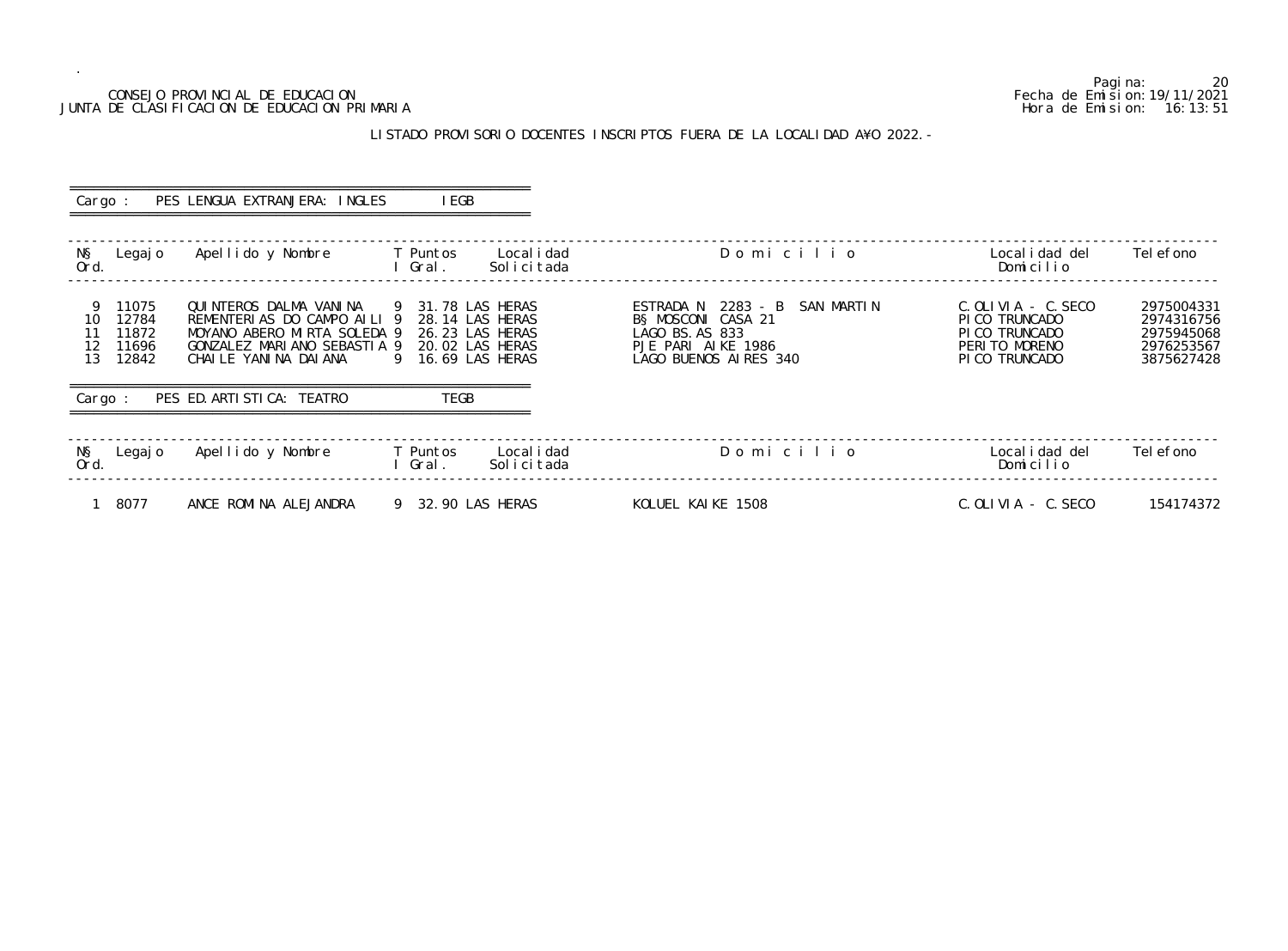|            |                                                                                                 | CONSEJO PROVINCIAL DE EDUCACION<br>JUNTA DE CLASIFICACION DE EDUCACION PRIMARIA                                                                                                                                                |                   |                                                                                                                                                                         |                                                                                                                                                                                                                   | Hora de Emision:                                                                                                                                                          | Pagi na:<br>-21<br>Fecha de Emi si on: 19/11/2021<br>16:13:51                                                |
|------------|-------------------------------------------------------------------------------------------------|--------------------------------------------------------------------------------------------------------------------------------------------------------------------------------------------------------------------------------|-------------------|-------------------------------------------------------------------------------------------------------------------------------------------------------------------------|-------------------------------------------------------------------------------------------------------------------------------------------------------------------------------------------------------------------|---------------------------------------------------------------------------------------------------------------------------------------------------------------------------|--------------------------------------------------------------------------------------------------------------|
|            |                                                                                                 |                                                                                                                                                                                                                                |                   |                                                                                                                                                                         | LISTADO PROVISORIO DOCENTES INSCRIPTOS FUERA DE LA LOCALIDAD A¥O 2022. -                                                                                                                                          |                                                                                                                                                                           |                                                                                                              |
|            |                                                                                                 |                                                                                                                                                                                                                                |                   |                                                                                                                                                                         |                                                                                                                                                                                                                   |                                                                                                                                                                           |                                                                                                              |
| Cargo :    |                                                                                                 | ASIST. MEDIOS A/C GAB. DE INFORMATICA MINF                                                                                                                                                                                     |                   |                                                                                                                                                                         |                                                                                                                                                                                                                   |                                                                                                                                                                           |                                                                                                              |
|            |                                                                                                 |                                                                                                                                                                                                                                |                   |                                                                                                                                                                         |                                                                                                                                                                                                                   |                                                                                                                                                                           |                                                                                                              |
| NŞ<br>Ord. | Legaj o                                                                                         | Apellido y Nombre                                                                                                                                                                                                              | T Puntos<br>Gral. | Local i dad<br>Solicitada                                                                                                                                               | Domicilio                                                                                                                                                                                                         | Local i dad del<br>Domicilio                                                                                                                                              | Tel efono                                                                                                    |
|            | 5628<br>10311<br>10411<br>11645<br>9497<br>12322                                                | OTTI NO WALDO JUAN<br>ARGA¥ARAZ PATRICIA SOLEDA 6<br>CAMINO ROBERTO ARMANDO<br>FIGUEROA SILVANA NOEMI<br>CA¥ARI RICARDO MANUEL<br>MARTEL MARCELA SOFIA                                                                         |                   | 42.40 LAS HERAS<br>31.51 LAS HERAS<br>29.73 LAS HERAS<br>23.33 LAS HERAS<br>18.90 LAS HERAS<br>15.96 LAS HERAS                                                          | MARGARITA SOTO 1233<br>CERRO SOMBRERO<br>1485<br>JOSE PANTIN N<br>336- DPT0. 3<br><b>MI TRE 752</b><br>CHACO 302 DTTO 3<br><b>MAI PU 272</b>                                                                      | RIO GALLEGOS<br>$C.$ OLIVIA - C. SECO<br>EL CALAFATE<br>PI CO TRUNCADO<br>RIO GALLEGOS<br>C. OLIVIA - C. SECO                                                             | 2966466425<br>2974719614<br>3885873445<br>2974949492<br>2966595165<br>2974580708                             |
| Cargo:     |                                                                                                 | PES EDUCACION TECNOLOGICA                                                                                                                                                                                                      |                   | ETEG                                                                                                                                                                    |                                                                                                                                                                                                                   |                                                                                                                                                                           |                                                                                                              |
|            |                                                                                                 |                                                                                                                                                                                                                                |                   |                                                                                                                                                                         |                                                                                                                                                                                                                   |                                                                                                                                                                           |                                                                                                              |
| NŞ<br>Ord. | Legaj o                                                                                         | Apellido y Nombre                                                                                                                                                                                                              | T Puntos<br>Gral. | Local i dad<br>Solicitada                                                                                                                                               | Domicilio                                                                                                                                                                                                         | Local i dad del<br>Domicilio                                                                                                                                              | Tel efono                                                                                                    |
| 8<br>9     | T 35<br>T <sub>21</sub><br>6711<br>T <sub>52</sub><br>10454<br>10916<br>11204<br>10422<br>11026 | BALMACEDA ALFREDO RAUL<br>JIMENEZ GRACIELA DEL V<br>DELGADO GRI SELDA MYRI AM<br>PAREDES AMERICO ALBERTO<br>BRANDAN MARIA TERESA<br>CARRASCO RENE JOAQUIN<br>MAGALEVSKY AGUSTIN<br>SOSA HECTOR NI COLAS<br>MAZA ALBERTO LEONEL |                   | 47.15 LAS HERAS<br>43.55 LAS HERAS<br>41.16 LAS HERAS<br>36.49 LAS HERAS<br>34.36 LAS HERAS<br>31.37 LAS HERAS<br>28.35 LAS HERAS<br>28.08 LAS HERAS<br>26.16 LAS HERAS | B DOCENTE CASA N 3<br>MAIMA 338<br>ALBERTO TONINETTI 1066<br>MOYANO N 718<br>RAMON LISTA 1452<br>SIEKMAMM N 1520 - B GUEMES<br>Bø MALVINAS C 10<br>LAGO BUENOS AIRES N 525<br>SANTA MAR A N 911 - B PERITO MORENO | PI CO TRUNCADO<br>PICO TRUNCADO<br>RIO GALLEGOS<br>PI CO TRUNCADO<br>PERITO MORENO<br>$C.$ OLIVIA - $C.$ SECO<br>PI CO TRUNCADO<br>LOS ANTI GUOS<br>$C.$ OLIVIA - C. SECO | 2974267522<br>2975342734<br>2966623744<br>2974991300<br>2974932485<br>3874116714<br>3826433274<br>2975042575 |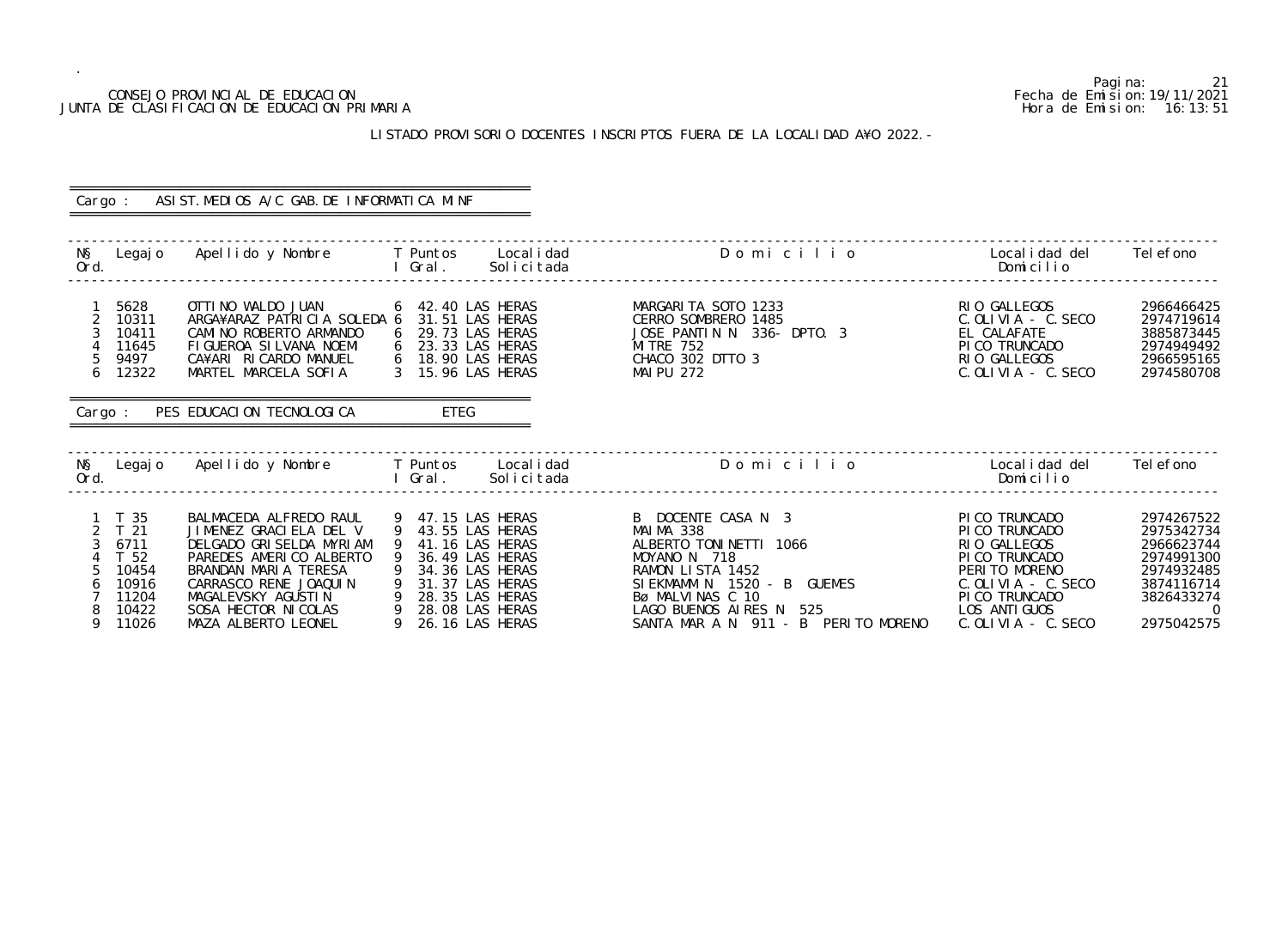## CONSEJO PROVINCIAL DE EDUCACION JUNTA DE CLASIFICACION DE EDUCACION PRIMARIA

.

#### LISTADO PROVISORIO DOCENTES INSCRIPTOS FUERA DE LA LOCALIDAD

|                                                                                                                                                                        | CONSEJO PROVINCIAL DE EDUCACION<br>JUNTA DE CLASIFICACION DE EDUCACION PRIMARIA                                                                                                                                                                                                                                                                                | 22<br>Pagi na:<br>Fecha de Emi si on: 19/11/2021<br>Hora de Emision: 16:13:52                        |                                                                                                                                                      |                                                                                                                                                                                                                                                                                                  |                                                                                                                                                                                                                                                                                |                                                                                                                                                                                 |
|------------------------------------------------------------------------------------------------------------------------------------------------------------------------|----------------------------------------------------------------------------------------------------------------------------------------------------------------------------------------------------------------------------------------------------------------------------------------------------------------------------------------------------------------|------------------------------------------------------------------------------------------------------|------------------------------------------------------------------------------------------------------------------------------------------------------|--------------------------------------------------------------------------------------------------------------------------------------------------------------------------------------------------------------------------------------------------------------------------------------------------|--------------------------------------------------------------------------------------------------------------------------------------------------------------------------------------------------------------------------------------------------------------------------------|---------------------------------------------------------------------------------------------------------------------------------------------------------------------------------|
|                                                                                                                                                                        |                                                                                                                                                                                                                                                                                                                                                                |                                                                                                      |                                                                                                                                                      | LISTADO PROVISORIO DOCENTES INSCRIPTOS FUERA DE LA LOCALIDAD A¥O 2022. -                                                                                                                                                                                                                         |                                                                                                                                                                                                                                                                                |                                                                                                                                                                                 |
| Cargo :                                                                                                                                                                | PES EDUCACION TECNOLOGICA                                                                                                                                                                                                                                                                                                                                      | ETEG                                                                                                 |                                                                                                                                                      |                                                                                                                                                                                                                                                                                                  |                                                                                                                                                                                                                                                                                |                                                                                                                                                                                 |
| NŞ<br>Legaj o<br>Ord.                                                                                                                                                  | Apellido y Nombre                                                                                                                                                                                                                                                                                                                                              | Gral.                                                                                                | T Puntos Localidad<br>Solicitada                                                                                                                     | Domicilio                                                                                                                                                                                                                                                                                        | Local i dad del<br>Domicilio                                                                                                                                                                                                                                                   | Tel efono                                                                                                                                                                       |
| 10 12564                                                                                                                                                               | ORELLANA LORENA                                                                                                                                                                                                                                                                                                                                                | 9 24.04 LAS HERAS                                                                                    |                                                                                                                                                      | GOBRNADOR GREGORES 04                                                                                                                                                                                                                                                                            | PI CO TRUNCADO                                                                                                                                                                                                                                                                 | 2975209574                                                                                                                                                                      |
| Cargo :                                                                                                                                                                | PES FORMACION ETICA Y CIUDADANA                                                                                                                                                                                                                                                                                                                                | FEGB                                                                                                 |                                                                                                                                                      |                                                                                                                                                                                                                                                                                                  |                                                                                                                                                                                                                                                                                |                                                                                                                                                                                 |
| NŞ<br>Legaj o<br>Ord.                                                                                                                                                  | Apellido y Nombre                                                                                                                                                                                                                                                                                                                                              | T Puntos<br>Gral.                                                                                    | Local i dad<br>Solicitada                                                                                                                            | Domicilio                                                                                                                                                                                                                                                                                        | Local i dad del<br>Domicilio                                                                                                                                                                                                                                                   | Tel efono                                                                                                                                                                       |
| <b>TN8546</b><br>T <sub>12</sub><br>39<br>T 46<br>10738<br>12863<br>12189<br>11375<br>12423<br>12824<br>10<br>11781<br>11<br>$12 \overline{ }$<br>11778<br>12659<br>13 | DEL CASTILLO VERONICA ALE 9 46.23 LAS HERAS<br>CABEZAS SANDRA ISABEL<br>TOLABA PABLO ALFONSO<br>MAMANI SONIA ELIZABETH<br>VELAZQUEZ MARIA MARTA<br>MARTINEZ LUIS GUILLERMO<br>PERALTA NELIDA DE LOS ANG 9<br>MOYANO MARIA NATALIA<br>AGUIRRE MARIO ALBERTO<br>FERREYRA LILIAN LORENA<br>GOMEZ NATALIA MARIEL<br>GOMEZ JULIO ADRIAN<br>GUTI ERREZ MATEO JONATAN | 9 38.87 LAS HERAS<br>9 37.01 LAS HERAS<br>9 34.69 LAS HERAS<br>9<br>9<br>6<br>6<br>6 16.80 LAS HERAS | 34.12 LAS HERAS<br>31.58 LAS HERAS<br>30.33 LAS HERAS<br>21.07 LAS HERAS<br>22.82 LAS HERAS<br>18.40 LAS HERAS<br>22.45 LAS HERAS<br>20.90 LAS HERAS | LAGUNA DEL DESIERTO 466<br>AV. RIVADAVIA 1663<br>LAS HERAS 16<br>ELCANO N 346<br>GDOR GREGORES N 1132 - B GRAL PAZ<br>B§ 48 VIVENDAS CASA 868<br>EL PREGON 532<br>RAWSON 58<br>PJE LAS HERAS 280<br>BELGRANO 2260<br>B MIRADOR PJE PARAGUAY 1170<br>MIRADOR PJE PARAGUAY 1170<br>LOS ROSALES 356 | PERITO MORENO<br>PERITO MORENO<br>RIO GALLEGOS<br>RIO GALLEGOS<br>C. OLIVIA - C. SECO<br>PICO TRUNCADO<br>$C.$ OLIVIA - $C.$ SECO<br>RIO GALLEGOS<br>$C.$ OLIVIA - $C.$ SECO<br>PICO TRUNCADO<br>$C.$ OLIVIA - $C.$ SECO<br>$C.$ OLIVIA - $C.$ SECO<br>$C.$ OLIVIA $-$ C. SECO | 154439084<br>2975012758<br>15658118<br>2966653511<br>2974778239<br>2975269739<br>2975095762<br>3876632354<br>2975272653<br>3718509264<br>2975155312<br>2974250046<br>2494330177 |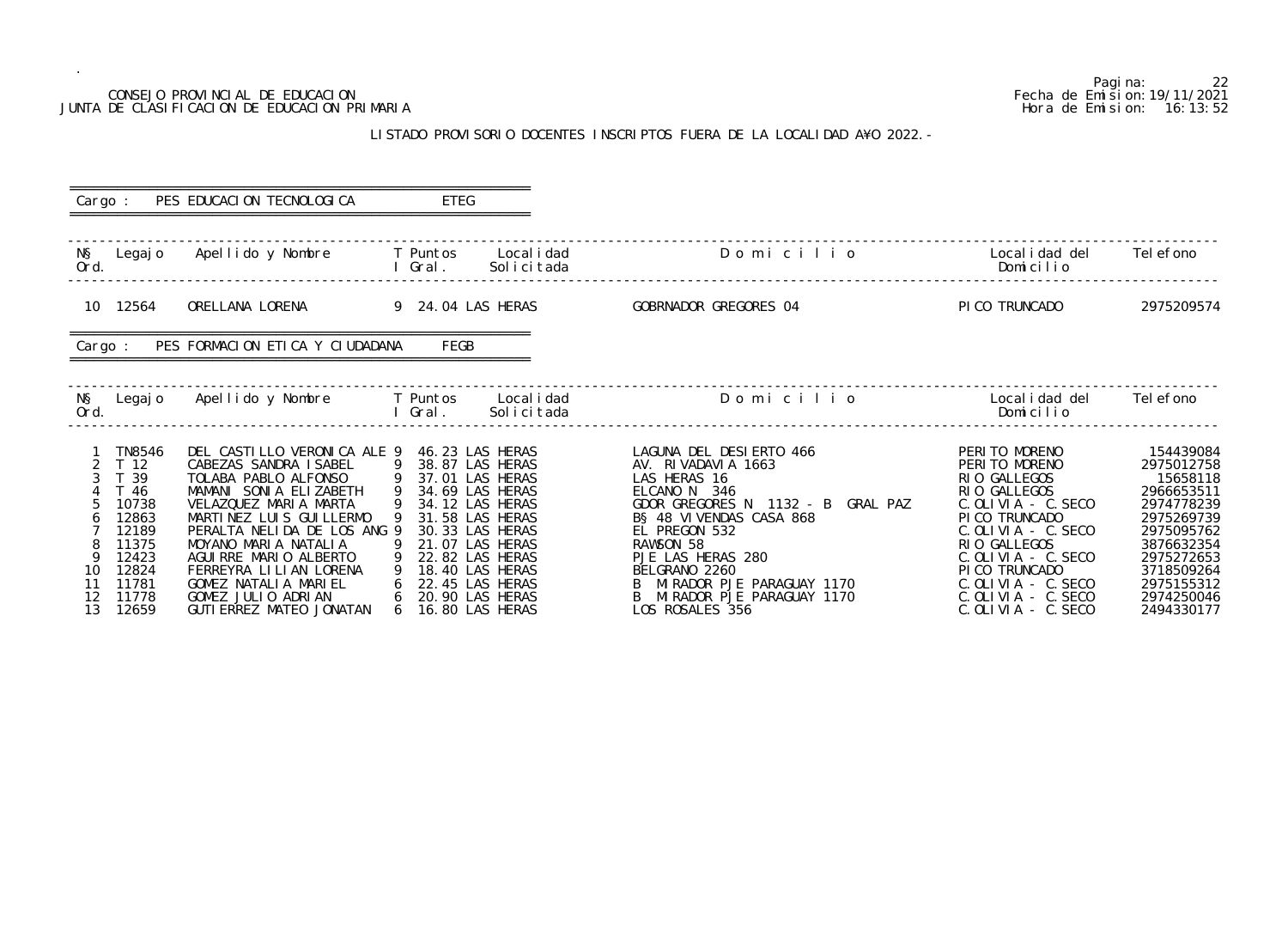#### CONSEJO PROVINCIAL DE EDUCACION Fecha de Emision:19/11/2021 JUNTA DE CLASIFICACION DE EDUCACION PRIMARIA Hora de Emision: 16:13:52

# ========================================================== Cargo : MAESTRO DE SECCION ADULTOS MSAD

# LISTADO PROVISORIO DOCENTES INSCRIPTOS FUERA DE LA LOCALIDAD A¥O 2022.-

==========================================================

| NŞ<br>Ord. |                  | Legajo Apellido y Nombre T Puntos |                | Gral.             | Local i dad<br>Solicitada | Domicilio                                            | Local i dad del<br>Domicilio | Tel efono   |
|------------|------------------|-----------------------------------|----------------|-------------------|---------------------------|------------------------------------------------------|------------------------------|-------------|
|            |                  |                                   |                |                   |                           |                                                      |                              |             |
|            | TAD 4            | SALOMON REINA VICTORIA            | 9              | 52.69 LAS HERAS   |                           | RIO TURBIO 98                                        | RIO GALLEGOS                 | 424035      |
|            | T 65             | MANSILLA MARIA DE LOS A           | 9              | 52.46 LAS HERAS   |                           | ROTARY XXIII CALLE DAVID JEWETT 1926<br>B.           | $C.$ OLIVIA - $C.$ SECO      | 154054440   |
|            | T 57             | <b>GEREZ SILVIA SUSANA</b>        |                | 49.68 LAS HERAS   |                           | SARGENTO BENITEZ N 180                               | C. OLIVIA - C. SECO          | 4858296     |
|            | T 56             | CODAZZI MARINA VIRGINIA           |                | 48.87 LAS HERAS   |                           | BELGRANO 1218                                        | PUERTO DESEADO               | 4870487     |
|            | T <sub>43</sub>  | CARRIZO ELDA DEOLINDA             |                | 48.55 LAS HERAS   |                           | CEFERINO NAMUNCURA AUSTRALIA 735                     | C. OLIVIA - C. SECO          | 154301773   |
|            | T <sub>35</sub>  | BALMACEDA ALFREDO RAUL            |                | 48.53 LAS HERAS   |                           | DOCENTE CASA N 3                                     | PI CO TRUNCADO               | 2974267522  |
|            | 4000             | GOMEZ ALBA ELENA                  |                | 48.20 LAS HERAS   |                           | B<br>DOCENTE CASA N 24                               | PI CO TRUNCADO               | 2974925284  |
|            | <b>TAD 16</b>    | GONZALEZ LUIS ANTONIO             |                | 48.13 LAS HERAS   |                           | HERNAN PI JATO 1325                                  | $C.$ OLIVIA - $C.$ SECO      | 2974619440  |
| 9          | T 85             | CESPEDES CARINA DE LOS A 9        |                | 47.79 LAS HERAS   |                           | PJE SCALABRINI ORTIZ N 130 - B 400 VIV PICO TRUNCADO |                              | 2966335574  |
| 10         | T 35             | RUZ SANDRA ELIZABETH              |                | 47.78 LAS HERAS   |                           | B MOSCONI CASA N 52                                  | PI CO TRUNCADO               | 4990747     |
| 11         | T 40             | CARDOZO JORGE                     | -9             | 47.56 LAS HERAS   |                           | DON BOSCO N 270                                      | PI CO TRUNCADO               | 4999230     |
| 12         | TAD <sub>5</sub> | ARGUMOZA ANGELA BEATRIZ           | $\overline{9}$ | 47.39 LAS HERAS   |                           | DOCENTE CASA N 3                                     | PI CO TRUNCADO               | 4990729     |
| 13         | T 85             | PACILLI ELIANA LORENA             | -9             | 47.37 LAS HERAS   |                           | 32 VIV - CALLE URDIN N 256<br>B                      | PI CO TRUNCADO               | 2974993756  |
| 14         | T 14             | BARRI ENTOS KARI NA I SABEL       | -9             | 47.36 LAS HERAS   |                           | PORTUGAL 1119                                        | $C.$ OLIVIA - C. SECO        | 297485571   |
| 15         | T 79             | LOPEZ JAVI ER                     | 9              | 47.36 LAS HERAS   |                           | B ROTARY 23 ITALIA 2157                              | $C.$ OLIVIA - $C.$ SECO      | 154121854   |
| 16         | T 79             | GI AGNORIO GABRI ELA FERNAN 9     |                | 47.23 LAS HERAS   |                           | MEXICO 850 B<br>MI RADOR                             | $C.$ OLIVIA - C. SECO        | 4859375     |
| 17         | 9900             | DAMIAN ANA MARIA                  | - 9            | 46.56 LAS HERAS   |                           | EVA PERON 50                                         | PI CO TRUNCADO               | 2975081340  |
| 18         | T <sub>35</sub>  | BARROSO CLAUDIA CARINA            | 9              | 46.47 LAS HERAS   |                           | LAGO PUEYRRED N 315                                  | PICO TRUNCADO                | 2974134891  |
| 19         | T 80             | ROSALES JUAN CARLOS               | 9              | 46.45 LAS HERAS   |                           | LOS IMIGRANTES 1535                                  | EL CALAFATE                  | 491086      |
| 20         | T 69             | FIGUEREDO MARIELA ROSANA 9        |                | 46.12 LAS HERAS   |                           | TORIBIO RUEDA 1518                                   | $C.$ OLIVIA - $C.$ SECO      | 4855374     |
| 21         | T 14             | LUNA SILVIA LILIANA               | 9              | 46.02 LAS HERAS   |                           | MUTUAL DUPLEX N 2<br>B.                              | $C.$ OLIVIA - $C.$ SECO      | 29745147369 |
| 22         | T 76             | MAI DANA RODRI GUEZ CLAUDIO 9     |                | 46.01 LAS HERAS   |                           | 2056<br>JARDIN LAS LILAS N                           | $C.$ OLIVIA - $C.$ SECO      | 2975942651  |
| 23         | TAD 16           | ALCAYAGA JORGE GERMAN             | - 9            | 45.85 LAS HERAS   |                           | PORTUGAL N   1119                                    | $C.$ OLIVIA - $C.$ SECO      | 2974111950  |
| 24         | T 88             | CASAS ROSANA EVANGELINA           | - 9            | 45.43 LAS HERAS   |                           | ROTARY 23 CASA 839<br>B                              | $C.$ OLIVIA - $C.$ SECO      | 154213143   |
| 25         | TAD <sub>2</sub> | ALCAYAGA JULIO ARIEL              |                | 9 45.38 LAS HERAS |                           | PORTUGAL 1119                                        | $C.$ OLIVIA - C. SECO        | 4855473     |

Pagina: 23<br>Fecha de Emision: 19/11/2021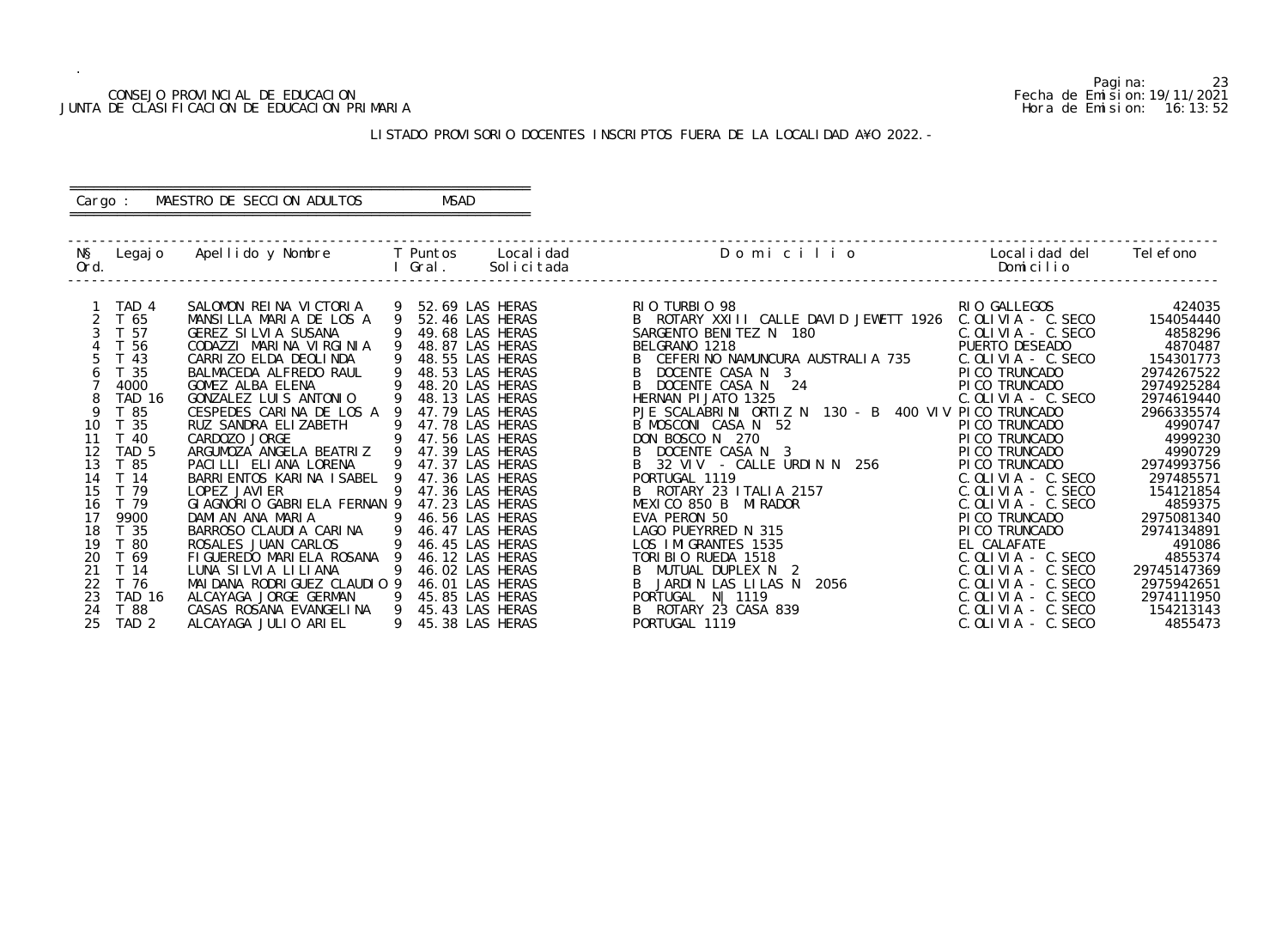#### CONSEJO PROVINCIAL DE EDUCACION Fecha de Emision:19/11/2021 JUNTA DE CLASIFICACION DE EDUCACION PRIMARIA Hora de Emision: 16:13:53

# ========================================================== Cargo : MAESTRO DE SECCION ADULTOS MSAD

# LISTADO PROVISORIO DOCENTES INSCRIPTOS FUERA DE LA LOCALIDAD A¥O 2022.-

==========================================================

| NŞ<br>Ord.                                                                  | Legajo Apellido y Nombre     T Puntos     Localidad                                                                    | l Gral.        | Solicitada                                                                 | Domicilio                                                                                                              | Local i dad del<br>Domicilio                                                                     | Tel efono                                          |
|-----------------------------------------------------------------------------|------------------------------------------------------------------------------------------------------------------------|----------------|----------------------------------------------------------------------------|------------------------------------------------------------------------------------------------------------------------|--------------------------------------------------------------------------------------------------|----------------------------------------------------|
| T 65<br>26<br>27<br>T 29<br>T 69<br>28<br>T 29<br>29                        | SEGUNDO HECTOR JORGE<br>GORDILLO CELIA CRISTINA 9<br>CAMPILLAY VALERIA A<br>PAEZ CARINA DEL VALLE                      | 9              | 9 45.27 LAS HERAS<br>45.05 LAS HERAS<br>45.01 LAS HERAS<br>44.88 LAS HERAS | B VISTA HERMOSA MASCARELLO 1772<br>POLONIA 1117<br>FULUNIA III/<br>REPUBLICA DOMINICANA 523<br>AVDA PAPA FRANCISCO 418 | C. OLIVIA - C. SECO<br>C. OLIVIA - C. SECO<br>$C.$ OLIVIA - $C.$ SECO<br>$C.$ OLIVIA - $C.$ SECO | 154084836<br>2974423930<br>4856218<br>2974241250   |
| 30<br>T 9<br>T 17<br>31<br>T 57<br>32<br>33<br>T <sub>5</sub>               | ORELLANA JUAN ANGEL JOSE 9<br>LANDRIEL MARCOS 0.<br>BARRIONUEVO ADRIANA PAOLA 9<br>ESPINOSA PAULA VI VI ANA            | 9<br>9         | 44.80 LAS HERAS<br>44.72 LAS HERAS<br>44.59 LAS HERAS<br>44.57 LAS HERAS   | LUIS ANTONIO AGUILAR 670<br>VICTOR MENDEZ 831<br>B ROTARY 23 CASA N 274<br>ING PORTELA 1664                            | EL CALAFATE<br>LOS ANTI GUOS<br>C. OLIVIA - C. SECO<br>PUERTO DESEADO                            | 2966402516<br>2963411251<br>154391355<br>155926121 |
| 34<br>T 52<br>35<br>T 79<br>36<br>T 82<br>37<br>T 74                        | STUDER MARIO OSCAR<br>DIAZ CAROLINA RAQUEL 9 44.32 LAS HERAS<br>SEPULVEDA PAOLA BEATRIZ<br>CEBALLOS LIDIA DEL ROSARI 9 | $\overline{9}$ | 44.55 LAS HERAS<br>44.26 LAS HERAS<br>44.17 LAS HERAS                      | <b>MITRE N 849</b><br>B ROTARY XXIII SAN LUIS 2207<br>B 2 ABRIL ESCALERA 21 DEPTO F                                    | PICO TRUNCADO<br>$C.$ OLIVIA - $C.$ SECO<br>$C.$ OLIVIA - $C.$ SECO                              | 4991542<br>154188890<br>4858069                    |
| 38<br>T 29<br>39<br>5628<br>T 59<br>40                                      | CASTRO ROXANA ANDREA<br>OTTI NO WALDO JUAN<br>GAUNA CARMEN ALICIA                                                      | -9<br>-9       | 44.09 LAS HERAS<br>43.94 LAS HERAS<br>9 43.78 LAS HERAS                    | FABIAN DEL HOYO N 521<br>B JARDIN SAUCE 257<br>MARGARITA SOTO 1233<br>PJE LOS ALAMOS 85                                | $C.$ OLIVIA - $C.$ SECO<br>$C.$ OLIVIA - $C.$ SECO<br>RIO GALLEGOS<br>EL CHALTEN                 | 4856535<br>297409108<br>2966466425<br>493259       |
| 41<br>T 44<br>42<br>T 88<br>T 17<br>43<br>44<br>T 40                        | ANTI PANI CRISTIAN HERIBER 9<br>LUNA CARLOS MARCELO<br>GALLARDO CAROLINA BEATRIZ 9<br>PAEZ CAROLA ETHEL                | 9              | 43.58 LAS HERAS<br>43.55 LAS HERAS<br>43.53 LAS HERAS<br>43.42 LAS HERAS   | FRENCH N 164<br>PORTUGAL N 1732<br>ARSENIO MELO 231<br>SAAVEDRA 207                                                    | RIO GALLEGOS<br>$C.$ OLIVIA - $C.$ SECO<br>LOS ANTI GUOS<br>PI CO TRUNCADO                       | 2966646718<br>2975059344<br>2963411172<br>4991627  |
| T 52<br>45<br>T 40<br>46<br>TAD <sub>2</sub><br>47<br>T <sub>52</sub><br>48 | VARGAS CARLOS ALBERTO<br>ARABEL DARIO MARCELO<br>ARENA GUSTAVO ROLANDO<br>PAI LLAMAN SUSANA NOEMI                      | - 9            | 43.41 LAS HERAS<br>43.37 LAS HERAS<br>43.35 LAS HERAS<br>43.35 LAS HERAS   | 13 DE DICIEMBRE N 537<br>LAGO PUEYRRED N 315<br>AVDA REPUBLICA N 1316<br>B 400 - CASA N 347                            | PI CO TRUNCADO<br>PI CO TRUNCADO<br>$C.$ OLIVIA - $C.$ SECO<br>PI CO TRUNCADO                    | 155930750<br>4999528<br>155063291<br>2974038190    |
| T 72<br>49<br>T 17<br>50                                                    | PEREZ MARIA CONSUELO<br>FELTES FABIO FERNAN                                                                            |                | 43.16 LAS HERAS<br>43.03 LAS HERAS                                         | <b>BROWN 2038</b><br>CONCEJAL MORTON 279                                                                               | PERITO MORENO<br>LOS ANTI GUOS                                                                   | 432423<br>154941821                                |

Pagina: 24<br>Fecha de Emision: 19/11/2021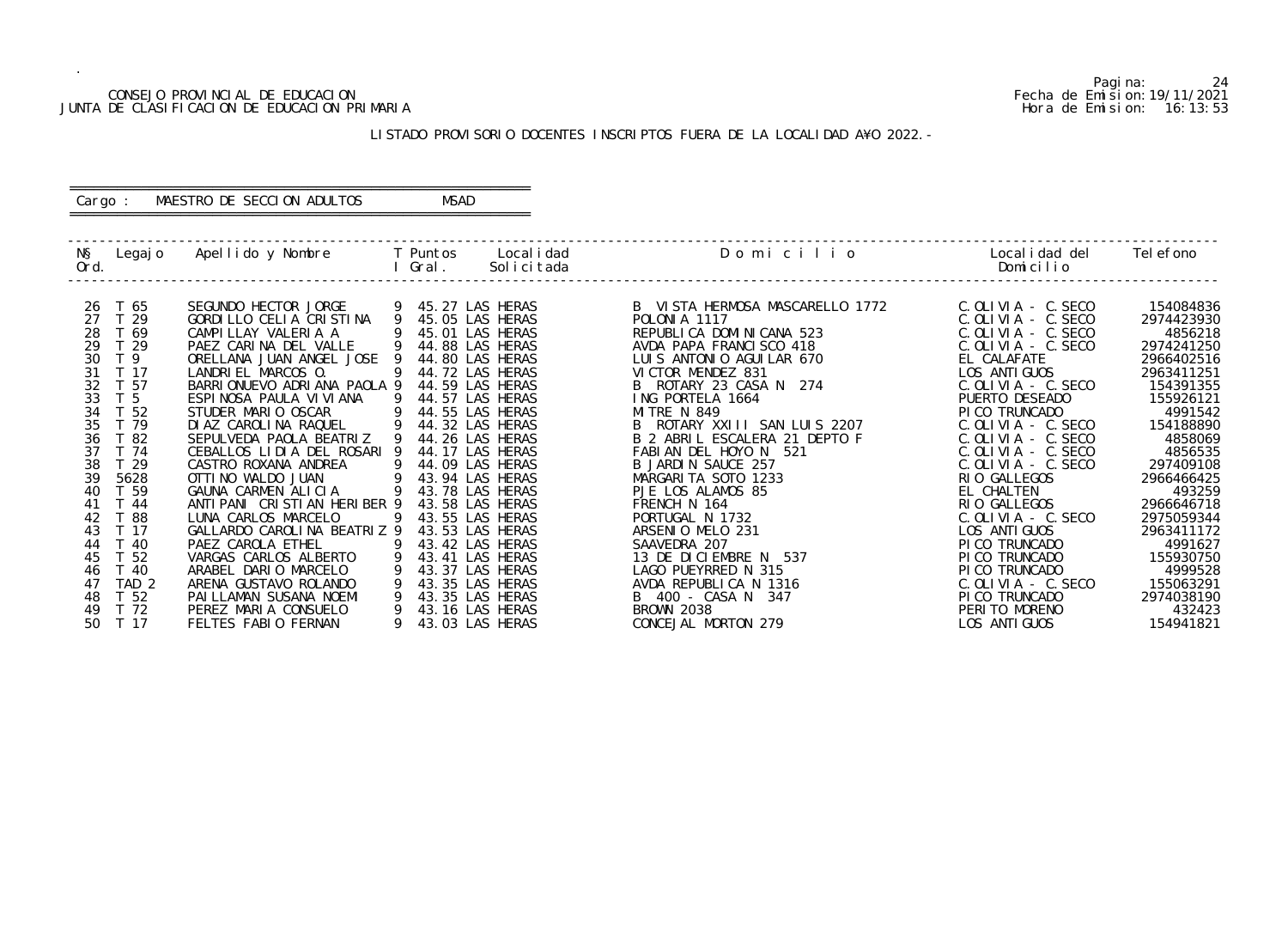#### CONSEJO PROVINCIAL DE EDUCACION Fecha de Emision:19/11/2021 JUNTA DE CLASIFICACION DE EDUCACION PRIMARIA Hora de Emision: 16:13:53

# ========================================================== Cargo : MAESTRO DE SECCION ADULTOS MSAD

# LISTADO PROVISORIO DOCENTES INSCRIPTOS FUERA DE LA LOCALIDAD A¥O 2022.-

==========================================================

| NŞ<br>Ord. | Legaj o         | Apellido y Nombre                       |   | T Puntos<br>Local i dad<br>Solicitada<br>Gral. | Domicilio                           | Local i dad del<br>Domicilio   | Tel efono             |
|------------|-----------------|-----------------------------------------|---|------------------------------------------------|-------------------------------------|--------------------------------|-----------------------|
| -51        | 289             | TEJADA JORGE EDUARDO                    |   | 43.03 LAS HERAS                                | LAGUNA DEL DESIERTO 466             | PERITO MORENO                  | 2644826516            |
| 52         | T 17            | STANG MARTA NOEMI                       |   | 42.87 LAS HERAS                                | CONCEJAL MORTON 279                 | LOS ANTI GUOS                  | 156232157             |
| 53         | T <sub>29</sub> | SUASO CARLOS DOMINGO                    |   | 42.73 LAS HERAS                                | B 17 DE OCTUBRE RIO GRANDE N 2167   | $C.$ OLIVIA - C. SECO          | 2974259548            |
| 54         | TAD 6           | SOSA ZULEMA I VANA                      |   | 42.71 LAS HERAS                                | BELGRANO 961                        | PUERTO DESEADO                 | 154397557             |
| 55         | 8760            | FIGUEROA MARIA ALEJANDRA                |   | 42.46 LAS HERAS                                | HEROES DE MALVINAS 350              | PI CO TRUNCADO                 | 2974743865            |
| 56         | T 29            | ANDRADE ANDREA MABEL                    |   | 42.39 LAS HERAS                                | B JOSE KOLTUN CHACABUCO N<br>517    | $C.$ OLIVIA - $C.$ SECO        | 2974174551            |
| 57         | T 40            | COLIBORO MONICA MERCEDES                |   | 42.24 LAS HERAS                                | MOYANO 732                          | PI CO TRUNCADO                 | 4994767               |
| 58         | $\overline{28}$ | SORIA MARCELA ALEJANDRA                 |   | 42.14 LAS HERAS                                | CALLE MOUESCA 1816                  | $C.$ OLIVIA - C. SECO          | 2974289629            |
| 59         | T 57            | GARCIA IVANA MARICEL                    |   | 42.08 LAS HERAS                                | TAI LANDI A 927                     | $C.$ OLIVIA - $C.$ SECO        | 2975089742            |
| 60         | 5419            | GUEVARA MARCELA DEL VALLE 9             |   | 42.08 LAS HERAS                                | B GUEMES 1632                       | $C.$ OLIVIA - $C.$ SECO        | 2974320606            |
| 61         | T 83            | MANCILLA ANA ESTHER                     |   | 41.85 LAS HERAS                                | JUAN B JUSTO N 776                  | RIO GALLEGOS                   | 444429                |
| 62         | T 52            | LAYUS HECTOR MARCELO                    |   | 41.80 LAS HERAS                                | RIVADAVIA 350                       | PI CO TRUNCADO                 | 2975288274            |
| 63         | T 17            | MORAL LANDARIA EMETERIO                 | 9 | 41.72 LAS HERAS                                | ARSENIO MELO N 231                  | LOS ANTI GUOS                  | 297403029             |
| 64         | 5463            | PELOZO MAGNO                            | 9 | 41.57 LAS HERAS                                | TEHUELCHE N 546                     | LOS ANTI GUOS                  | 156255263             |
| 65         | 8545            | GIMENEZ NATALIA PAMELA IT 9             |   | 41.40 LAS HERAS                                | ALAMEDA 336                         | LOS ANTI GUOS                  | 2976232014            |
| 66         | T 35            | SANTI BA¥EZ GONZALEZ ALICI 9            |   | 41.32 LAS HERAS                                | SAAVEDRA N 1235                     | PI CO TRUNCADO                 | 2974602694            |
| 67<br>68   | 6711            | DELGADO GRISELDA MYRIAM                 |   | 41.27 LAS HERAS                                | ALBERTO TONINETTI 1066              | RIO GALLEGOS                   | 2966623744            |
| 69         | T 52<br>T 63    | SOSA MARIA EUGENIA<br>PAREDES RAUL LUIS |   | 41.03 LAS HERAS<br>41.03 LAS HERAS             | PUEYRREDON 408<br>DEAN FUNES N 1807 | PI CO TRUNCADO<br>RIO GALLEGOS | 4992751<br>3885848038 |
| 70         | T 36            | ALVAREZ SELEDONIO                       |   | 41.02 LAS HERAS                                | PTE PERON 726                       | $C.$ OLIVIA - $C.$ SECO        | 2974947557            |
| 71         | T 43            | MOLINA SILVIA ROXANA                    |   | 41.01 LAS HERAS                                | <b>B</b> GUEMES BEAVOIR             | $C.$ OLIVIA - $C.$ SECO        | 154291016             |
| 72         | 8862            | PAVON YANINA ESTER                      |   | 40.83 LAS HERAS                                | LAGO POSADAS 830                    | PI CO TRUNCADO                 | 2974740517            |
| 73         | T 65            | ARNEDO OLGA FANNY                       |   | 40.67 LAS HERAS                                | DANIEL SANCHEZ 2081                 | $C.$ OLIVIA - $C.$ SECO        | 154127884             |
| 74         | 265             | RAMI REZ I SABEL SATURNI NA 9           |   | 40.57 LAS HERAS                                | CHACRA 22 MZA 38 LOTE 8             | $C.$ OLIVIA - $C.$ SECO        | 15323933              |
| 75         | 11045           | BUSTAMANTE CARINA YUDI                  |   | 40.53 LAS HERAS                                | CABO 1ERO BENITEZ 259               | $C.$ OLIVIA - $C.$ SECO        | 3813522174            |
|            |                 |                                         |   |                                                |                                     |                                |                       |

Pagina: 25<br>Fecha de Emision: 19/11/2021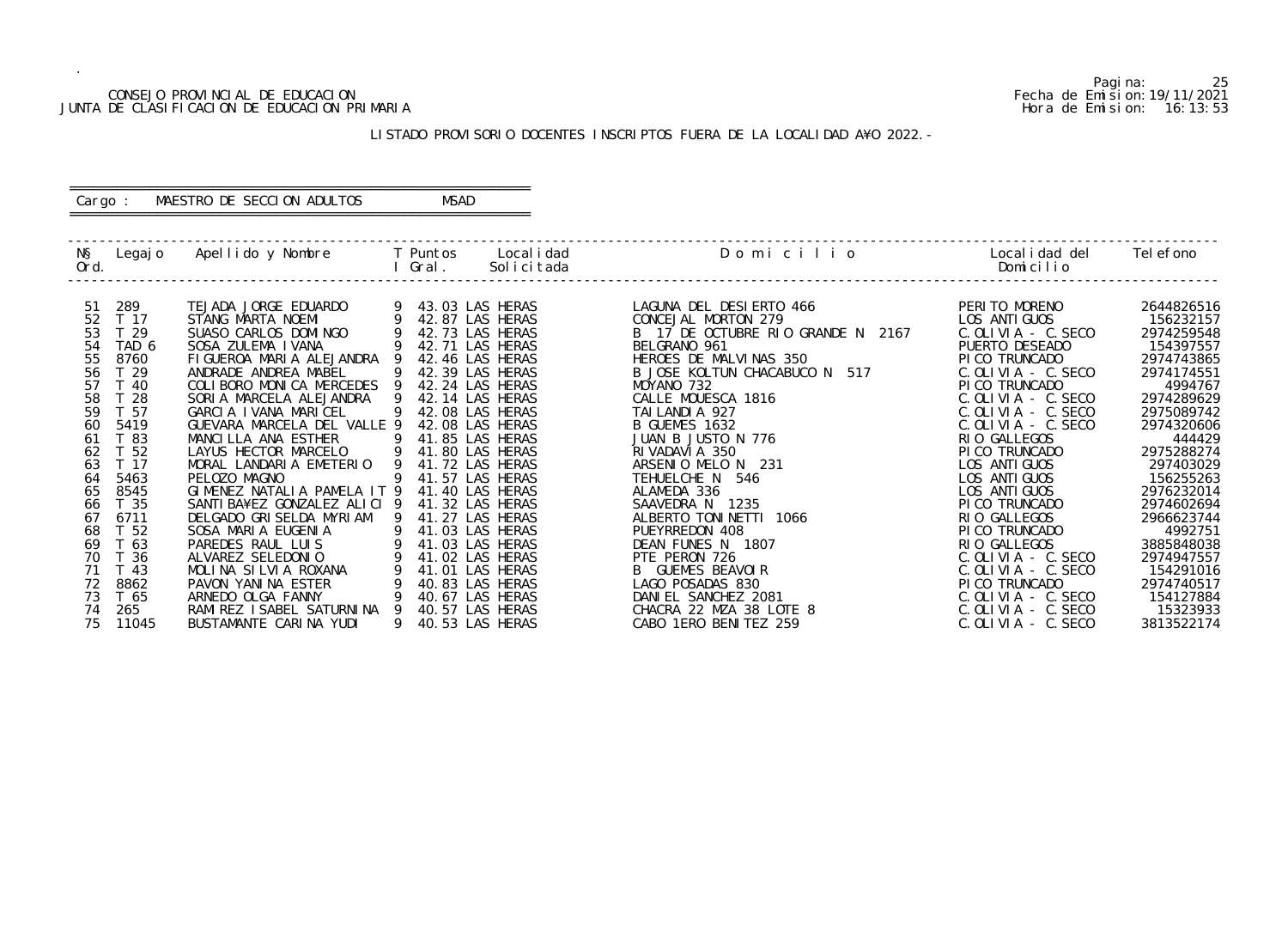#### CONSEJO PROVINCIAL DE EDUCACION Fecha de Emision:19/11/2021 JUNTA DE CLASIFICACION DE EDUCACION PRIMARIA Hora de Emision: 16:13:54

# ========================================================== Cargo : MAESTRO DE SECCION ADULTOS MSAD

# LISTADO PROVISORIO DOCENTES INSCRIPTOS FUERA DE LA LOCALIDAD A¥O 2022.-

==========================================================

| NŞ<br>Ord. | Legaj o                 | Apellido y Nombre                             |   | Local i dad<br>T Puntos<br>Gral.<br>Solicitada | Domicilio                                     | Local i dad del<br>Domicilio             | Tel efono                |
|------------|-------------------------|-----------------------------------------------|---|------------------------------------------------|-----------------------------------------------|------------------------------------------|--------------------------|
| 76         | T 43                    | SOSA LUCIANA ANTONELLA                        |   | 9 40.45 LAS HERAS                              | B GOB GREGORES ESC. 40 3 D                    | $C.$ OLIVIA - $C.$ SECO                  | 154703868                |
| 77         | 3833                    | ADAMI NI GERALDI NE                           | 9 | 40.32 LAS HERAS                                | PJE PADIN CAMI¥A 805                          | RIO GALLEGOS                             | 2966585644               |
| 78         | 7703                    | CASTILLO VI VI ANA BEATRIZ 9                  |   | 40.25 LAS HERAS                                | SAN MARTIN SUR 74                             | LOS ANTI GUOS                            | 2963411560               |
| 79         | TAD <sub>5</sub>        | ARGUMOZA VANESA ALEJANDRA 9                   |   | 40.18 LAS HERAS                                | B DOCENTE CASA 3                              | PI CO TRUNCADO                           | 4990729                  |
| 80         | 10248                   | DELGADO ANDREA DEL CARMEN 9                   |   | 40.15 LAS HERAS                                | GUEMES N 112                                  | PICO TRUNCADO                            | 2974306436               |
| 81         | 5589                    | MILLALONCO SILVANA ALEJAN 9                   |   | 40.09 LAS HERAS                                | B J NEWBERY CASA N 7                          | RIO GALLEGOS                             | 2966512329               |
| 82         | T. 62                   | MASSAD RAMONA MERCEDES                        |   | 39.80 LAS HERAS                                | TRES LAGOS N 637                              | RIO GALLEGOS                             | 15637993                 |
| 83         | T 69                    | ESCOBAR MAYELA MELISA                         |   | 39.61 LAS HERAS                                | MALVINAS ARGENTINAS 1049                      | $C.$ OLIVIA - $C.$ SECO                  | 154291016                |
| 84         | 7503                    | STIVANELLO FLAVIA JORGELI 9                   |   | 38.99 LAS HERAS                                | EVA PERON 113                                 | $C.$ OLIVIA - $C.$ SECO                  | 154169646                |
| 85         | T 88                    | MONTIEL CINTIA CAROLINA                       |   | 38.98 LAS HERAS                                | B ROTARY ENTRE RIOS 2333 CASA 373             | $C.$ OLIVIA - $C.$ SECO                  | 2975148173               |
| 86         | T 83                    | ROCHA PAOLA DEBORA                            |   | 38.85 LAS HERAS                                | ZAPIOLA 226 DPTO 4                            | RIO GALLEGOS                             | 15320928                 |
| 87         | T 69                    | CARI LIDIA GRACIELA                           |   | 38.64 LAS HERAS                                | <b>ITALIA 2082</b>                            | $C.$ OLIVIA $-$ C. SECO                  | 4859338                  |
| 88<br>89   | T <sub>12</sub><br>T 79 | ORME¥O SILVIA ROSANA<br>CENTENO CARINA ANDREA |   | 38.63 LAS HERAS<br>38.48 LAS HERAS             | DON BOSCO N 1987<br>LISANDRO DE LA TORRE 1544 | PERITO MORENO<br>$C.$ OLIVIA - $C.$ SECO | 2974211334<br>1565202985 |
| 90         | T 40                    | ORELLANA RAQUEL HAYDEE                        |   | 38.37 LAS HERAS                                | B 400 VI VI ENDAS CASA 141                    | PI CO TRUNCADO                           | 4990685                  |
| 91         | T <sub>9</sub>          | HERNANDEZ NATALIA SOLEDAD 9                   |   | 38.10 LAS HERAS                                | JULIO ROCA 2226                               | EL CALAFATE                              | 2234493142               |
| 92         | T 69                    | ORTEGA SANDRA DELFINA                         |   | 37.96 LAS HERAS                                | 9 DE JULIO N 790                              | $C.$ OLIVIA - $C.$ SECO                  | 2975067768               |
| 93         | T 43                    | LEDESMA ELISA MAGALI                          |   | 37.58 LAS HERAS                                | CEFERINO ARDURA N<br>296                      | $C.$ OLIVIA - C. SECO                    | 2974713333               |
| 94         | 9353                    | SERVIN NILDA DAMIANA                          |   | 37.27 LAS HERAS                                | ROBERT TECWIN ROBERTS 1930                    | PERITO MORENO                            | 2966328577               |
| 95         | 0100                    | LOAI ZA MIRIAN BEATRIZ                        |   | 37.23 LAS HERAS                                | JULIO CANTIN 945                              | RIO GALLEGOS                             | 430864                   |
| 96         | 9204                    | HORMACHEA ARIEL FEDERICO                      |   | 36.90 LAS HERAS                                | PRIMEROS POBLADORES 74                        | LOS ANTI GUOS                            | 154192567                |
| 97         | T 82                    | CARRIZO NATALIA VALERIA                       |   | 36.71 LAS HERAS                                | B SAN CAYETANO CASA 127                       | $C.$ OLIVIA - $C.$ SECO                  | 2974191105               |
| 98         | T 28                    | QUI PI LDOR GABRI EL DARIO                    |   | 36.42 LAS HERAS                                | CASTELLI 57                                   | $C.$ OLIVIA - $C.$ SECO                  | 2974944759               |
| 99         | T 40                    | PEREZ CELESTE FABIANA                         |   | 36.02 LAS HERAS                                | FRUCTUOSO RIVERA 1325                         | PI CO TRUNCADO                           | 155082736                |
| 100        | 9399                    | PEREZ AI DA VERONI CA                         |   | 35.50 LAS HERAS                                | BICENTENARIO II CASA 5                        | RIO GALLEGOS                             | 2966553380               |
|            |                         |                                               |   |                                                |                                               |                                          |                          |

Pagina: 26<br>Fecha de Emision: 19/11/2021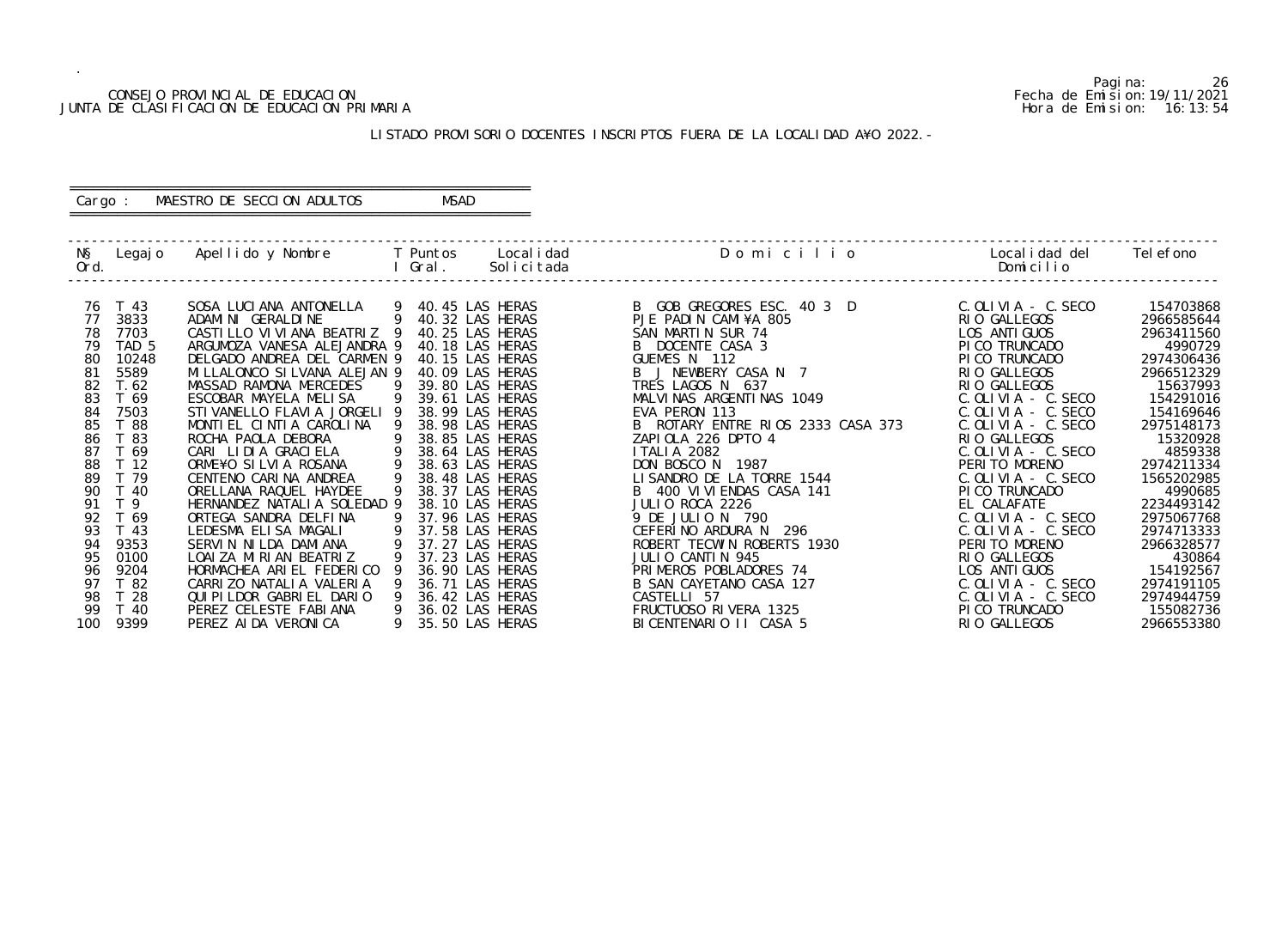#### CONSEJO PROVINCIAL DE EDUCACION Fecha de Emision:19/11/2021 JUNTA DE CLASIFICACION DE EDUCACION PRIMARIA Hora de Emision: 16:13:55

# ========================================================== Cargo : MAESTRO DE SECCION ADULTOS MSAD

# LISTADO PROVISORIO DOCENTES INSCRIPTOS FUERA DE LA LOCALIDAD A¥O 2022.-

==========================================================

| NŞ<br>Ord. | Legaj o        | Apellido y Nombre         T Puntos     Localidad  |    | l Gral. | Solicitada                         | Domicilio                                     | Local i dad del<br>Domicilio                       | Tel efono                |
|------------|----------------|---------------------------------------------------|----|---------|------------------------------------|-----------------------------------------------|----------------------------------------------------|--------------------------|
| 101        | T 14           | MALDONADO MARIO ALEJANDRO 9                       |    |         | 35.26 LAS HERAS                    | DON BOSCO 650                                 | $C.$ OLIVIA - $C.$ SECO                            | 29750696312              |
| 102        | 9993           | MEDINA MARTA ELENA DEL VA 9                       |    |         | 34.62 LAS HERAS                    | MI TRE 856                                    | PI CO TRUNCADO                                     | 2974058641               |
| 103<br>104 | 11695<br>7904  | DURE NANCY ELIZABETH G<br>SCARPIN SANDRA INES     | 9  |         | 34.49 LAS HERAS<br>34.33 LAS HERAS | 13 DE DICIEMBRE 1055<br>CEPERNIC 260          | PI CO TRUNCADO<br>KOLUEL KAYKE                     | 3455413558<br>154144268  |
| 105        | T 28           | SOTOMAYOR MARIA ESTHER                            |    |         | 34.27 LAS HERAS                    | BEGHIN 469                                    | $C.$ OLIVIA - $C.$ SECO                            | 2974437297               |
| 106        | 9737           | VELARDE SANDRA CRISTINA                           |    |         | 33.41 LAS HERAS                    | 9 DE JULIO 1440                               | PERITO MORENO                                      | 2966497484               |
| 107        | 9035           | ZAPATA NOEMI ELIZABETH                            |    |         | 33.38 LAS HERAS                    | BATALLA PTO ARGENTINO 946                     | RIO GALLEGOS                                       | 15346036                 |
| 108        | 9333           | GOMEZ LORENA VERONICA                             |    |         | 33.30 LAS HERAS                    | TI ERRA DEL FUEGO 183                         | $C.$ OLIVIA - $C.$ SECO                            | 155225077                |
| 109        | 10543          | OJEDA PEDRO REMBERTO                              |    |         | 32.99 LAS HERAS                    | COLON 970                                     | GOBERNADOR GREGORES                                | 2966274702               |
| 110        | 10767          | ZURITA MARIA DANIELA                              | 9  |         | 32.23 LAS HERAS                    | JOSELIN BARRO 77                              | PI CO TRUNCADO                                     | 3854482181               |
| 111        | 10134          | LOPEZ CARLOS DARIO                                |    |         | 32.04 LAS HERAS                    | PI EDRA BUENA Y VERNET                        | $C.$ OLIVIA - $C.$ SECO                            | 2974115021               |
| 112        | 9953           | ACOSTA GUSTAVO MARCELO                            |    |         | 31.68 LAS HERAS                    | OHI GGI NS 975                                | PERITO MORENO                                      | 3974656717               |
| 113        | 7875           | CUBILLA NATALIA SOLEDAD                           |    |         | 31.25 LAS HERAS                    | PJE LAGO QUI ROGA 18                          | RIO GALLEGOS                                       | 15215417                 |
| 114        | 9677           | ABALLAY MARIA JOSEFA                              |    |         | 31.18 LAS HERAS                    | BØ MIRAMAR PJE DURAZNILLO 114                 | $C.$ OLIVIA - $C.$ SECO                            | 2974162974               |
| 115        | 10205          | RAMIREZ IRINA FLORENCIA                           |    |         | 31.06 LAS HERAS                    | JOSE HERNANDEZ 1237                           | $C. OLI VIA - C. SECO$                             | 2974344566               |
| 116        | 9951           | CASAS PEDRO SAUL                                  |    |         | 30.73 LAS HERAS                    | ALTMI RANTE BROWN 420                         | $C.$ OLIVIA - $C.$ SECO                            | 3825453046               |
| 117        | 10594          | MARTINEZ ALICIA HAYDEE                            | 9  |         | 30.57 LAS HERAS                    | CERRO TORRE N 1428 - VISTA HERMOSA II         | $C.$ OLIVIA - $C.$ SECO                            | 2974178644               |
| 118<br>119 | 10861<br>11086 | RAMI REZ VALERIA GIMENA<br>CASTI LLO NANCY VANESA | 9  |         | 30.40 LAS HERAS<br>30.13 LAS HERAS | TORIBIO RUEDA 1366<br>PJE CACIQUE LIMONA 1574 | $C.$ OLIVIA - $C.$ SECO<br>$C.$ OLIVIA - $C.$ SECO | 2975488140<br>2975393158 |
| 120        | 9618           | ABALLAY ANDREA IVANA                              |    |         | 29.88 LAS HERAS                    | B KOLTUN - CHACABUCO 623                      | $C.$ OLIVIA - $C.$ SECO                            | 2975267549               |
| 121        | T 88           | RAMI REZ MARI ELA DEL VALLE 9                     |    |         | 29.62 LAS HERAS                    | B MUTUAL YPF CASA N 75                        | $C. OLI VIA - C. SECO$                             | 4850831                  |
| 122        | 10017          | GARECA MARIELA DEL VALLE 9                        |    |         | 29.60 LAS HERAS                    | PERITO MORENO 1371                            | $C.$ OLIVIA - $C.$ SECO                            | 2974946093               |
| 123        | 9681           | PAZ LIDIA CRISTINA                                | 9  |         | 29.59 LAS HERAS                    | B 3 DE FEBRERO PJE 6 1074                     | $C.$ OLIVIA - $C.$ SECO                            | 2974381953               |
| 124        | 11098          | SI LVA RAFAELA ROXANA                             | -9 |         | 29.18 LAS HERAS                    | COLON 1044                                    | PUERTO DESEADO                                     | 2974142590               |
| 125        | 10645          | LUNA DE LA VEGA ANA FLORE 9                       |    |         | 29.15 LAS HERAS                    | J. A FERNANDEZ 570                            | $C.$ OLIVIA - $C.$ SECO                            | 3804623492               |
|            |                |                                                   |    |         |                                    |                                               |                                                    |                          |

Pagina: 27<br>Fecha de Emision: 19/11/2021<br>Hora de Emision: 16: 13: 55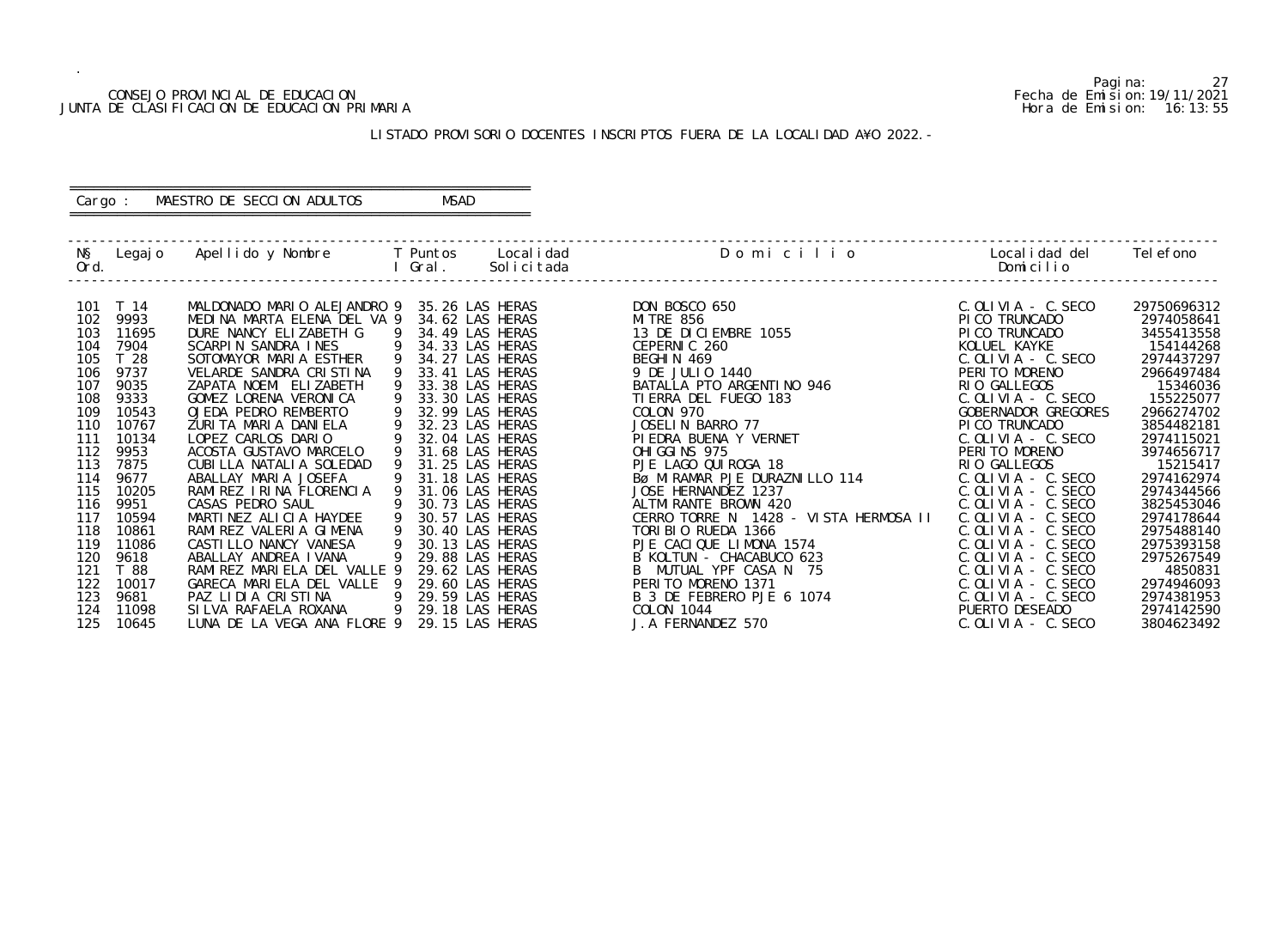#### CONSEJO PROVINCIAL DE EDUCACION Fecha de Emision:19/11/2021 JUNTA DE CLASIFICACION DE EDUCACION PRIMARIA Hora de Emision: 16:13:55

# ========================================================== Cargo : MAESTRO DE SECCION ADULTOS MSAD

# LISTADO PROVISORIO DOCENTES INSCRIPTOS FUERA DE LA LOCALIDAD A¥O 2022.-

==========================================================

| Ord.                                                                                    |                                                                                                                             | N§ Legajo Apellido y Nombre T Puntos Localidad                                                                                                                                                                                                                                                                                                                                                                           |                                        | l Gral.                                                                                                                                                                                                                                               | Solicitada                | Domicilio                                                                                                                                                                                                                                                                                                                                         | Localidad del<br>Domicilio                                                                                                                                                                                                                                 | Tel efono                                                                                                                                                                              |
|-----------------------------------------------------------------------------------------|-----------------------------------------------------------------------------------------------------------------------------|--------------------------------------------------------------------------------------------------------------------------------------------------------------------------------------------------------------------------------------------------------------------------------------------------------------------------------------------------------------------------------------------------------------------------|----------------------------------------|-------------------------------------------------------------------------------------------------------------------------------------------------------------------------------------------------------------------------------------------------------|---------------------------|---------------------------------------------------------------------------------------------------------------------------------------------------------------------------------------------------------------------------------------------------------------------------------------------------------------------------------------------------|------------------------------------------------------------------------------------------------------------------------------------------------------------------------------------------------------------------------------------------------------------|----------------------------------------------------------------------------------------------------------------------------------------------------------------------------------------|
| 126<br>127<br>128<br>129<br>130<br>131<br>132<br>133<br>134<br>135<br>136<br>137<br>138 | 9621<br>11162<br>10643<br>10287<br>11509<br>10740<br>10731<br>11603<br>10210<br>10378<br>11941<br>11452<br>11420<br>Cargo : | PORRAS YOMA HECTOR ARMAND 9<br>GONZALEZ NAZARENO JESUS<br>SANTILLAN PATRICIA YANINA 9<br>RODRI GUEZ MARI SA ELIZABET 9<br>MORALES HORACIO DARIO<br>CORTALEZZI ANA CECILIA<br>BUSTAMANTE MARIA ESTHER<br>LARREA MARIA ELENA<br>BAZAN WALTER DANIEL<br>$\overline{9}$<br>GIL LUIS RUBEN<br>ANDRADA MARIA ALEJANDRA 9<br>SAAVEDRA MARIA SOLEDAD<br>CARABAJAL EBER SEBASTIAN 9<br>MAE. ESP. FLORICULT., HUERTA Y JARDIN HJAR | - 9<br>- 9<br>$\overline{9}$<br>9<br>9 | 28.71 LAS HERAS<br>27.87 LAS HERAS<br>27.33 LAS HERAS<br>26.93 LAS HERAS<br>26.85 LAS HERAS<br>26.57 LAS HERAS<br>26.53 LAS HERAS<br>26.19 LAS HERAS<br>9 25.89 LAS HERAS<br>25.49 LAS HERAS<br>24.15 LAS HERAS<br>20.19 LAS HERAS<br>21.13 LAS HERAS |                           | ECUADOR 937<br>CALLE 9 - B SAN BENITO - MZA 62 - L 13 C.OLIVIA - C.SECO<br>JOSE HERNANDES 2522<br>Bø150 VIV C 14 MZ 107<br>JOSE MANUEL ESTRADA N 2033<br>VERA PE¥ALOZA 763<br>PROGRESO LOPEZ 22<br>LAGO DEL DESIERTO N 130<br>ARI SRI ZABAL 2486<br>FAGNANO 354 DPTO 2D<br>URQUIZA 810<br>B SAN BENITO - CALLE N 5 - MZA N 40<br>DON BOSCO N 2338 | C. OLIVIA - C. SECO<br>$C.$ OLIVIA - $C.$ SECO<br>C. OLIVIA - C. SECO<br>$C.$ OLIVIA - $C.$ SECO<br>$C.$ OLIVIA - $C.$ SECO<br>$C.$ OLIVIA - $C.$ SECO<br>PI CO TRUNCADO<br>RIO GALLEGOS<br>RIO GALLEGOS<br>PI CO TRUNCADO<br>RIO GALLEGOS<br>RIO GALLEGOS | 2974724078<br>3804671807<br>$\overline{0}$<br>2975087568<br>2975306547<br>2975382170<br>2974624320<br>3855794308<br>2966740217<br>2966598482<br>2975307762<br>2966706837<br>3644655197 |
| Ord.                                                                                    |                                                                                                                             | N§ Legajo Apellido y Nombre T Puntos                                                                                                                                                                                                                                                                                                                                                                                     |                                        | I Gral.                                                                                                                                                                                                                                               | Local i dad<br>Solicitada | Domicilio                                                                                                                                                                                                                                                                                                                                         | Localidad del<br>Domicilio                                                                                                                                                                                                                                 | Tel efono                                                                                                                                                                              |
|                                                                                         | 1 12034<br>2 T 17                                                                                                           | SOTO FEDERICO NARCISO<br>FELTES FABIO FERNAN                                                                                                                                                                                                                                                                                                                                                                             |                                        | 6 18.14 LAS HERAS<br>5 39.03 LAS HERAS                                                                                                                                                                                                                |                           | GUEMES 1650<br>CONCEJAL MORTON 279                                                                                                                                                                                                                                                                                                                | PICO TRUNCADO<br>LOS ANTI GUOS                                                                                                                                                                                                                             | 2974091485<br>154941821                                                                                                                                                                |

Pagina: 28<br>Fecha de Emision: 19/11/2021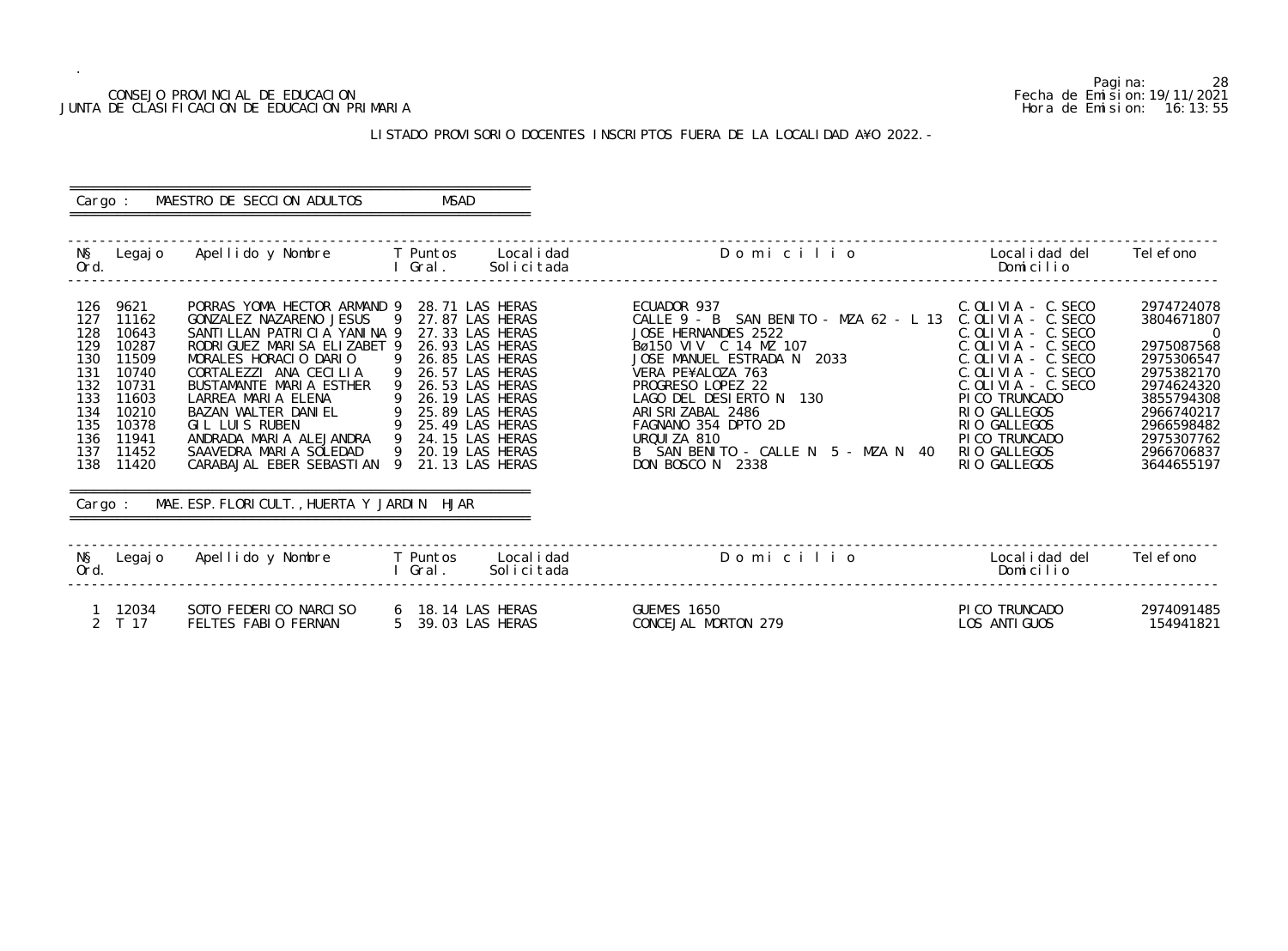#### CONSEJO PROVINCIAL DE EDUCACION Fecha de Emision:19/11/2021 JUNTA DE CLASIFICACION DE EDUCACION PRIMARIA Hora de Emision: 16:13:55

# LISTADO PROVISORIO DOCENTES INSCRIPTOS FUERA DE LA LOCALIDAD A¥O 2022.-

# ========================================================== Cargo : PES DE FORMACION PARA EL TRABAJO FTAD

==========================================================

| NŞ<br>Ord. | Legaj o                 | Apellido y Nombre     T Puntos                  |                 | Gral.             | Local i dad<br>Solicitada          | Domicilio                                     | Local i dad del<br>Domicilio | Tel efono            |
|------------|-------------------------|-------------------------------------------------|-----------------|-------------------|------------------------------------|-----------------------------------------------|------------------------------|----------------------|
|            | 10738                   | VELAZQUEZ MARIA MARTA                           |                 | 9 34.12 LAS HERAS |                                    | GDOR GREGORES N 1132 - B GRAL PAZ             | C. OLIVIA - C. SECO          | 2974778239           |
|            | 11701                   | PAEZ GOMEZ NOEMI ALEJANDR 9                     |                 |                   | 28.42 LAS HERAS                    | TUCUMAN 1781                                  | PI CO TRUNCADO               | 2974179090           |
|            | 12817                   | AYLAN DELIA                                     |                 |                   | 19.13 LAS HERAS                    | VI AMONTE 1137                                | PI CO TRUNCADO               | 3705070891           |
|            | 11781                   | GOMEZ NATALIA MARIEL                            | 6               |                   | 22.45 LAS HERAS                    | MI RADOR PJE PARAGUAY 1170                    | $C. OLI VIA - C. SECO$       | 2975155312           |
|            | 11778                   | GOMEZ JULIO ADRIAN                              | 6               |                   | 20.90 LAS HERAS                    | MIRADOR PJE PARAGUAY 1170                     | $C.$ OLIVIA - $C.$ SECO      | 2974250046           |
| 6          | 12659                   | GUTI ERREZ MATEO JONATAN                        | 6               |                   | 16.80 LAS HERAS                    | LOS ROSALES 356                               | $C.$ OLIVIA - $C.$ SECO      | 2494330177           |
|            | T 65                    | MANSILLA MARIA DE LOS A                         |                 |                   | 46.71 LAS HERAS                    | ROTARY XXIII CALLE DAVID JEWETT 1926          | $C.$ OLIVIA - $C.$ SECO      | 154054440            |
| 8          | T 43                    | CARRIZO ELDA DEOLINDA                           |                 |                   | 45.05 LAS HERAS                    | CEFERINO NAMUNCURA AUSTRALIA 735              | $C.$ OLIVIA - $C.$ SECO      | 154301773            |
| <b>Q</b>   | T 56                    | CODAZZI MARINA VIRGINIA                         |                 |                   | 43.97 LAS HERAS                    | BELGRANO 1218                                 | PUERTO DESEADO               | 4870487              |
| 10         | 9900                    | DAMIAN ANA MARIA                                |                 |                   | 43.26 LAS HERAS                    | EVA PERON 50                                  | PI CO TRUNCADO               | 2975081340           |
|            | T 14                    | BARRI ENTOS KARI NA I SABEL                     |                 |                   | 41.11 LAS HERAS                    | PORTUGAL 1119                                 | C. OLIVIA - C. SECO          | 297485571            |
| 12<br>13   | TAD <sub>2</sub><br>T 9 | ALCAYAGA JULIO ARIEL                            |                 |                   | 41.08 LAS HERAS                    | PORTUGAL 1119                                 | $C.$ OLIVIA - $C.$ SECO      | 4855473              |
| 14         | T 59                    | ORELLANA JUAN ANGEL JOSE<br>GAUNA CARMEN ALICIA |                 |                   | 39.30 LAS HERAS<br>38.98 LAS HERAS | LUIS ANTONIO AGUILAR 670<br>PJE LOS ALAMOS 85 | EL CALAFATE<br>EL CHALTEN    | 2966402516<br>493259 |
| 15         | 8545                    | GIMENEZ NATALIA PAMELA IT 5                     |                 |                   | 38.65 LAS HERAS                    | ALAMEDA 336                                   | LOS ANTI GUOS                | 2976232014           |
| 16         | <b>TAD 16</b>           | ALCAYAGA JORGE GERMAN                           |                 |                   | 38.05 LAS HERAS                    | PORTUGAL N   1119                             | $C.$ OLIVIA - $C.$ SECO      | 2974111950           |
| 17         | T <sub>35</sub>         | HERBAS PABLO EMILIANO                           |                 |                   | 37.54 LAS HERAS                    | ROCA OESTE 667                                | PI CO TRUNCADO               | 2974093447           |
| 18         | 8862                    | PAVON YANINA ESTER                              |                 |                   | 37.08 LAS HERAS                    | LAGO POSADAS 830                              | PI CO TRUNCADO               | 2974740517           |
| 19         | 6711                    | DELGADO GRISELDA MYRIAM                         |                 |                   | 36.77 LAS HERAS                    | ALBERTO TONINETTI 1066                        | RIO GALLEGOS                 | 2966623744           |
| 20         | T <sub>29</sub>         | SUASO CARLOS DOMINGO                            |                 |                   | 36.73 LAS HERAS                    | B 17 DE OCTUBRE RIO GRANDE N 2167             | $C.$ OLIVIA - $C.$ SECO      | 2974259548           |
| 21         | T 17                    | GALLARDO CAROLINA BEATRIZ 5                     |                 |                   | 36.53 LAS HERAS                    | ARSENIO MELO 231                              | LOS ANTI GUOS                | 2963411172           |
| 22         | T 69                    | ESCOBAR MAYELA MELISA                           | 5               |                   | 36.11 LAS HERAS                    | MALVINAS ARGENTINAS 1049                      | $C.$ OLIVIA - $C.$ SECO      | 154291016            |
| 23         | 5628                    | OTTI NO WALDO JUAN                              | $5\overline{)}$ |                   | 35.94 LAS HERAS                    | MARGARITA SOTO 1233                           | RIO GALLEGOS                 | 2966466425           |
| 24         | T <sub>52</sub>         | LAYUS HECTOR MARCELO                            | 5               |                   | 35.90 LAS HERAS                    | RI VADAVI A 350                               | PI CO TRUNCADO               | 2975288274           |
| 25         | 5419                    | GUEVARA MARCELA DEL VALLE 5                     |                 |                   | 35.83 LAS HERAS                    | B GUEMES 1632                                 | $C.$ OLIVIA - $C.$ SECO      | 2974320606           |
|            |                         |                                                 |                 |                   |                                    |                                               |                              |                      |

Pagina: 29<br>Fecha de Emision: 19/11/2021